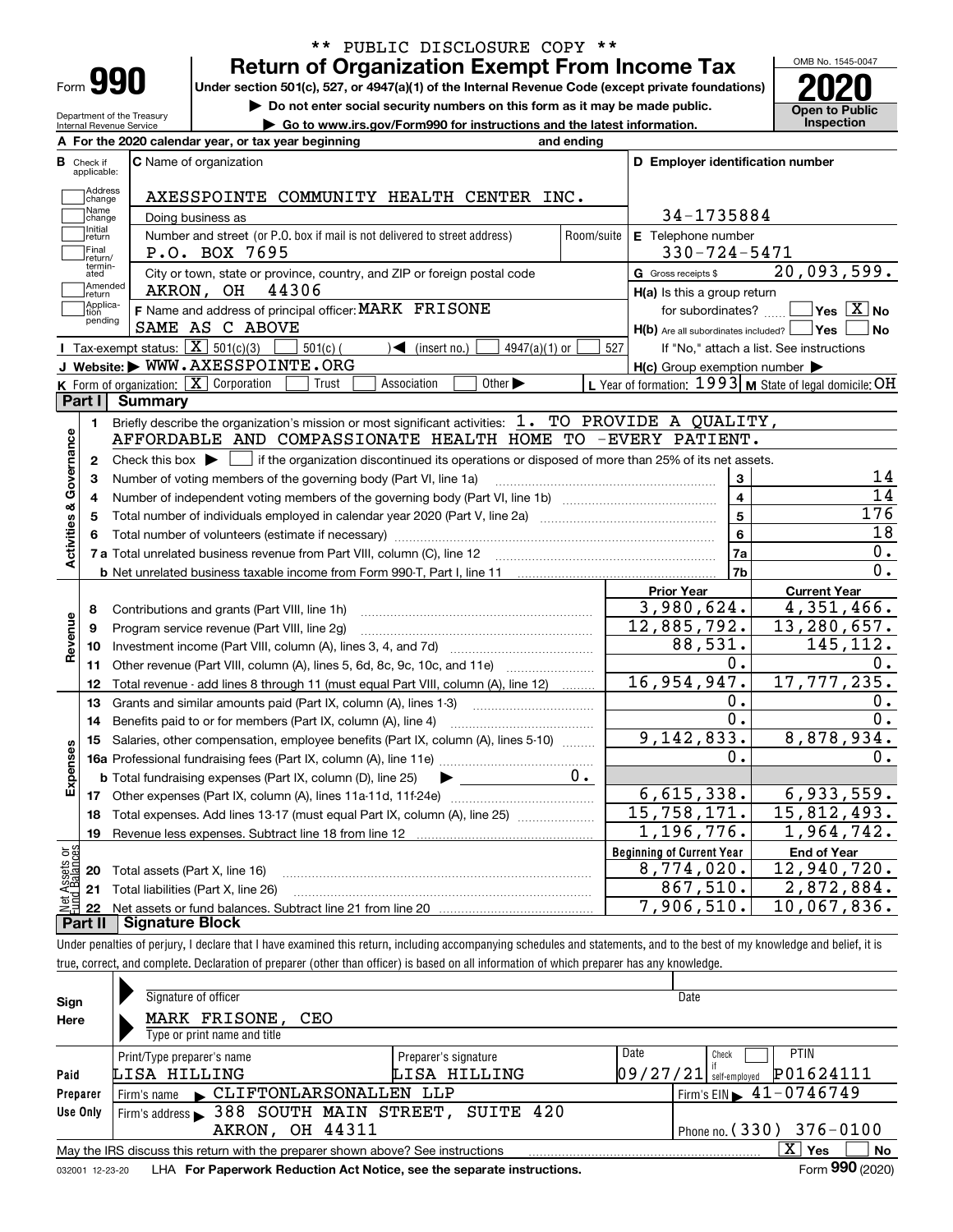|              | 34-1735884<br>AXESSPOINTE COMMUNITY HEALTH CENTER INC.<br>Page $2$<br>Form 990 (2020)                                                                                                                                                                                          |
|--------------|--------------------------------------------------------------------------------------------------------------------------------------------------------------------------------------------------------------------------------------------------------------------------------|
| Part III     | <b>Statement of Program Service Accomplishments</b>                                                                                                                                                                                                                            |
|              | $\boxed{\text{X}}$                                                                                                                                                                                                                                                             |
| 1            | Briefly describe the organization's mission:                                                                                                                                                                                                                                   |
|              | TO PROVIDE A QUALITY, AFFORDABLE, AND COMPASSIONATE HEALTH HOME FOR                                                                                                                                                                                                            |
|              | EVERY PATIENT, EVERY TIME, IN ALL COMMUNITIES.                                                                                                                                                                                                                                 |
|              |                                                                                                                                                                                                                                                                                |
| $\mathbf{2}$ | Did the organization undertake any significant program services during the year which were not listed on the                                                                                                                                                                   |
|              | $\sqrt{}$ Yes $\sqrt{}$ $\overline{\rm X}$ No<br>prior Form 990 or 990-EZ?                                                                                                                                                                                                     |
|              | If "Yes," describe these new services on Schedule O.                                                                                                                                                                                                                           |
| 3            | $\overline{\ }$ Yes $\overline{\phantom{X}}$ No                                                                                                                                                                                                                                |
|              | If "Yes," describe these changes on Schedule O.                                                                                                                                                                                                                                |
| 4            | Describe the organization's program service accomplishments for each of its three largest program services, as measured by expenses.                                                                                                                                           |
|              | Section 501(c)(3) and 501(c)(4) organizations are required to report the amount of grants and allocations to others, the total expenses, and                                                                                                                                   |
| 4a           | revenue, if any, for each program service reported.<br>9,047,123.<br>7,642,181.<br>(Expenses \$<br>including grants of \$<br>) (Revenue \$<br>(Code:                                                                                                                           |
|              | PATIENT SERVICES: AXESSPOINTE IS A FEDERALLY QUALIFIED HEALTH CENTER                                                                                                                                                                                                           |
|              | THAT BEGAN OPERATING IN 1995. WE PROVIDED APPROXIMATELY 61,000 MEDICAL,                                                                                                                                                                                                        |
|              | DENTAL, BEHAVIORAL, AND WOMEN'S HEALTHCARE VISITS TO OVER 20,000                                                                                                                                                                                                               |
|              | PATIENTS IN FIVE HEALTH CENTERS LOCATED IN SUMMIT AND PORTAGE COUNTIES.                                                                                                                                                                                                        |
|              | OUR HEALTH CENTERS ARE IN KENT,<br>AKRON, AND BARBERTON.<br>WE HAVE A FULL                                                                                                                                                                                                     |
|              | 340(B) PHARMACY PROGRAM AT FOUR OF OUR FIVE HEALTH CENTERS.<br><b>WE SERVE</b>                                                                                                                                                                                                 |
|              | ALL PATIENTS, PEDIATRIC THROUGH GERIATRIC AGES. ONCE YOU ARE A PATIENT                                                                                                                                                                                                         |
|              | THERE IS NO NEED FOR ANY FAMILY MEMBER TO SEEK PRIMARY<br>OF AXESSPOINTE,<br>CARE TREATMENT OUTSIDE OF OUR HEALTH CENTERS.                                                                                                                                                     |
|              |                                                                                                                                                                                                                                                                                |
|              | WE FOCUS ON THE MEDICALLY UNDERSERVED POPULATIONS IN SUMMIT AND PORTAGE                                                                                                                                                                                                        |
|              | COUNTIES<br>INCLUDING MEDICAID AND UNINSURED PATIENTS. WE OFFER A                                                                                                                                                                                                              |
| 4b           | 2,486,649. including grants of \$<br>4,626,359.<br>) (Revenue \$<br>(Expenses \$<br>(Code:                                                                                                                                                                                     |
|              | PHARMACY - 3,900 OF OUR PATIENTS UTILIZE THE ORGANIZATION'S 340(B)                                                                                                                                                                                                             |
|              | PHARMACY PROGRAM LOCATED IN OUR ARLINGTON, KENT, BARBERTON, AND                                                                                                                                                                                                                |
|              | BROADWAY HEALTH CENTERS.<br>IT PROVIDES CONVENIENCE, COUNSELING, AND                                                                                                                                                                                                           |
|              | TIMELY FILL OF PRESCRIPTIONS IN ADDITION TO SUBSTANTIAL SAVINGS OVER                                                                                                                                                                                                           |
|              | IN 2020, WE FILLED APPROXIMATELY 83,000<br>TRADITIONAL PHARMACIES.<br>INDIVIDUAL PRESCRIPTIONS.<br>OF THE TOTAL PRESCRIPTIONS, 10% WERE TO                                                                                                                                     |
|              | OUR PHARMACISTS PROVIDED PATIENT<br>SLIDING-FEE-SCALE PATIENTS.                                                                                                                                                                                                                |
|              | CONSULTATIONS FOR MEDICATION THERAPY MANAGEMENT, SPIROMETRY,                                                                                                                                                                                                                   |
|              | ANTICOAGULATION, AND OTHER PATIENT SERVICES.<br>ADDITIONALLY, OVER                                                                                                                                                                                                             |
|              | 13,000 INDIVIDUAL TELEPHONE ENCOUNTERS WERE PROVIDED FOR PATIENT                                                                                                                                                                                                               |
|              | BEYOND YOUR LOCAL PICK-UP AT OUR PHARMACIES,<br>FOLLOW-UP INTERVENTIONS.                                                                                                                                                                                                       |
|              | WE OFFER FREE DELIVERY AND MAIL ORDER DELIVERY TO PATIENTS WHO DO NOT                                                                                                                                                                                                          |
| 4с           | $1,926,700$ a including grants of \$<br>1,012,117.<br>$\begin{pmatrix} \text{Code:} & \text{I} & \text{I} \end{pmatrix}$ $\begin{pmatrix} \text{Expenses $} \end{pmatrix}$<br>$\overline{)}$ (Revenue \$ $\overline{)}$<br><u> 1990 - Jan Barbara Barat, politik politik (</u> |
|              | DENTAL: WE PROVIDED APPROXIMATELY 11,000 DENTAL VISITS TO OUR PATIENTS.<br>OUR THREE CORE LOCATIONS (ARLINGTON, BARBERTON, AND KENT) PROVIDE                                                                                                                                   |
|              | DENTAL CARE TO OUR PATIENT POPULATION.<br>OUR DENTAL PROGRAM INCLUDES                                                                                                                                                                                                          |
|              | TRADITIONAL EXAMS, ENDODONTICS, EXTRACTIONS, RESTORATIVE SERVICES,                                                                                                                                                                                                             |
|              | WE TREAT BOTH ADULT AND<br>PEDIATRIC SEALANTS, AND FLUORIDE TREATMENTS.                                                                                                                                                                                                        |
|              | PEDIATRIC PATIENTS. OUR PROVIDERS ALSO OFFER AN OUTREACH SERVICE TO                                                                                                                                                                                                            |
|              | HEAD START PROGRAMS AT LOCAL SCHOOLS FOR BOTH INSURED AND UNINSURED                                                                                                                                                                                                            |
|              | PATIENTS FOR DENTAL SCREENINGS. FINALLY, WE OFFER FREE SERVICES UNDER                                                                                                                                                                                                          |
|              | OUR "GIVE KIDS A SMILE" PROGRAM ONCE A YEAR TO APPROXIMATELY 50                                                                                                                                                                                                                |
|              | CHILDREN AT OUR ARLINGTON HEALTH CENTER.                                                                                                                                                                                                                                       |
|              |                                                                                                                                                                                                                                                                                |
|              | 4d Other program services (Describe on Schedule O.)                                                                                                                                                                                                                            |
|              | (Expenses \$<br>(Revenue \$<br>including grants of \$                                                                                                                                                                                                                          |
|              | 13,460,472.<br>4e Total program service expenses                                                                                                                                                                                                                               |
|              | Form 990 (2020)                                                                                                                                                                                                                                                                |
|              | SEE SCHEDULE O FOR CONTINUATION(S)<br>032002 12-23-20                                                                                                                                                                                                                          |
|              | 3                                                                                                                                                                                                                                                                              |

| 11190927 131839 048-001331-0 |  |  |  |  |
|------------------------------|--|--|--|--|
|------------------------------|--|--|--|--|

0 2020.04030 AXESSPOINTE COMMUNITY HEA 048-0011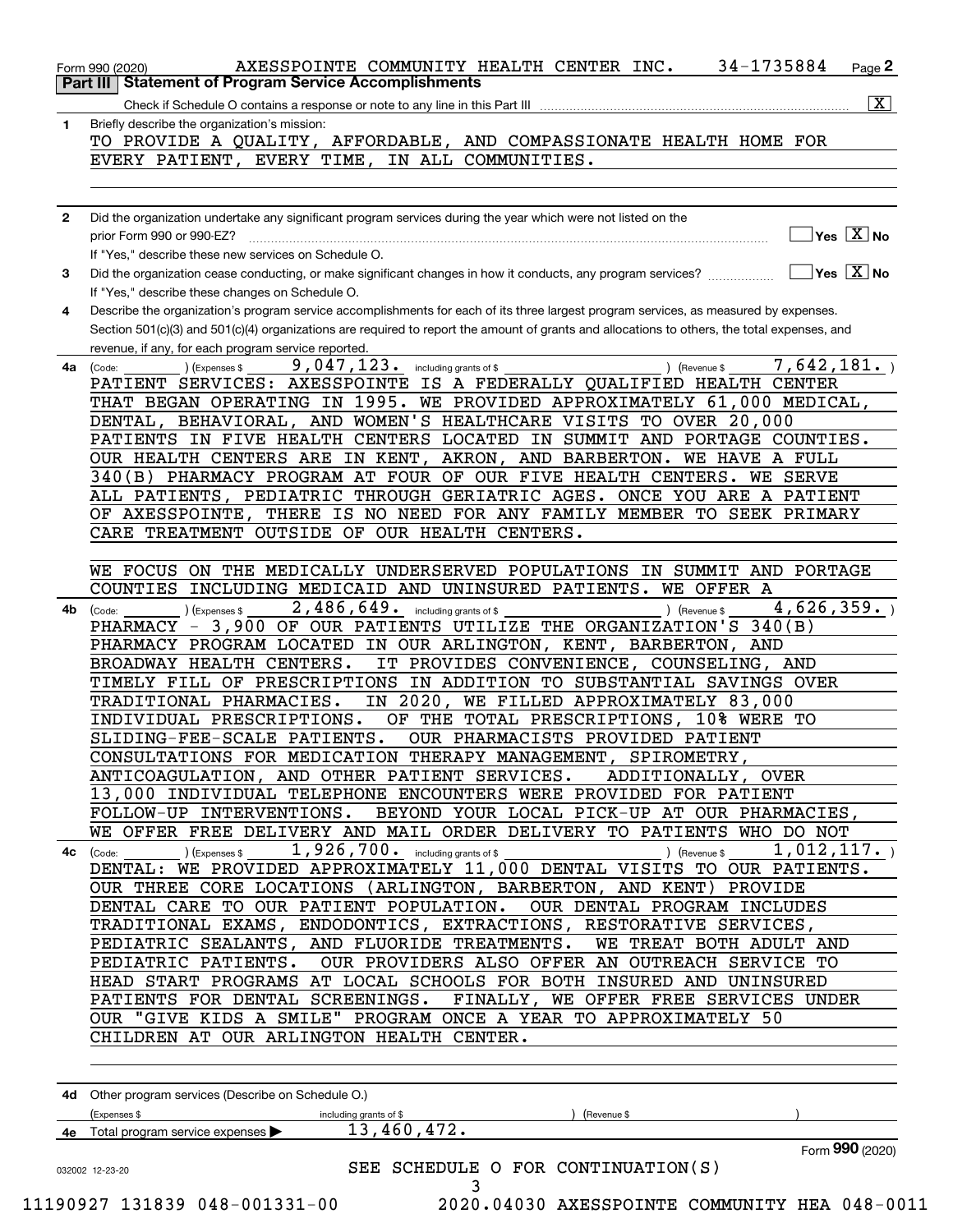|  | Form 990 (2020) |
|--|-----------------|

|     |                                                                                                                                   |                 | Yes                     | No                      |
|-----|-----------------------------------------------------------------------------------------------------------------------------------|-----------------|-------------------------|-------------------------|
| 1   | Is the organization described in section $501(c)(3)$ or $4947(a)(1)$ (other than a private foundation)?                           |                 |                         |                         |
|     |                                                                                                                                   | 1.              | X                       |                         |
| 2   |                                                                                                                                   | $\overline{2}$  | $\overline{\mathbf{x}}$ |                         |
| 3   | Did the organization engage in direct or indirect political campaign activities on behalf of or in opposition to candidates for   |                 |                         |                         |
|     |                                                                                                                                   | 3               |                         | х                       |
| 4   | Section 501(c)(3) organizations. Did the organization engage in lobbying activities, or have a section 501(h) election in effect  |                 |                         |                         |
|     |                                                                                                                                   | 4               |                         | х                       |
| 5   | Is the organization a section 501(c)(4), 501(c)(5), or 501(c)(6) organization that receives membership dues, assessments, or      |                 |                         |                         |
|     |                                                                                                                                   | 5               |                         | х                       |
| 6   | Did the organization maintain any donor advised funds or any similar funds or accounts for which donors have the right to         |                 |                         |                         |
|     | provide advice on the distribution or investment of amounts in such funds or accounts? If "Yes," complete Schedule D, Part I      | 6               |                         | x                       |
| 7   | Did the organization receive or hold a conservation easement, including easements to preserve open space,                         |                 |                         | x                       |
|     |                                                                                                                                   | $\overline{7}$  |                         |                         |
| 8   | Did the organization maintain collections of works of art, historical treasures, or other similar assets? If "Yes," complete      |                 |                         | x                       |
|     |                                                                                                                                   | 8               |                         |                         |
| 9   | Did the organization report an amount in Part X, line 21, for escrow or custodial account liability, serve as a custodian for     |                 |                         |                         |
|     | amounts not listed in Part X; or provide credit counseling, debt management, credit repair, or debt negotiation services?         | 9               |                         | х                       |
| 10  | Did the organization, directly or through a related organization, hold assets in donor-restricted endowments                      |                 |                         |                         |
|     |                                                                                                                                   | 10              |                         | x                       |
| 11  | If the organization's answer to any of the following questions is "Yes," then complete Schedule D, Parts VI, VIII, VIII, IX, or X |                 |                         |                         |
|     | as applicable.                                                                                                                    |                 |                         |                         |
|     | a Did the organization report an amount for land, buildings, and equipment in Part X, line 10? If "Yes," complete Schedule D,     |                 |                         |                         |
|     |                                                                                                                                   | 11a             | X                       |                         |
|     | Did the organization report an amount for investments - other securities in Part X, line 12, that is 5% or more of its total      |                 |                         |                         |
|     |                                                                                                                                   | 11 <sub>b</sub> |                         | x                       |
| c   | Did the organization report an amount for investments - program related in Part X, line 13, that is 5% or more of its total       |                 |                         |                         |
|     |                                                                                                                                   | 11c             |                         | x                       |
|     | d Did the organization report an amount for other assets in Part X, line 15, that is 5% or more of its total assets reported in   |                 |                         |                         |
|     |                                                                                                                                   | 11d             |                         | x                       |
|     | Did the organization report an amount for other liabilities in Part X, line 25? If "Yes," complete Schedule D, Part X             | 11e             |                         | $\overline{\mathbf{X}}$ |
|     | Did the organization's separate or consolidated financial statements for the tax year include a footnote that addresses           |                 |                         |                         |
|     | the organization's liability for uncertain tax positions under FIN 48 (ASC 740)? If "Yes," complete Schedule D, Part X            | 11f             |                         | x                       |
|     | 12a Did the organization obtain separate, independent audited financial statements for the tax year? If "Yes," complete           |                 |                         |                         |
|     |                                                                                                                                   | 12a             | х                       |                         |
|     | <b>b</b> Was the organization included in consolidated, independent audited financial statements for the tax year?                |                 |                         |                         |
|     | If "Yes," and if the organization answered "No" to line 12a, then completing Schedule D, Parts XI and XII is optional             | 12b             |                         | Δ,                      |
| 13  |                                                                                                                                   | 13              |                         | $\mathbf X$             |
| 14a | Did the organization maintain an office, employees, or agents outside of the United States?                                       | 14a             |                         | X                       |
| b   | Did the organization have aggregate revenues or expenses of more than \$10,000 from grantmaking, fundraising, business,           |                 |                         |                         |
|     | investment, and program service activities outside the United States, or aggregate foreign investments valued at \$100,000        |                 |                         |                         |
|     |                                                                                                                                   | 14b             |                         | x                       |
| 15  | Did the organization report on Part IX, column (A), line 3, more than \$5,000 of grants or other assistance to or for any         |                 |                         |                         |
|     |                                                                                                                                   | 15              |                         | x                       |
| 16  | Did the organization report on Part IX, column (A), line 3, more than \$5,000 of aggregate grants or other assistance to          |                 |                         |                         |
|     |                                                                                                                                   | 16              |                         | x                       |
| 17  | Did the organization report a total of more than \$15,000 of expenses for professional fundraising services on Part IX,           |                 |                         | x                       |
|     |                                                                                                                                   | 17              |                         |                         |
| 18  | Did the organization report more than \$15,000 total of fundraising event gross income and contributions on Part VIII, lines      |                 |                         | x                       |
|     | Did the organization report more than \$15,000 of gross income from gaming activities on Part VIII, line 9a? If "Yes."            | 18              |                         |                         |
| 19  |                                                                                                                                   | 19              |                         | x                       |
| 20a |                                                                                                                                   | 20a             |                         | $\mathbf X$             |
| b   | If "Yes" to line 20a, did the organization attach a copy of its audited financial statements to this return?                      | 20 <sub>b</sub> |                         |                         |
| 21  | Did the organization report more than \$5,000 of grants or other assistance to any domestic organization or                       |                 |                         |                         |
|     |                                                                                                                                   | 21              |                         | x                       |
|     | 032003 12-23-20                                                                                                                   |                 | Form 990 (2020)         |                         |

032003 12-23-20

4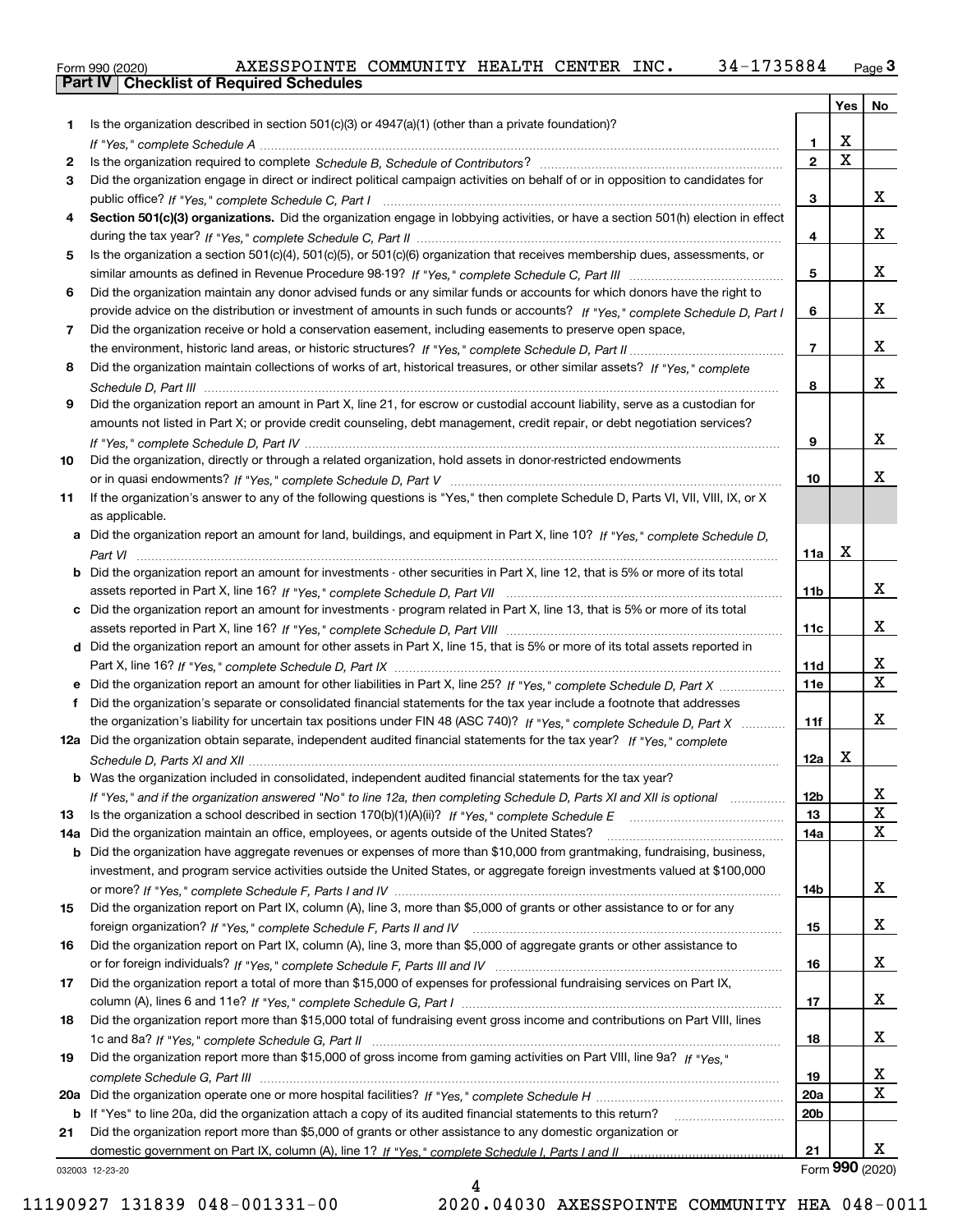Form 990 (2020) AXESSPOINTE COMMUNITY HEALTH CENTER INC**.** 34–1735884 <sub>Page</sub> 4<br>**Part IV | Checklist of Required Schedules** <sub>(continued)</sub>

*(continued)*

|               |                                                                                                                                     |           | Yes | No                           |
|---------------|-------------------------------------------------------------------------------------------------------------------------------------|-----------|-----|------------------------------|
| 22            | Did the organization report more than \$5,000 of grants or other assistance to or for domestic individuals on                       |           |     |                              |
|               |                                                                                                                                     | 22        |     | x                            |
| 23            | Did the organization answer "Yes" to Part VII, Section A, line 3, 4, or 5 about compensation of the organization's current          |           |     |                              |
|               | and former officers, directors, trustees, key employees, and highest compensated employees? If "Yes." complete                      |           |     |                              |
|               |                                                                                                                                     | 23        | X   |                              |
|               | 24a Did the organization have a tax-exempt bond issue with an outstanding principal amount of more than \$100,000 as of the         |           |     |                              |
|               | last day of the year, that was issued after December 31, 2002? If "Yes," answer lines 24b through 24d and complete                  |           |     |                              |
|               |                                                                                                                                     | 24a       |     | x                            |
|               | <b>b</b> Did the organization invest any proceeds of tax-exempt bonds beyond a temporary period exception?                          | 24b       |     |                              |
|               | c Did the organization maintain an escrow account other than a refunding escrow at any time during the year to defease              |           |     |                              |
|               |                                                                                                                                     | 24c       |     |                              |
|               |                                                                                                                                     | 24d       |     |                              |
|               | 25a Section 501(c)(3), 501(c)(4), and 501(c)(29) organizations. Did the organization engage in an excess benefit                    |           |     |                              |
|               |                                                                                                                                     | 25a       |     | X                            |
|               | <b>b</b> Is the organization aware that it engaged in an excess benefit transaction with a disqualified person in a prior year, and |           |     |                              |
|               | that the transaction has not been reported on any of the organization's prior Forms 990 or 990-EZ? If "Yes," complete               |           |     |                              |
|               | Schedule L, Part I                                                                                                                  | 25b       |     | x                            |
| 26            | Did the organization report any amount on Part X, line 5 or 22, for receivables from or payables to any current                     |           |     |                              |
|               | or former officer, director, trustee, key employee, creator or founder, substantial contributor, or 35%                             |           |     |                              |
|               | controlled entity or family member of any of these persons? If "Yes," complete Schedule L, Part II                                  | 26        |     | x                            |
| 27            | Did the organization provide a grant or other assistance to any current or former officer, director, trustee, key employee,         |           |     |                              |
|               | creator or founder, substantial contributor or employee thereof, a grant selection committee member, or to a 35% controlled         |           |     |                              |
|               | entity (including an employee thereof) or family member of any of these persons? If "Yes," complete Schedule L, Part III            | 27        |     | х                            |
| 28            | Was the organization a party to a business transaction with one of the following parties (see Schedule L, Part IV                   |           |     |                              |
|               | instructions, for applicable filing thresholds, conditions, and exceptions):                                                        |           |     |                              |
| а             | A current or former officer, director, trustee, key employee, creator or founder, or substantial contributor? If                    |           |     |                              |
|               |                                                                                                                                     | 28a       | X   |                              |
|               |                                                                                                                                     | 28b       |     | X                            |
|               | c A 35% controlled entity of one or more individuals and/or organizations described in lines 28a or 28b? If                         |           |     |                              |
|               |                                                                                                                                     | 28c       |     | х<br>$\overline{\mathbf{x}}$ |
| 29            |                                                                                                                                     | 29        |     |                              |
| 30            | Did the organization receive contributions of art, historical treasures, or other similar assets, or qualified conservation         |           |     |                              |
|               |                                                                                                                                     | 30        |     | х<br>$\overline{\mathbf{x}}$ |
| 31            | Did the organization liquidate, terminate, or dissolve and cease operations? If "Yes," complete Schedule N, Part I                  | 31        |     |                              |
| 32            | Did the organization sell, exchange, dispose of, or transfer more than 25% of its net assets? If "Yes," complete                    |           |     |                              |
|               |                                                                                                                                     | 32        |     | х                            |
| 33            | Did the organization own 100% of an entity disregarded as separate from the organization under Regulations                          |           |     |                              |
|               |                                                                                                                                     | 33        |     | x                            |
| 34            | Was the organization related to any tax-exempt or taxable entity? If "Yes," complete Schedule R, Part II, III, or IV, and           |           |     | х                            |
|               | 35a Did the organization have a controlled entity within the meaning of section 512(b)(13)?                                         | 34<br>35a |     | $\mathbf X$                  |
|               | b If "Yes" to line 35a, did the organization receive any payment from or engage in any transaction with a controlled entity         |           |     |                              |
|               |                                                                                                                                     | 35b       |     |                              |
| 36            | Section 501(c)(3) organizations. Did the organization make any transfers to an exempt non-charitable related organization?          |           |     |                              |
|               |                                                                                                                                     | 36        |     | x                            |
| 37            | Did the organization conduct more than 5% of its activities through an entity that is not a related organization                    |           |     |                              |
|               |                                                                                                                                     | 37        |     | x                            |
| 38            | Did the organization complete Schedule O and provide explanations in Schedule O for Part VI, lines 11b and 19?                      |           |     |                              |
|               | Note: All Form 990 filers are required to complete Schedule O                                                                       | 38        | x   |                              |
| <b>Part V</b> | <b>Statements Regarding Other IRS Filings and Tax Compliance</b>                                                                    |           |     |                              |
|               | Check if Schedule O contains a response or note to any line in this Part V                                                          |           |     |                              |
|               |                                                                                                                                     |           | Yes | No                           |
|               | 48<br>1a                                                                                                                            |           |     |                              |
| b             | 0<br>Enter the number of Forms W-2G included in line 1a. Enter -0- if not applicable<br>1b                                          |           |     |                              |
|               | c Did the organization comply with backup withholding rules for reportable payments to vendors and reportable gaming                |           |     |                              |
|               |                                                                                                                                     | 1c        |     |                              |
|               | 032004 12-23-20                                                                                                                     |           |     | Form 990 (2020)              |
|               | 5                                                                                                                                   |           |     |                              |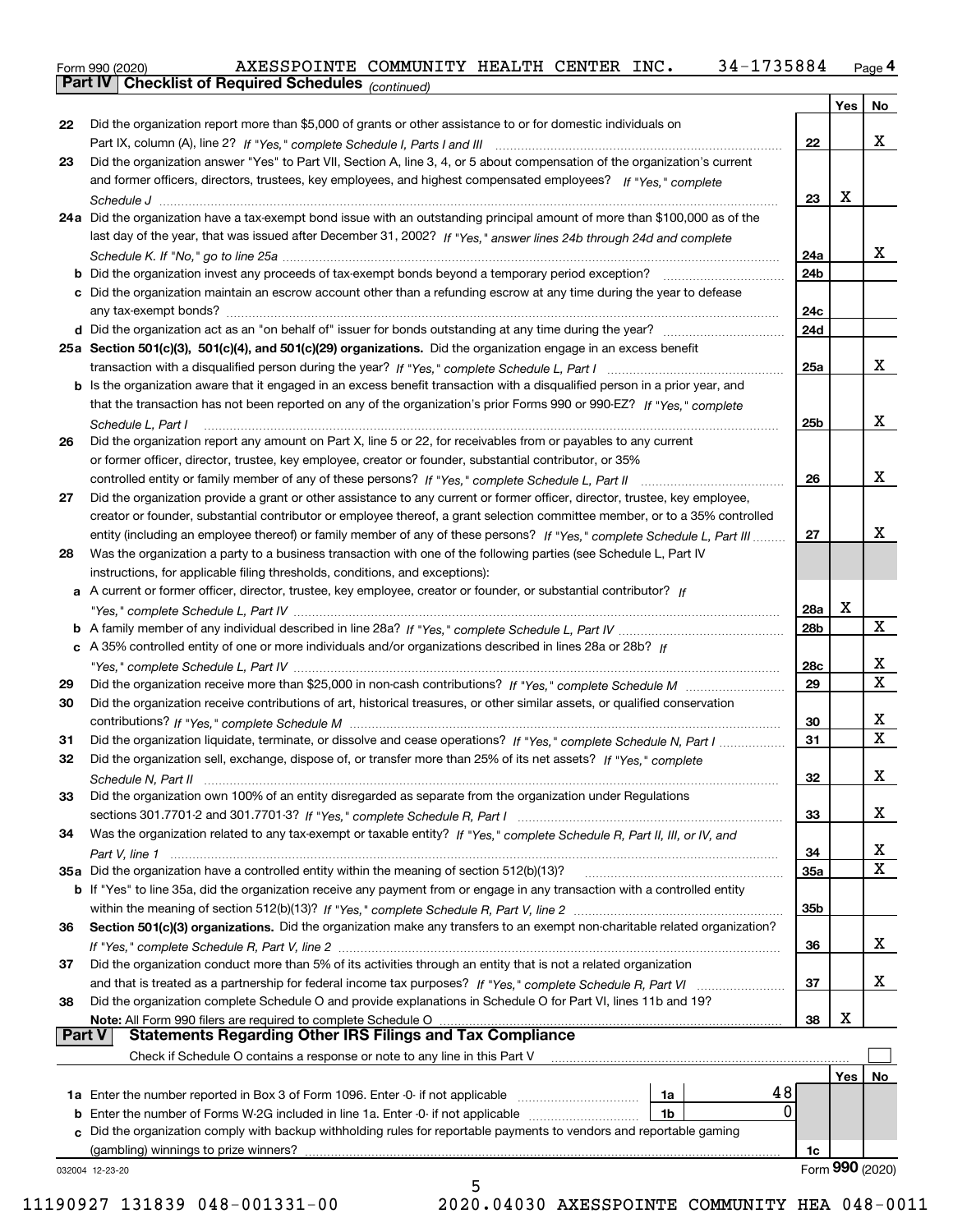|    |                                                                                                                                                                                                                                      |                |     | $Page$ <sup>5</sup> |
|----|--------------------------------------------------------------------------------------------------------------------------------------------------------------------------------------------------------------------------------------|----------------|-----|---------------------|
|    | Statements Regarding Other IRS Filings and Tax Compliance (continued)<br>Part V                                                                                                                                                      |                |     |                     |
|    |                                                                                                                                                                                                                                      |                | Yes | No                  |
|    | 2a Enter the number of employees reported on Form W-3, Transmittal of Wage and Tax Statements,                                                                                                                                       |                |     |                     |
|    | 176<br>filed for the calendar year ending with or within the year covered by this return <i>manumumumum</i><br>2a                                                                                                                    |                |     |                     |
|    |                                                                                                                                                                                                                                      | 2 <sub>b</sub> | х   |                     |
|    |                                                                                                                                                                                                                                      |                |     |                     |
|    | 3a Did the organization have unrelated business gross income of \$1,000 or more during the year?                                                                                                                                     | 3a             |     | x                   |
|    |                                                                                                                                                                                                                                      | 3b             |     |                     |
|    | 4a At any time during the calendar year, did the organization have an interest in, or a signature or other authority over, a                                                                                                         |                |     |                     |
|    | financial account in a foreign country (such as a bank account, securities account, or other financial account)?                                                                                                                     | 4a             |     | x                   |
|    | <b>b</b> If "Yes," enter the name of the foreign country $\blacktriangleright$                                                                                                                                                       |                |     |                     |
|    | See instructions for filing requirements for FinCEN Form 114, Report of Foreign Bank and Financial Accounts (FBAR).                                                                                                                  |                |     |                     |
|    |                                                                                                                                                                                                                                      | 5а             |     | Х                   |
| b  |                                                                                                                                                                                                                                      | 5b             |     | x                   |
| с  |                                                                                                                                                                                                                                      | 5c             |     |                     |
|    | 6a Does the organization have annual gross receipts that are normally greater than \$100,000, and did the organization solicit                                                                                                       |                |     |                     |
|    | any contributions that were not tax deductible as charitable contributions?                                                                                                                                                          | 6a             |     | x                   |
|    | <b>b</b> If "Yes," did the organization include with every solicitation an express statement that such contributions or gifts                                                                                                        |                |     |                     |
|    |                                                                                                                                                                                                                                      | 6b             |     |                     |
| 7  | Organizations that may receive deductible contributions under section 170(c).                                                                                                                                                        |                |     |                     |
| а  | Did the organization receive a payment in excess of \$75 made partly as a contribution and partly for goods and services provided to the payor?                                                                                      | 7a             |     | x                   |
| b  | If "Yes," did the organization notify the donor of the value of the goods or services provided?                                                                                                                                      | 7b             |     |                     |
| c  | Did the organization sell, exchange, or otherwise dispose of tangible personal property for which it was required                                                                                                                    |                |     |                     |
|    |                                                                                                                                                                                                                                      | 7c             |     | x                   |
|    | 7d<br>d If "Yes," indicate the number of Forms 8282 filed during the year [11] [11] No. 2010 [12] Henry Marian Marian Marian Marian Marian Marian Marian Marian Marian Marian Marian Marian Marian Marian Marian Marian Marian Maria |                |     |                     |
| е  | Did the organization receive any funds, directly or indirectly, to pay premiums on a personal benefit contract?                                                                                                                      | 7е             |     | х                   |
| f  | Did the organization, during the year, pay premiums, directly or indirectly, on a personal benefit contract?                                                                                                                         | 7f             |     | х                   |
| g  | If the organization received a contribution of qualified intellectual property, did the organization file Form 8899 as required?                                                                                                     | 7g             |     |                     |
| h. | If the organization received a contribution of cars, boats, airplanes, or other vehicles, did the organization file a Form 1098-C?                                                                                                   | 7h             |     |                     |
| 8  | Sponsoring organizations maintaining donor advised funds. Did a donor advised fund maintained by the                                                                                                                                 |                |     |                     |
|    | sponsoring organization have excess business holdings at any time during the year?                                                                                                                                                   | 8              |     |                     |
| 9  | Sponsoring organizations maintaining donor advised funds.                                                                                                                                                                            |                |     |                     |
| а  | Did the sponsoring organization make any taxable distributions under section 4966?                                                                                                                                                   | 9а             |     |                     |
| b  | Did the sponsoring organization make a distribution to a donor, donor advisor, or related person?                                                                                                                                    | 9b             |     |                     |
| 10 | Section 501(c)(7) organizations. Enter:                                                                                                                                                                                              |                |     |                     |
| а  | 10a<br> 10b                                                                                                                                                                                                                          |                |     |                     |
|    | Gross receipts, included on Form 990, Part VIII, line 12, for public use of club facilities                                                                                                                                          |                |     |                     |
| 11 | Section 501(c)(12) organizations. Enter:                                                                                                                                                                                             |                |     |                     |
| а  | Gross income from members or shareholders<br>11a                                                                                                                                                                                     |                |     |                     |
|    | b Gross income from other sources (Do not net amounts due or paid to other sources against                                                                                                                                           |                |     |                     |
|    | 11b<br>12a Section 4947(a)(1) non-exempt charitable trusts. Is the organization filing Form 990 in lieu of Form 1041?                                                                                                                | 12a            |     |                     |
|    | <b>b</b> If "Yes," enter the amount of tax-exempt interest received or accrued during the year <i>manument</i><br>12b                                                                                                                |                |     |                     |
| 13 | Section 501(c)(29) qualified nonprofit health insurance issuers.                                                                                                                                                                     |                |     |                     |
| а  | Is the organization licensed to issue qualified health plans in more than one state?                                                                                                                                                 | 13а            |     |                     |
|    | Note: See the instructions for additional information the organization must report on Schedule O.                                                                                                                                    |                |     |                     |
| b  | Enter the amount of reserves the organization is required to maintain by the states in which the                                                                                                                                     |                |     |                     |
|    | 13b                                                                                                                                                                                                                                  |                |     |                     |
| c  | 13 <sub>c</sub>                                                                                                                                                                                                                      |                |     |                     |
|    | 14a Did the organization receive any payments for indoor tanning services during the tax year?                                                                                                                                       | 14a            |     | x                   |
|    | <b>b</b> If "Yes," has it filed a Form 720 to report these payments? If "No," provide an explanation on Schedule O                                                                                                                   | 14b            |     |                     |
| 15 | Is the organization subject to the section 4960 tax on payment(s) of more than \$1,000,000 in remuneration or                                                                                                                        |                |     |                     |
|    |                                                                                                                                                                                                                                      | 15             |     | x                   |
|    | If "Yes," see instructions and file Form 4720, Schedule N.                                                                                                                                                                           |                |     |                     |
| 16 | Is the organization an educational institution subject to the section 4968 excise tax on net investment income?                                                                                                                      | 16             |     | x                   |
|    | If "Yes," complete Form 4720, Schedule O.                                                                                                                                                                                            |                |     |                     |

Form (2020) **990**

032005 12-23-20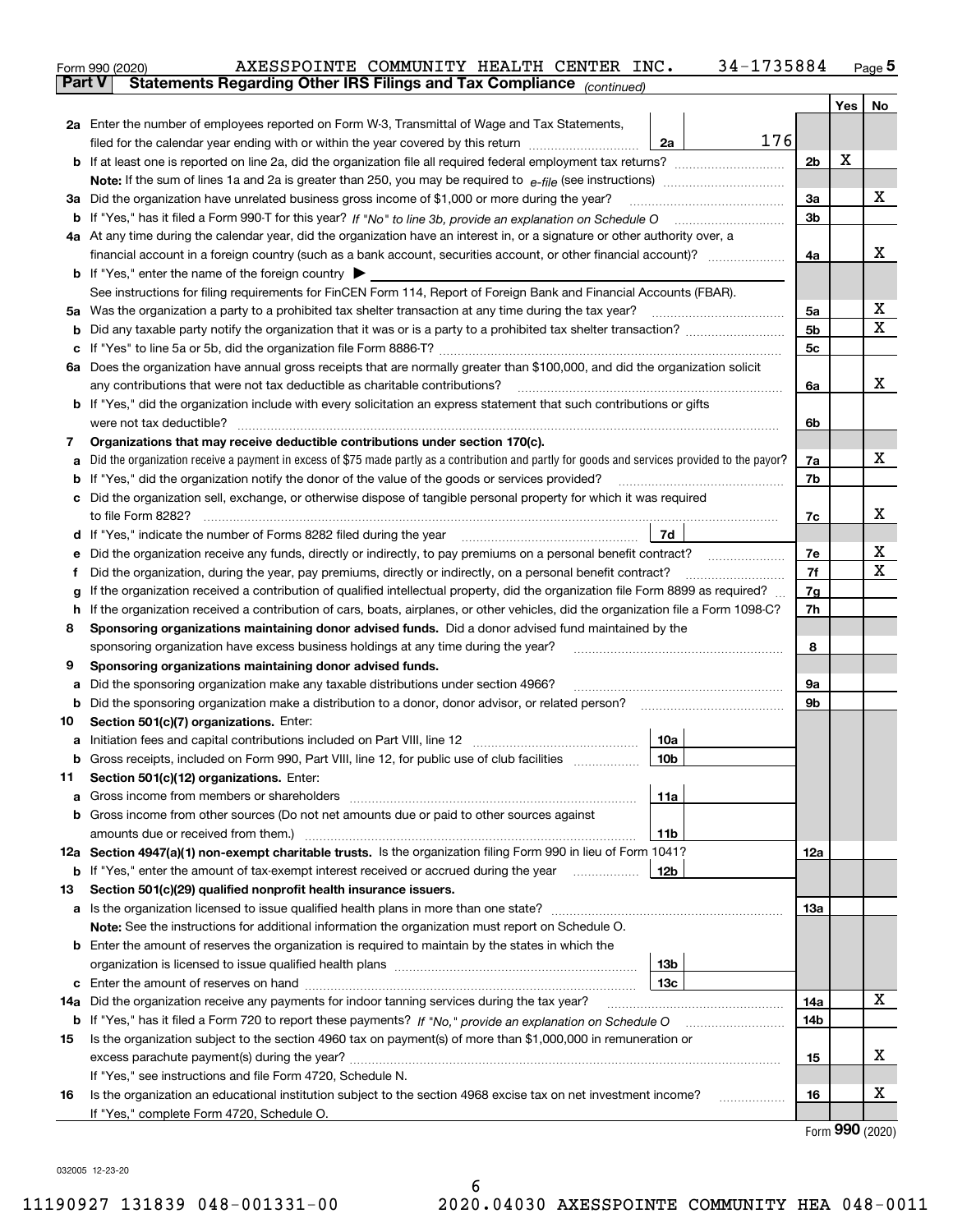|  | Form 990 (2020) |
|--|-----------------|
|  |                 |

## $_{\rm Form\ 990\ (2020)}$  AXESSPOINTE COMMUNITY HEALTH CENTER INC.  $134$ – $1735884$   $_{\rm Page}$

orm 990 (2020) \_\_\_\_\_\_\_\_\_\_\_\_\_\_AXESSPOINTE\_COMMUNITY\_HEALTH\_CENTER\_INC *.\_\_\_\_\_34-1735884\_\_\_ <sub>Page</sub> 6*<br>Part VI | Governance, Management, and Disclosure <sub>For each "Yes" response to lines 2 through 7b below, and for a "No" res</sub> *to line 8a, 8b, or 10b below, describe the circumstances, processes, or changes on Schedule O. See instructions.*

|                 |                                                                                                                                                                                                                                |    | 14 |                         | Yes <sub>1</sub> | No                      |
|-----------------|--------------------------------------------------------------------------------------------------------------------------------------------------------------------------------------------------------------------------------|----|----|-------------------------|------------------|-------------------------|
|                 | 1a Enter the number of voting members of the governing body at the end of the tax year                                                                                                                                         | 1a |    |                         |                  |                         |
|                 | If there are material differences in voting rights among members of the governing body, or if the governing<br>body delegated broad authority to an executive committee or similar committee, explain on Schedule O.           |    |    |                         |                  |                         |
|                 | Enter the number of voting members included on line 1a, above, who are independent                                                                                                                                             |    | 14 |                         |                  |                         |
| b               |                                                                                                                                                                                                                                | 1b |    |                         |                  |                         |
| 2               | Did any officer, director, trustee, or key employee have a family relationship or a business relationship with any other<br>officer, director, trustee, or key employee?                                                       |    |    | $\mathbf{2}$            |                  | X                       |
|                 | Did the organization delegate control over management duties customarily performed by or under the direct supervision                                                                                                          |    |    |                         |                  |                         |
| З               | of officers, directors, trustees, or key employees to a management company or other person?                                                                                                                                    |    |    | 3                       |                  | X                       |
|                 | Did the organization make any significant changes to its governing documents since the prior Form 990 was filed?                                                                                                               |    |    | $\overline{\mathbf{4}}$ |                  | $\overline{\mathbf{x}}$ |
| 4<br>5          |                                                                                                                                                                                                                                |    |    | 5                       |                  | $\overline{\mathbf{x}}$ |
| 6               | Did the organization have members or stockholders?                                                                                                                                                                             |    |    | 6                       |                  | $\mathbf X$             |
|                 | Did the organization have members, stockholders, or other persons who had the power to elect or appoint one or                                                                                                                 |    |    |                         |                  |                         |
| 7a              |                                                                                                                                                                                                                                |    |    |                         |                  | X                       |
|                 |                                                                                                                                                                                                                                |    |    | 7a                      |                  |                         |
|                 | <b>b</b> Are any governance decisions of the organization reserved to (or subject to approval by) members, stockholders, or                                                                                                    |    |    |                         |                  | X                       |
|                 | persons other than the governing body?                                                                                                                                                                                         |    |    | 7b                      |                  |                         |
| 8               | Did the organization contemporaneously document the meetings held or written actions undertaken during the year by the following:                                                                                              |    |    |                         | X                |                         |
| a               |                                                                                                                                                                                                                                |    |    | 8а                      |                  |                         |
| b               |                                                                                                                                                                                                                                |    |    | 8b                      | х                |                         |
| 9               | Is there any officer, director, trustee, or key employee listed in Part VII, Section A, who cannot be reached at the                                                                                                           |    |    |                         |                  |                         |
|                 |                                                                                                                                                                                                                                |    |    | 9                       |                  | X                       |
|                 | Section B. Policies (This Section B requests information about policies not required by the Internal Revenue Code.)                                                                                                            |    |    |                         |                  |                         |
|                 |                                                                                                                                                                                                                                |    |    |                         | Yes              | No<br>X                 |
|                 |                                                                                                                                                                                                                                |    |    | 10a                     |                  |                         |
|                 | <b>b</b> If "Yes," did the organization have written policies and procedures governing the activities of such chapters, affiliates,                                                                                            |    |    |                         |                  |                         |
|                 |                                                                                                                                                                                                                                |    |    | 10 <sub>b</sub>         |                  |                         |
|                 | 11a Has the organization provided a complete copy of this Form 990 to all members of its governing body before filing the form?                                                                                                |    |    | 11a                     | X                |                         |
|                 | <b>b</b> Describe in Schedule O the process, if any, used by the organization to review this Form 990.                                                                                                                         |    |    |                         |                  |                         |
|                 |                                                                                                                                                                                                                                |    |    | 12a                     | X                |                         |
|                 | <b>b</b> Were officers, directors, or trustees, and key employees required to disclose annually interests that could give rise to conflicts?                                                                                   |    |    | 12 <sub>b</sub>         | х                |                         |
|                 | c Did the organization regularly and consistently monitor and enforce compliance with the policy? If "Yes." describe                                                                                                           |    |    |                         |                  |                         |
|                 | in Schedule O how this was done manufactured and continuum control of the Schedule O how this was done manufactured and continuum control of the Schedule O how this was done                                                  |    |    | 12c                     | X                |                         |
| 13              |                                                                                                                                                                                                                                |    |    | 13                      | X                |                         |
| 14              |                                                                                                                                                                                                                                |    |    | 14                      | X                |                         |
| 15              | Did the process for determining compensation of the following persons include a review and approval by independent                                                                                                             |    |    |                         |                  |                         |
|                 | persons, comparability data, and contemporaneous substantiation of the deliberation and decision?                                                                                                                              |    |    |                         |                  |                         |
|                 | a The organization's CEO, Executive Director, or top management official manufactured content content of the organization's CEO, Executive Director, or top management official manufactured content of the state of the state |    |    | 15a                     | X                |                         |
|                 |                                                                                                                                                                                                                                |    |    | 15b                     | X                |                         |
|                 | If "Yes" to line 15a or 15b, describe the process in Schedule O (see instructions).                                                                                                                                            |    |    |                         |                  |                         |
|                 | 16a Did the organization invest in, contribute assets to, or participate in a joint venture or similar arrangement with a                                                                                                      |    |    |                         |                  |                         |
|                 | taxable entity during the year?                                                                                                                                                                                                |    |    | 16a                     |                  | X                       |
|                 | b If "Yes," did the organization follow a written policy or procedure requiring the organization to evaluate its participation                                                                                                 |    |    |                         |                  |                         |
|                 | in joint venture arrangements under applicable federal tax law, and take steps to safequard the organization's                                                                                                                 |    |    |                         |                  |                         |
|                 | exempt status with respect to such arrangements?                                                                                                                                                                               |    |    | 16b                     |                  |                         |
|                 | <b>Section C. Disclosure</b>                                                                                                                                                                                                   |    |    |                         |                  |                         |
| 17              | List the states with which a copy of this Form 990 is required to be filed $\blacktriangleright$ OH                                                                                                                            |    |    |                         |                  |                         |
| 18              | Section 6104 requires an organization to make its Forms 1023 (1024 or 1024-A, if applicable), 990, and 990-T (Section 501(c)(3)s only) available                                                                               |    |    |                         |                  |                         |
|                 | for public inspection. Indicate how you made these available. Check all that apply.                                                                                                                                            |    |    |                         |                  |                         |
|                 | $X$ Upon request<br>Own website<br>Another's website<br>Other (explain on Schedule O)                                                                                                                                          |    |    |                         |                  |                         |
| 19              | Describe on Schedule O whether (and if so, how) the organization made its governing documents, conflict of interest policy, and financial                                                                                      |    |    |                         |                  |                         |
|                 | statements available to the public during the tax year.                                                                                                                                                                        |    |    |                         |                  |                         |
| 20              | State the name, address, and telephone number of the person who possesses the organization's books and records                                                                                                                 |    |    |                         |                  |                         |
|                 | MARK FRISONE - 330-724-5471                                                                                                                                                                                                    |    |    |                         |                  |                         |
|                 | 44306<br>1400 S ARLINGTON ST STE 38, AKRON,<br>OН                                                                                                                                                                              |    |    |                         |                  |                         |
| 032006 12-23-20 |                                                                                                                                                                                                                                |    |    |                         | Form 990 (2020)  |                         |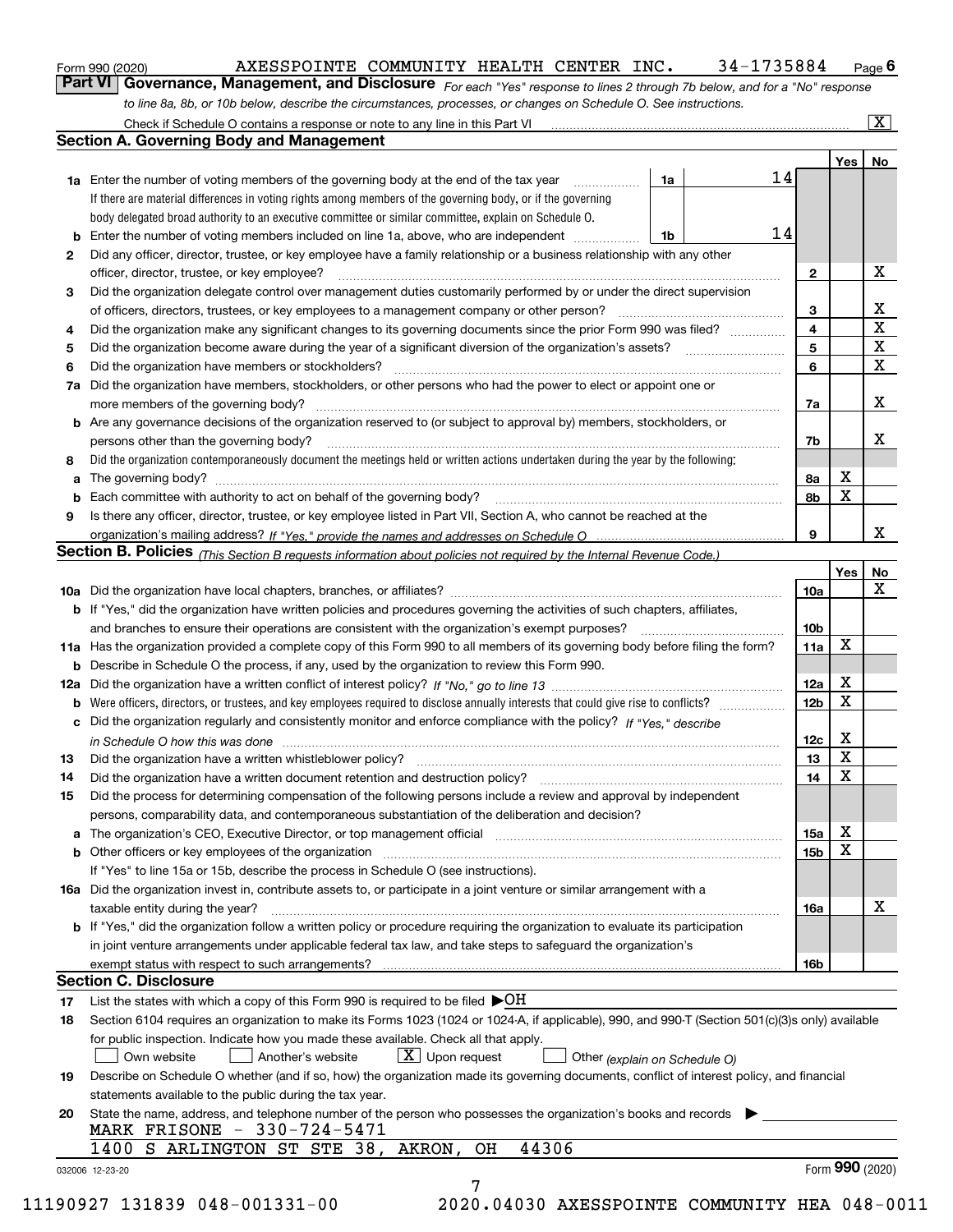| Form 990 (2020) |                                                                                            |  | AXESSPOINTE COMMUNITY HEALTH CENTER INC. |  | 34-1735884 | Page 7 |
|-----------------|--------------------------------------------------------------------------------------------|--|------------------------------------------|--|------------|--------|
|                 | Part VII Compensation of Officers, Directors, Trustees, Key Employees, Highest Compensated |  |                                          |  |            |        |

**Employees, and Independent Contractors**

Check if Schedule O contains a response or note to any line in this Part VII

**Section A. Officers, Directors, Trustees, Key Employees, and Highest Compensated Employees**

**1a**  Complete this table for all persons required to be listed. Report compensation for the calendar year ending with or within the organization's tax year. **•** List all of the organization's current officers, directors, trustees (whether individuals or organizations), regardless of amount of compensation.

 $\mathcal{L}^{\text{max}}$ 

Enter -0- in columns (D), (E), and (F) if no compensation was paid.

 $\bullet$  List all of the organization's  $\,$ current key employees, if any. See instructions for definition of "key employee."

**•** List the organization's five current highest compensated employees (other than an officer, director, trustee, or key employee) who received reportable compensation (Box 5 of Form W-2 and/or Box 7 of Form 1099-MISC) of more than \$100,000 from the organization and any related organizations.

**•** List all of the organization's former officers, key employees, and highest compensated employees who received more than \$100,000 of reportable compensation from the organization and any related organizations.

**former directors or trustees**  ¥ List all of the organization's that received, in the capacity as a former director or trustee of the organization, more than \$10,000 of reportable compensation from the organization and any related organizations.

See instructions for the order in which to list the persons above.

Check this box if neither the organization nor any related organization compensated any current officer, director, or trustee.  $\mathcal{L}^{\text{max}}$ 

| (A)                                | (B)                    |                                |                                                                  | (C)      |              |                                   |        | (D)                 | (E)                              | (F)                      |
|------------------------------------|------------------------|--------------------------------|------------------------------------------------------------------|----------|--------------|-----------------------------------|--------|---------------------|----------------------------------|--------------------------|
| Name and title                     | Average                |                                | (do not check more than one                                      | Position |              |                                   |        | Reportable          | Reportable                       | Estimated                |
|                                    | hours per              |                                | box, unless person is both an<br>officer and a director/trustee) |          |              |                                   |        | compensation        | compensation                     | amount of                |
|                                    | week                   |                                |                                                                  |          |              |                                   |        | from                | from related                     | other                    |
|                                    | (list any<br>hours for |                                |                                                                  |          |              |                                   |        | the<br>organization | organizations<br>(W-2/1099-MISC) | compensation<br>from the |
|                                    | related                |                                |                                                                  |          |              |                                   |        | (W-2/1099-MISC)     |                                  | organization             |
|                                    | organizations          |                                | trustee                                                          |          |              |                                   |        |                     |                                  | and related              |
|                                    | below                  | Individual trustee or director |                                                                  |          | Key employee |                                   |        |                     |                                  | organizations            |
|                                    | line)                  |                                | Institutional t                                                  | Officer  |              | Highest compensated<br>  employee | Former |                     |                                  |                          |
| <b>JAY WILLIAMSON</b><br>(1)       | 1.00                   |                                |                                                                  |          |              |                                   |        |                     |                                  |                          |
| PRESIDENT                          |                        | $\mathbf X$                    |                                                                  | Χ        |              |                                   |        | $\mathbf 0$ .       | 0.                               | 0.                       |
| <b>JACK EVANS</b><br>(2)           | 1.00                   |                                |                                                                  |          |              |                                   |        |                     |                                  |                          |
| VICE PRESIDENT                     |                        | $\mathbf X$                    |                                                                  | X        |              |                                   |        | 0.                  | 0.                               | 0.                       |
| REBECCA CALLAHAN<br>(3)            | 1.00                   |                                |                                                                  |          |              |                                   |        |                     |                                  |                          |
| <b>SECRETARY</b>                   |                        | $\mathbf X$                    |                                                                  | X        |              |                                   |        | $\mathbf 0$ .       | 0.                               | $0_{.}$                  |
| <b>GRAHAM CURTIS</b><br>(4)        | 1.00                   |                                |                                                                  |          |              |                                   |        |                     |                                  |                          |
| <b>TREASURER</b>                   |                        | $\mathbf X$                    |                                                                  | X        |              |                                   |        | $\mathbf 0$ .       | 0.                               | $0_{.}$                  |
| ROXIA BOYKIN<br>(5)                | 1.00                   |                                |                                                                  |          |              |                                   |        |                     |                                  |                          |
| BOARD MEMBER                       |                        | $\mathbf X$                    |                                                                  |          |              |                                   |        | $\mathbf 0$ .       | 0.                               | $\mathbf 0$ .            |
| LEN ROSE<br>(6)                    | 1.00                   |                                |                                                                  |          |              |                                   |        |                     |                                  |                          |
| BOARD MEMBER                       |                        | $\mathbf X$                    |                                                                  |          |              |                                   |        | 0.                  | 0.                               | 0.                       |
| PETE MAHONEY<br>(7)                | 1.00                   |                                |                                                                  |          |              |                                   |        |                     |                                  |                          |
| BOARD MEMBER (RESIGNED 12/2020)    |                        | $\mathbf X$                    |                                                                  |          |              |                                   |        | $\mathbf 0$ .       | 0.                               | $0_{.}$                  |
| JOANNE EMERY (TATE)<br>(8)         | 1.00                   |                                |                                                                  |          |              |                                   |        |                     |                                  |                          |
| BOARD MEMBER (RESIGNED 01/2020)    |                        | $\mathbf X$                    |                                                                  |          |              |                                   |        | $\mathbf 0$ .       | 0.                               | $\mathbf 0$ .            |
| RITA AGGARWAL<br>(9)               | 1.00                   |                                |                                                                  |          |              |                                   |        |                     |                                  |                          |
| BOARD MEMBER                       |                        | $\mathbf X$                    |                                                                  |          |              |                                   |        | 0.                  | 0.                               | 0.                       |
| (10) LYDIA COOK                    | 1.00                   |                                |                                                                  |          |              |                                   |        |                     |                                  |                          |
| BOARD MEMBER                       |                        | $\mathbf X$                    |                                                                  |          |              |                                   |        | 0.                  | 0.                               | 0.                       |
| (11) ROULA BRAIDY                  | 1.00                   |                                |                                                                  |          |              |                                   |        |                     |                                  |                          |
| <b>BOARD MEMBER</b>                |                        | $\mathbf X$                    |                                                                  |          |              |                                   |        | $\mathbf 0$ .       | 0.                               | $\mathbf 0$ .            |
| (12) GRETA LAX                     | 1.00                   |                                |                                                                  |          |              |                                   |        |                     |                                  |                          |
| <b>BOARD MEMBER</b>                |                        | $\mathbf X$                    |                                                                  |          |              |                                   |        | $\mathbf 0$ .       | 0.                               | 0.                       |
| (13) MARK FRISONE                  | 1.00                   |                                |                                                                  |          |              |                                   |        |                     |                                  |                          |
| BOARD MEMBER (RESIGNED 12/20/2020) |                        | $\mathbf X$                    |                                                                  |          |              |                                   |        | $\mathbf 0$ .       | $\mathbf 0$ .                    | $\mathbf 0$ .            |
| (14) SUSAN LOWRY                   | 1.00                   |                                |                                                                  |          |              |                                   |        |                     |                                  |                          |
| BOARD MEMBER                       |                        | $\overline{\mathbf{X}}$        |                                                                  |          |              |                                   |        | 0.                  | 0.                               | $\mathbf 0$ .            |
| (15) MARIE CURRY                   | 1.00                   |                                |                                                                  |          |              |                                   |        |                     |                                  |                          |
| <b>BOARD MEMBER</b>                |                        | $\mathbf X$                    |                                                                  |          |              |                                   |        | $\mathbf 0$ .       | $\mathbf 0$ .                    | $\mathbf 0$ .            |
| (16) LARRY CHADWICK                | 1.00                   |                                |                                                                  |          |              |                                   |        |                     |                                  |                          |
| <b>BOARD MEMBER</b>                |                        | $\mathbf X$                    |                                                                  |          |              |                                   |        | $\mathbf 0$ .       | $\mathbf 0$ .                    | 0.                       |
| (17) KAREN MULLEN                  | 1.00                   |                                |                                                                  |          |              |                                   |        |                     |                                  |                          |
| <b>BOARD MEMBER</b>                |                        | $\mathbf X$                    |                                                                  |          |              |                                   |        | $\mathbf 0$ .       | О.                               | $0$ .                    |
| 032007 12-23-20                    |                        |                                |                                                                  |          |              |                                   |        |                     |                                  | Form 990 (2020)          |

032007 12-23-20

11190927 131839 048-001331-00 2020.04030 AXESSPOINTE COMMUNITY HEA 048-0011

8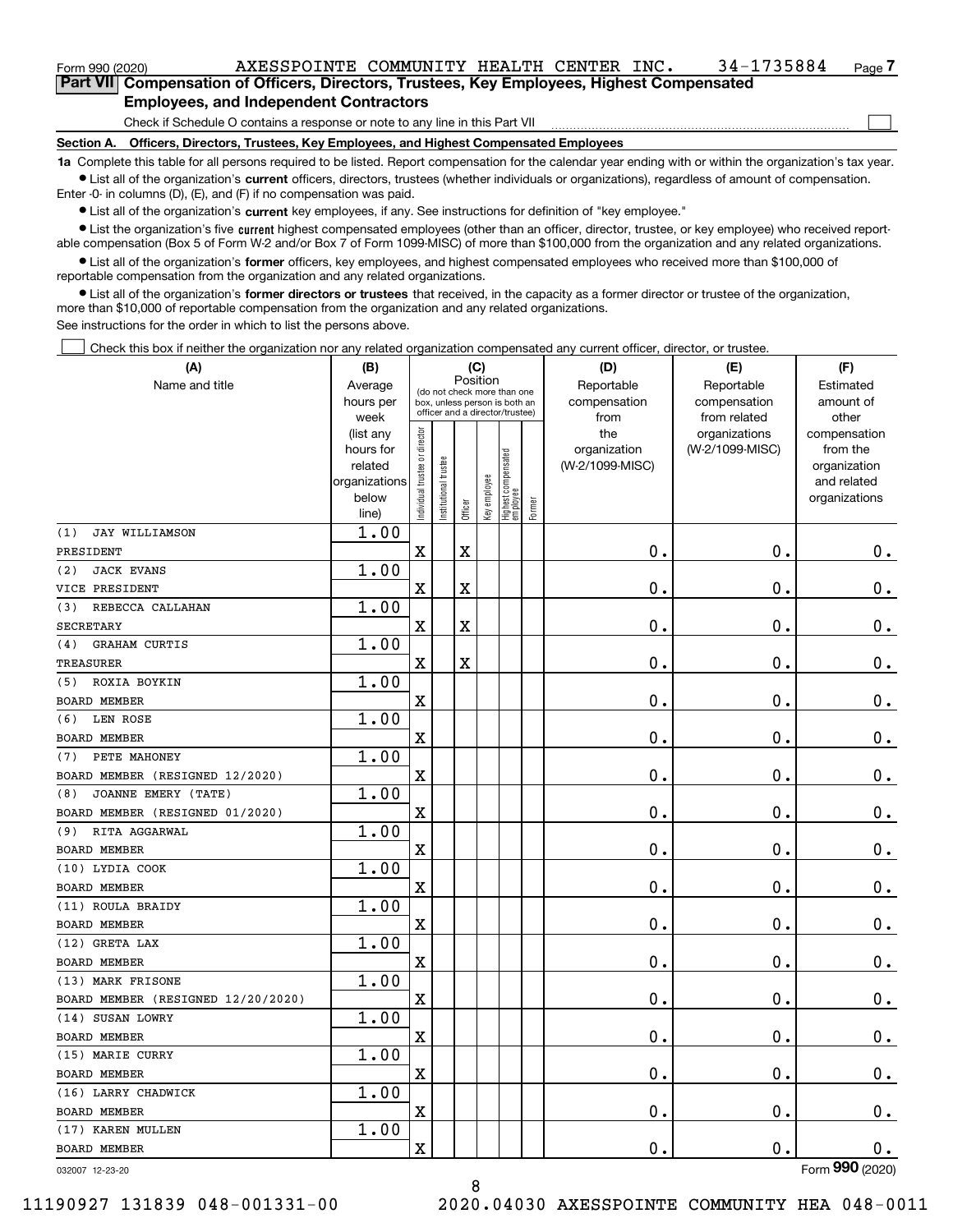| Form 990 (2020)                                                                                                                                                                                                                                                     |                                                                              |                                |                       |                                                                          |     |                                                 |        | AXESSPOINTE COMMUNITY HEALTH CENTER INC.       | 34-1735884                                       |                  |                     |                                                                                   | Page 8                |
|---------------------------------------------------------------------------------------------------------------------------------------------------------------------------------------------------------------------------------------------------------------------|------------------------------------------------------------------------------|--------------------------------|-----------------------|--------------------------------------------------------------------------|-----|-------------------------------------------------|--------|------------------------------------------------|--------------------------------------------------|------------------|---------------------|-----------------------------------------------------------------------------------|-----------------------|
| <b>Part VII</b><br>Section A. Officers, Directors, Trustees, Key Employees, and Highest Compensated Employees (continued)                                                                                                                                           |                                                                              |                                |                       |                                                                          |     |                                                 |        |                                                |                                                  |                  |                     |                                                                                   |                       |
| (A)<br>Name and title                                                                                                                                                                                                                                               | (B)<br>Average<br>hours per                                                  |                                |                       | Position<br>(do not check more than one<br>box, unless person is both an | (C) |                                                 |        | (D)<br>Reportable<br>compensation              | (E)<br>Reportable<br>compensation                |                  |                     | (F)<br>Estimated<br>amount of                                                     |                       |
|                                                                                                                                                                                                                                                                     | week<br>(list any<br>hours for<br>related<br>organizations<br>below<br>line) | Individual trustee or director | Institutional trustee | officer and a director/trustee)<br>Officer                               |     | key employee<br>Highest compensated<br>employee | Former | from<br>the<br>organization<br>(W-2/1099-MISC) | from related<br>organizations<br>(W-2/1099-MISC) |                  |                     | other<br>compensation<br>from the<br>organization<br>and related<br>organizations |                       |
| (18) EDWIN HUBBARD                                                                                                                                                                                                                                                  | 1.00                                                                         |                                |                       |                                                                          |     |                                                 |        |                                                |                                                  |                  |                     |                                                                                   |                       |
| <b>BOARD MEMBER</b>                                                                                                                                                                                                                                                 |                                                                              | $\mathbf x$                    |                       |                                                                          |     |                                                 |        | 0.                                             |                                                  | 0.               |                     |                                                                                   | 0.                    |
| (19) LATRICE SNODGRASS                                                                                                                                                                                                                                              | 40.00                                                                        |                                |                       |                                                                          |     |                                                 |        |                                                |                                                  |                  |                     |                                                                                   |                       |
| COO (RESIGNED 01/31/2020)<br>(20) CHRISTOPHER RICHARDSON                                                                                                                                                                                                            | 40.00                                                                        |                                |                       | X                                                                        |     |                                                 |        | 69,032.                                        |                                                  | 0.               |                     |                                                                                   | 80.                   |
| CEO                                                                                                                                                                                                                                                                 |                                                                              |                                |                       | X                                                                        |     |                                                 |        | 157,059.                                       |                                                  | $0$ .            |                     |                                                                                   | 4,409.                |
| (21) JENNIFER HAYES                                                                                                                                                                                                                                                 | 40.00                                                                        |                                |                       |                                                                          |     |                                                 |        |                                                |                                                  |                  |                     |                                                                                   |                       |
| CFO                                                                                                                                                                                                                                                                 |                                                                              |                                |                       | X                                                                        |     |                                                 |        | 135,421.                                       |                                                  | 0.               |                     |                                                                                   | 3,904.                |
| (22) EDWARD D SCOTT MD                                                                                                                                                                                                                                              | 40.00                                                                        |                                |                       |                                                                          |     |                                                 |        |                                                |                                                  |                  |                     |                                                                                   |                       |
| CHIEF MEDICAL OFFICER                                                                                                                                                                                                                                               |                                                                              |                                |                       | X                                                                        |     |                                                 |        | 220,011.                                       |                                                  | 0.               |                     |                                                                                   | 6,900.                |
| (23) KRISTIE L ENGLER-LYNAUGH                                                                                                                                                                                                                                       | 40.00                                                                        |                                |                       |                                                                          |     |                                                 |        |                                                |                                                  |                  |                     |                                                                                   |                       |
| CHIEF DENTAL OFFICER                                                                                                                                                                                                                                                |                                                                              |                                |                       | X                                                                        |     |                                                 |        | 153,737.                                       |                                                  | 0.               |                     |                                                                                   | 4,731.                |
| (24) VIKIL K GIRDHAR                                                                                                                                                                                                                                                | 40.00                                                                        |                                |                       |                                                                          |     | X                                               |        |                                                |                                                  | 0.               |                     |                                                                                   |                       |
| MD<br>(25) TABITHA DAVIS-STELLATO                                                                                                                                                                                                                                   | 40.00                                                                        |                                |                       |                                                                          |     |                                                 |        | 186,897.                                       |                                                  |                  |                     |                                                                                   | 0.                    |
| MD                                                                                                                                                                                                                                                                  |                                                                              |                                |                       |                                                                          |     | X                                               |        | 153,836.                                       |                                                  | 0.               |                     |                                                                                   | 4,543.                |
| (26) AYESHA ERFAN                                                                                                                                                                                                                                                   | 29.00                                                                        |                                |                       |                                                                          |     |                                                 |        |                                                |                                                  |                  |                     |                                                                                   |                       |
| MD                                                                                                                                                                                                                                                                  |                                                                              |                                |                       |                                                                          |     | $\mathbf X$                                     |        | 141, 250.                                      |                                                  | $0$ .            |                     |                                                                                   | 4,250.                |
|                                                                                                                                                                                                                                                                     |                                                                              |                                |                       |                                                                          |     |                                                 | ▶      | 1, 217, 243.                                   |                                                  | $\overline{0}$ . |                     |                                                                                   | $\overline{28,817}$ . |
| c Total from continuation sheets to Part VII, Section A <i>manumeraness</i>                                                                                                                                                                                         |                                                                              |                                |                       |                                                                          |     |                                                 |        | 276,816.                                       |                                                  | 0.               |                     |                                                                                   | 6,417.                |
|                                                                                                                                                                                                                                                                     |                                                                              |                                |                       |                                                                          |     |                                                 |        | $\overline{1,494,059}$ .                       |                                                  | $\overline{0}$ . |                     |                                                                                   | 35, 234.              |
| Total number of individuals (including but not limited to those listed above) who received more than \$100,000 of reportable<br>$\mathbf{2}$<br>compensation from the organization $\blacktriangleright$                                                            |                                                                              |                                |                       |                                                                          |     |                                                 |        |                                                |                                                  |                  |                     |                                                                                   | 18                    |
|                                                                                                                                                                                                                                                                     |                                                                              |                                |                       |                                                                          |     |                                                 |        |                                                |                                                  |                  |                     | Yes                                                                               | No                    |
| 3<br>Did the organization list any former officer, director, trustee, key employee, or highest compensated employee on                                                                                                                                              |                                                                              |                                |                       |                                                                          |     |                                                 |        |                                                |                                                  |                  | 3                   |                                                                                   | X                     |
| line 1a? If "Yes," complete Schedule J for such individual manufactured contained and the Ves," complete Schedule J for such individual<br>For any individual listed on line 1a, is the sum of reportable compensation and other compensation from the organization |                                                                              |                                |                       |                                                                          |     |                                                 |        |                                                |                                                  |                  |                     |                                                                                   |                       |
|                                                                                                                                                                                                                                                                     |                                                                              |                                |                       |                                                                          |     |                                                 |        |                                                |                                                  |                  | 4                   | х                                                                                 |                       |
| Did any person listed on line 1a receive or accrue compensation from any unrelated organization or individual for services<br>5                                                                                                                                     |                                                                              |                                |                       |                                                                          |     |                                                 |        |                                                |                                                  |                  |                     |                                                                                   |                       |
|                                                                                                                                                                                                                                                                     |                                                                              |                                |                       |                                                                          |     |                                                 |        |                                                |                                                  |                  | 5                   |                                                                                   | X                     |
| <b>Section B. Independent Contractors</b>                                                                                                                                                                                                                           |                                                                              |                                |                       |                                                                          |     |                                                 |        |                                                |                                                  |                  |                     |                                                                                   |                       |
| Complete this table for your five highest compensated independent contractors that received more than \$100,000 of compensation from<br>1                                                                                                                           |                                                                              |                                |                       |                                                                          |     |                                                 |        |                                                |                                                  |                  |                     |                                                                                   |                       |
| the organization. Report compensation for the calendar year ending with or within the organization's tax year.                                                                                                                                                      |                                                                              |                                |                       |                                                                          |     |                                                 |        |                                                |                                                  |                  |                     |                                                                                   |                       |
| (A)<br>Name and business address                                                                                                                                                                                                                                    |                                                                              |                                |                       |                                                                          |     |                                                 |        | (B)<br>Description of services                 |                                                  |                  | (C)<br>Compensation |                                                                                   |                       |
| CLEVELAND CLINIC FOUNDATION                                                                                                                                                                                                                                         |                                                                              |                                |                       |                                                                          |     |                                                 |        | <b>LEASED/CONTRACTED</b>                       |                                                  |                  |                     |                                                                                   |                       |
| P.O. BOX 92983, CLEVELAND, OH 44194-2983                                                                                                                                                                                                                            |                                                                              |                                |                       |                                                                          |     |                                                 |        | PROVIDERS & RENT                               |                                                  |                  |                     |                                                                                   | 973,342.              |
| QUALITY IP                                                                                                                                                                                                                                                          |                                                                              |                                |                       |                                                                          |     |                                                 |        |                                                |                                                  |                  |                     |                                                                                   |                       |
| 145 S. RIVER STREET, KENT, OH 44240                                                                                                                                                                                                                                 |                                                                              |                                |                       |                                                                          |     |                                                 |        | IT SERVICES                                    |                                                  |                  |                     |                                                                                   | <u>541,316.</u>       |
| MEDIC MANAGEMENT GROUP, 275 SPRINGSIDE                                                                                                                                                                                                                              |                                                                              |                                |                       |                                                                          |     |                                                 |        |                                                |                                                  |                  |                     |                                                                                   |                       |
| DRIVE, SUITE 100, AKRON, OH 44333                                                                                                                                                                                                                                   |                                                                              |                                |                       |                                                                          |     |                                                 |        | <b>BILLING</b>                                 |                                                  |                  |                     |                                                                                   | 466,456.              |
| ECLINICAL WORKS<br>P.O. BOX 847950, BOSTON, MA 02284                                                                                                                                                                                                                |                                                                              |                                |                       |                                                                          |     |                                                 |        | SOFTWARE                                       |                                                  |                  |                     |                                                                                   | 279,996.              |
| FAMILY & COMMUNITY SERVICES                                                                                                                                                                                                                                         |                                                                              |                                |                       |                                                                          |     |                                                 |        | LEASED/CONTRACTED                              |                                                  |                  |                     |                                                                                   |                       |
| 705 OAKWOOD ST. STE 115, RAVENNA, OH 44266                                                                                                                                                                                                                          |                                                                              |                                |                       |                                                                          |     |                                                 |        | PROVIDERS & RENT                               |                                                  |                  |                     |                                                                                   | 263,332.              |
| Total number of independent contractors (including but not limited to those listed above) who received more than<br>$\mathbf{2}$                                                                                                                                    |                                                                              |                                |                       |                                                                          |     |                                                 |        |                                                |                                                  |                  |                     |                                                                                   |                       |
| \$100,000 of compensation from the organization                                                                                                                                                                                                                     |                                                                              |                                |                       |                                                                          | 22  |                                                 |        |                                                |                                                  |                  |                     |                                                                                   |                       |

SEE PART VII, SECTION A CONTINUATION SHEETS

Form (2020) **990**

032008 12-23-20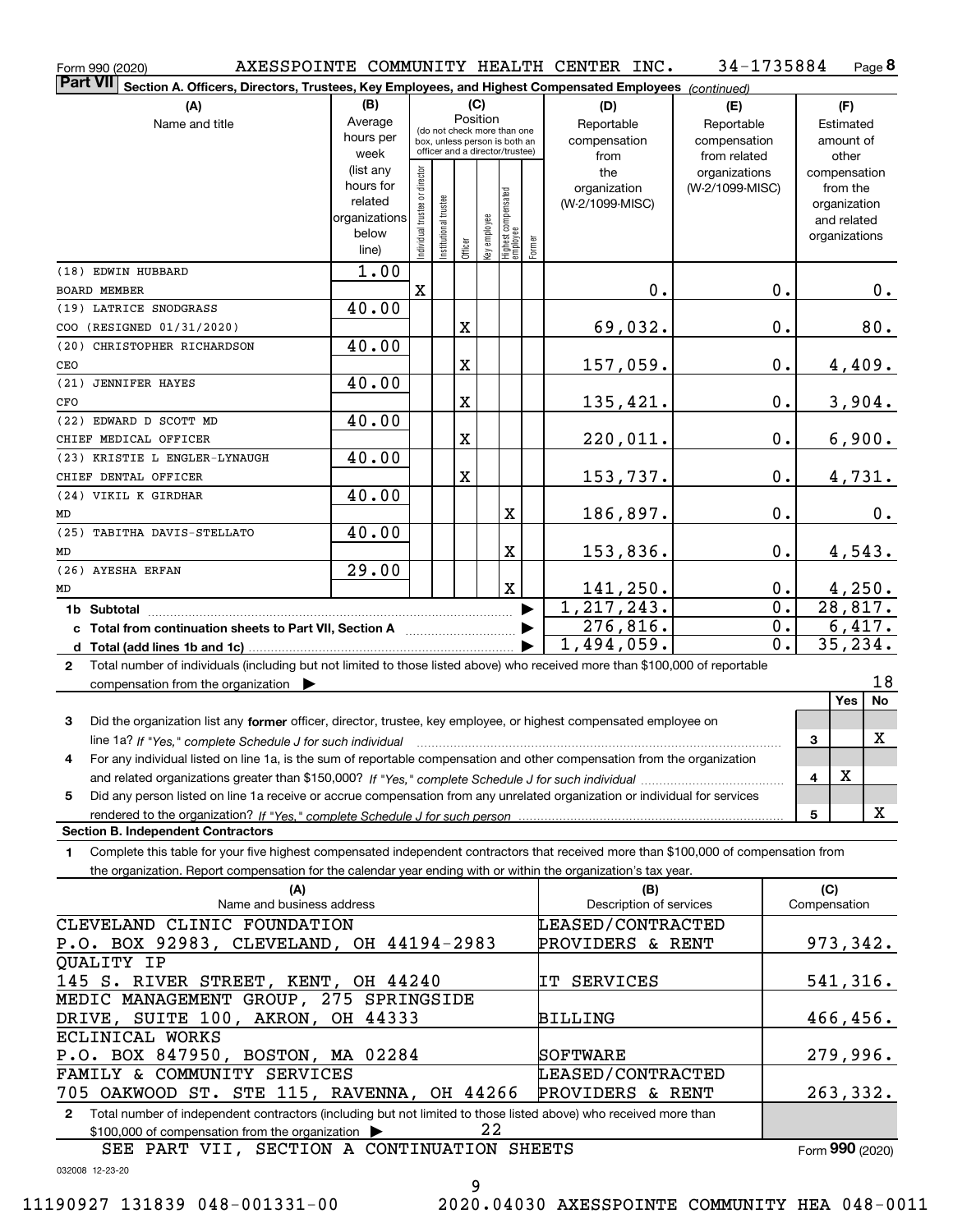| Form 990<br><b>Part VII</b>                                                                               |                                                                                     |                                |                       |         |              |                                                                  |  | AXESSPOINTE COMMUNITY HEALTH CENTER INC.                       | 34-1735884                                                       |                                                                                                |
|-----------------------------------------------------------------------------------------------------------|-------------------------------------------------------------------------------------|--------------------------------|-----------------------|---------|--------------|------------------------------------------------------------------|--|----------------------------------------------------------------|------------------------------------------------------------------|------------------------------------------------------------------------------------------------|
| Section A.<br>Officers, Directors, Trustees, Key Employees, and Highest Compensated Employees (continued) |                                                                                     |                                |                       |         |              |                                                                  |  |                                                                |                                                                  |                                                                                                |
| (A)                                                                                                       | (B)                                                                                 |                                |                       |         | (C)          |                                                                  |  | (D)                                                            | (E)                                                              | (F)                                                                                            |
| Name and title                                                                                            | Average                                                                             |                                |                       |         | Position     |                                                                  |  | Reportable                                                     | Reportable                                                       | Estimated                                                                                      |
|                                                                                                           | hours<br>per<br>week<br>(list any<br>hours for<br>related<br>organizations<br>below | Individual trustee or director | Institutional trustee | Officer | Key employee | (check all that apply)<br>Highest compensated employee<br>Former |  | compensation<br>from<br>the<br>organization<br>(W-2/1099-MISC) | compensation<br>from related<br>organizations<br>(W-2/1099-MISC) | amount of<br>other<br>compensation<br>from the<br>organization<br>and related<br>organizations |
| (27) MICHELLE SCHMEISER                                                                                   | line)<br>40.00                                                                      |                                |                       |         |              |                                                                  |  |                                                                |                                                                  |                                                                                                |
| MD                                                                                                        |                                                                                     |                                |                       |         |              | $\rm X$                                                          |  | <u>129,581.</u>                                                | $\mathbf 0$ .                                                    | <u>1,822.</u>                                                                                  |
| (28) ANN M GRANEY                                                                                         | 40.00                                                                               |                                |                       |         |              |                                                                  |  |                                                                |                                                                  |                                                                                                |
| DENTIST                                                                                                   |                                                                                     |                                |                       |         |              | $\mathbf X$                                                      |  | 147,235.                                                       | $\mathbf 0$ .                                                    | 4,595.                                                                                         |
|                                                                                                           |                                                                                     |                                |                       |         |              |                                                                  |  |                                                                |                                                                  |                                                                                                |
|                                                                                                           |                                                                                     |                                |                       |         |              |                                                                  |  |                                                                |                                                                  |                                                                                                |
|                                                                                                           |                                                                                     |                                |                       |         |              |                                                                  |  |                                                                |                                                                  |                                                                                                |
|                                                                                                           |                                                                                     |                                |                       |         |              |                                                                  |  |                                                                |                                                                  |                                                                                                |
|                                                                                                           |                                                                                     |                                |                       |         |              |                                                                  |  |                                                                |                                                                  |                                                                                                |
|                                                                                                           |                                                                                     |                                |                       |         |              |                                                                  |  |                                                                |                                                                  |                                                                                                |
|                                                                                                           |                                                                                     |                                |                       |         |              |                                                                  |  |                                                                |                                                                  |                                                                                                |
|                                                                                                           |                                                                                     |                                |                       |         |              |                                                                  |  |                                                                |                                                                  |                                                                                                |
|                                                                                                           |                                                                                     |                                |                       |         |              |                                                                  |  |                                                                |                                                                  |                                                                                                |
|                                                                                                           |                                                                                     |                                |                       |         |              |                                                                  |  |                                                                |                                                                  |                                                                                                |
|                                                                                                           |                                                                                     |                                |                       |         |              |                                                                  |  |                                                                |                                                                  |                                                                                                |
|                                                                                                           |                                                                                     |                                |                       |         |              |                                                                  |  |                                                                |                                                                  |                                                                                                |
|                                                                                                           |                                                                                     |                                |                       |         |              |                                                                  |  |                                                                |                                                                  |                                                                                                |
|                                                                                                           |                                                                                     |                                |                       |         |              |                                                                  |  |                                                                |                                                                  |                                                                                                |
|                                                                                                           |                                                                                     |                                |                       |         |              |                                                                  |  |                                                                |                                                                  |                                                                                                |
|                                                                                                           |                                                                                     |                                |                       |         |              |                                                                  |  |                                                                |                                                                  |                                                                                                |
|                                                                                                           |                                                                                     |                                |                       |         |              |                                                                  |  |                                                                |                                                                  |                                                                                                |
|                                                                                                           |                                                                                     |                                |                       |         |              |                                                                  |  |                                                                |                                                                  |                                                                                                |
|                                                                                                           |                                                                                     |                                |                       |         |              |                                                                  |  |                                                                |                                                                  |                                                                                                |
| Total to Part VII, Section A, line 1c                                                                     |                                                                                     |                                |                       |         |              |                                                                  |  | 276,816.                                                       |                                                                  | 6,417.                                                                                         |

032201 04-01-20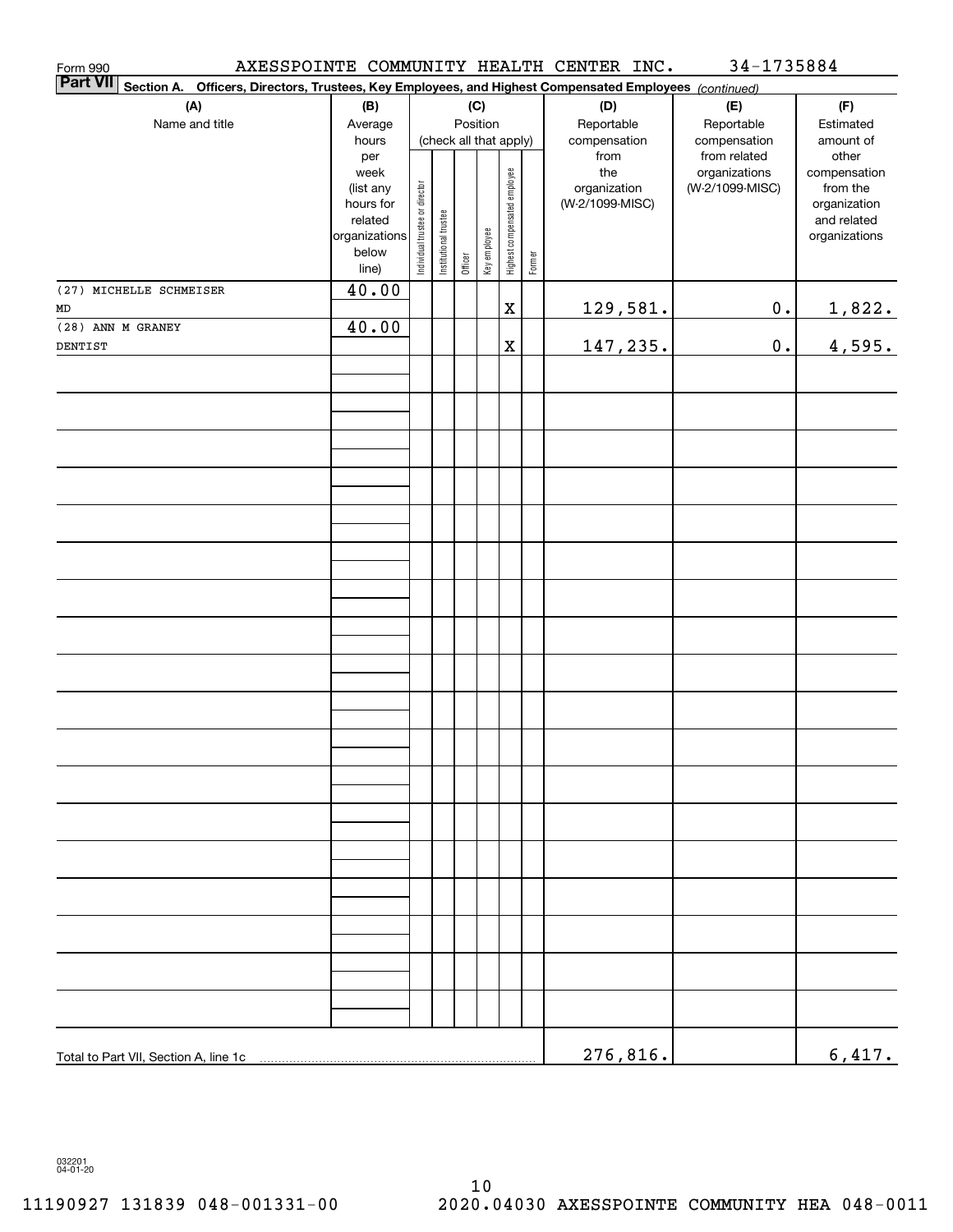|                                                           |                  | AXESSPOINTE COMMUNITY HEALTH CENTER INC.<br>Form 990 (2020)                                                                                                                                                                    |                                |               |                                       | 34-1735884                    | Page 9                                                   |
|-----------------------------------------------------------|------------------|--------------------------------------------------------------------------------------------------------------------------------------------------------------------------------------------------------------------------------|--------------------------------|---------------|---------------------------------------|-------------------------------|----------------------------------------------------------|
|                                                           | <b>Part VIII</b> | <b>Statement of Revenue</b>                                                                                                                                                                                                    |                                |               |                                       |                               |                                                          |
|                                                           |                  | Check if Schedule O contains a response or note to any line in this Part VIII                                                                                                                                                  |                                | (A)           | (B)                                   | $\overline{C}$                | (D)                                                      |
|                                                           |                  |                                                                                                                                                                                                                                |                                | Total revenue | Related or exempt<br>function revenue | Unrelated<br>business revenue | Revenue excluded<br>from tax under<br>sections 512 - 514 |
|                                                           |                  | 1a<br>1 a Federated campaigns                                                                                                                                                                                                  | 71,019.                        |               |                                       |                               |                                                          |
| Contributions, Gifts, Grants<br>and Other Similar Amounts |                  | 1 <sub>b</sub><br>Membership dues<br>b                                                                                                                                                                                         |                                |               |                                       |                               |                                                          |
|                                                           |                  | 1 <sub>c</sub><br>Fundraising events                                                                                                                                                                                           |                                |               |                                       |                               |                                                          |
|                                                           |                  | 1 <sub>d</sub><br>Related organizations<br>d<br>$\overline{\phantom{a}}$                                                                                                                                                       |                                |               |                                       |                               |                                                          |
|                                                           |                  | Government grants (contributions)<br>1e                                                                                                                                                                                        | 3,941,602.                     |               |                                       |                               |                                                          |
|                                                           |                  | f All other contributions, gifts, grants, and                                                                                                                                                                                  |                                |               |                                       |                               |                                                          |
|                                                           |                  | similar amounts not included above<br>1f                                                                                                                                                                                       | 338,845.                       |               |                                       |                               |                                                          |
|                                                           |                  | $1g$ \$<br>Noncash contributions included in lines 1a-1f<br>a                                                                                                                                                                  | 72.                            |               |                                       |                               |                                                          |
|                                                           |                  |                                                                                                                                                                                                                                |                                | 4, 351, 466.  |                                       |                               |                                                          |
|                                                           |                  | PATIENT SERVICES                                                                                                                                                                                                               | <b>Business Code</b><br>624100 | 6,913,859.    | 6,913,859.                            |                               |                                                          |
|                                                           | 2a               | PHARMACY SALES<br>b                                                                                                                                                                                                            | 611420                         | 4, 373, 629.  | 4,373,629.                            |                               |                                                          |
|                                                           |                  | TEACHING SUBSIDY                                                                                                                                                                                                               | 611420                         | 1,693,327.    | 1,693,327.                            |                               |                                                          |
|                                                           |                  | PHARMACY - 340B                                                                                                                                                                                                                | 611420                         | 252,730.      | 252,730.                              |                               |                                                          |
| Program Service<br>Revenue                                |                  | PRIMARY CARE WORKFORCE INCENTIVES                                                                                                                                                                                              | 611420                         | 47, 112.      | 47, 112.                              |                               |                                                          |
|                                                           |                  | f All other program service revenue                                                                                                                                                                                            |                                |               |                                       |                               |                                                          |
|                                                           |                  | g                                                                                                                                                                                                                              |                                | 13,280,657.   |                                       |                               |                                                          |
|                                                           | 3                | Investment income (including dividends, interest, and                                                                                                                                                                          |                                |               |                                       |                               |                                                          |
|                                                           |                  |                                                                                                                                                                                                                                |                                | 106,800.      |                                       |                               | 106,800.                                                 |
|                                                           | 4                | Income from investment of tax-exempt bond proceeds                                                                                                                                                                             |                                |               |                                       |                               |                                                          |
|                                                           | 5                |                                                                                                                                                                                                                                |                                |               |                                       |                               |                                                          |
|                                                           |                  | (i) Real                                                                                                                                                                                                                       | (ii) Personal                  |               |                                       |                               |                                                          |
|                                                           | 6а               | 6a<br>Gross rents<br>.<br>6b                                                                                                                                                                                                   |                                |               |                                       |                               |                                                          |
|                                                           |                  | Less: rental expenses<br>b<br>6c<br>Rental income or (loss)<br>с                                                                                                                                                               |                                |               |                                       |                               |                                                          |
|                                                           |                  | Net rental income or (loss)<br>d                                                                                                                                                                                               |                                |               |                                       |                               |                                                          |
|                                                           |                  | (i) Securities<br>7 a Gross amount from sales of                                                                                                                                                                               | (ii) Other                     |               |                                       |                               |                                                          |
|                                                           |                  | 2,354,676.<br>7a<br>assets other than inventory                                                                                                                                                                                |                                |               |                                       |                               |                                                          |
|                                                           |                  | <b>b</b> Less: cost or other basis                                                                                                                                                                                             |                                |               |                                       |                               |                                                          |
|                                                           |                  | 2,316,364.<br>7b<br>and sales expenses                                                                                                                                                                                         |                                |               |                                       |                               |                                                          |
| evenue                                                    |                  | 7c<br>38, 312.<br>c Gain or (loss)                                                                                                                                                                                             |                                |               |                                       |                               |                                                          |
| č                                                         |                  |                                                                                                                                                                                                                                |                                | 38, 312.      |                                       |                               | 38, 312.                                                 |
| Other                                                     |                  | 8 a Gross income from fundraising events (not                                                                                                                                                                                  |                                |               |                                       |                               |                                                          |
|                                                           |                  | including \$<br><u> a shekara ta 1999 a shekara ta 1991 a shekara ta 1991 a shekara ta 1991 a shekara ta 1991 a shekara ta 1991 a </u><br>of                                                                                   |                                |               |                                       |                               |                                                          |
|                                                           |                  | contributions reported on line 1c). See                                                                                                                                                                                        |                                |               |                                       |                               |                                                          |
|                                                           |                  | 8a<br> 8b <br>Less: direct expenses <i></i><br>b                                                                                                                                                                               |                                |               |                                       |                               |                                                          |
|                                                           |                  | Net income or (loss) from fundraising events<br>c                                                                                                                                                                              |                                |               |                                       |                               |                                                          |
|                                                           |                  | 9 a Gross income from gaming activities. See                                                                                                                                                                                   |                                |               |                                       |                               |                                                          |
|                                                           |                  | 9a                                                                                                                                                                                                                             |                                |               |                                       |                               |                                                          |
|                                                           |                  | 9b <br>b                                                                                                                                                                                                                       |                                |               |                                       |                               |                                                          |
|                                                           |                  | Net income or (loss) from gaming activities ______________<br>c                                                                                                                                                                |                                |               |                                       |                               |                                                          |
|                                                           |                  | 10 a Gross sales of inventory, less returns                                                                                                                                                                                    |                                |               |                                       |                               |                                                          |
|                                                           |                  | 10a                                                                                                                                                                                                                            |                                |               |                                       |                               |                                                          |
|                                                           |                  | 10 <sub>b</sub><br><b>b</b> Less: cost of goods sold                                                                                                                                                                           |                                |               |                                       |                               |                                                          |
|                                                           |                  | c Net income or (loss) from sales of inventory                                                                                                                                                                                 |                                |               |                                       |                               |                                                          |
|                                                           |                  |                                                                                                                                                                                                                                | <b>Business Code</b>           |               |                                       |                               |                                                          |
|                                                           | 11 a             | b                                                                                                                                                                                                                              |                                |               |                                       |                               |                                                          |
|                                                           |                  | с                                                                                                                                                                                                                              |                                |               |                                       |                               |                                                          |
| Miscellaneous<br>Revenue                                  |                  |                                                                                                                                                                                                                                |                                |               |                                       |                               |                                                          |
|                                                           |                  |                                                                                                                                                                                                                                | $\blacktriangleright$          |               |                                       |                               |                                                          |
|                                                           | 12               | Total revenue. See instructions [100] [100] [100] [100] [100] [100] [100] [100] [100] [100] [100] [100] [100] [100] [100] [100] [100] [100] [100] [100] [100] [100] [100] [100] [100] [100] [100] [100] [100] [100] [100] [100 |                                | 17, 777, 235. | 13,280,657.                           | 0.                            | 145, 112.                                                |
| 032009 12-23-20                                           |                  |                                                                                                                                                                                                                                |                                |               |                                       |                               | Form 990 (2020)                                          |

032009 12-23-20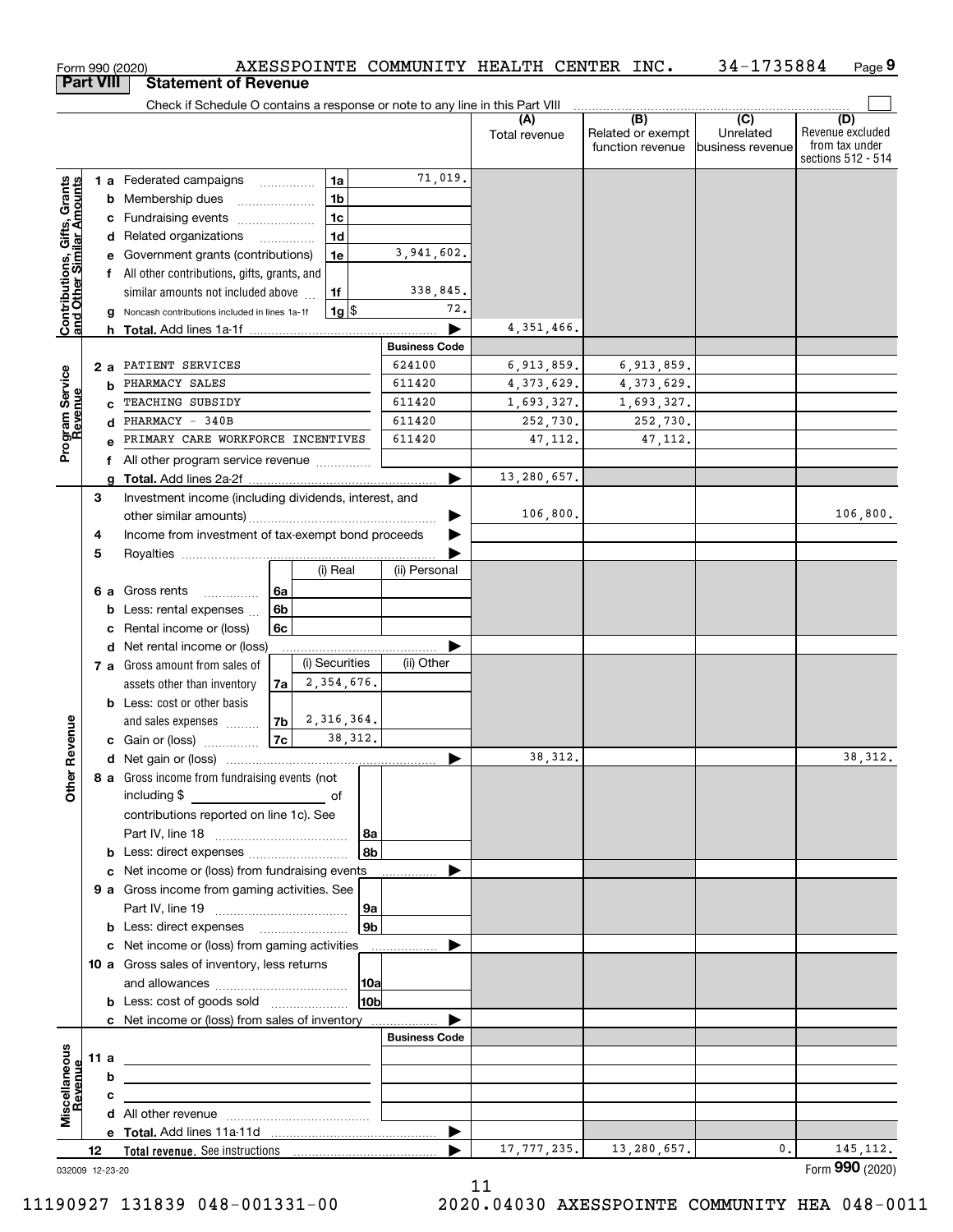|              | Form 990 (2020)<br><b>Part IX   Statement of Functional Expenses</b>                                                                                                                                       | AXESSPOINTE COMMUNITY HEALTH CENTER INC. |                                                 |                                                      | 34-1735884<br>$_{\text{Paqe}}$ 10 |
|--------------|------------------------------------------------------------------------------------------------------------------------------------------------------------------------------------------------------------|------------------------------------------|-------------------------------------------------|------------------------------------------------------|-----------------------------------|
|              | Section 501(c)(3) and 501(c)(4) organizations must complete all columns. All other organizations must complete column (A).                                                                                 |                                          |                                                 |                                                      |                                   |
|              | Check if Schedule O contains a response or note to any line in this Part IX                                                                                                                                |                                          |                                                 |                                                      | $\overline{\mathbf{x}}$           |
|              | Do not include amounts reported on lines 6b,<br>7b, 8b, 9b, and 10b of Part VIII.                                                                                                                          | (A)<br>Total expenses                    | $\overline{(B)}$<br>Program service<br>expenses | $\overline{C}$<br>Management and<br>general expenses | (D)<br>Fundraising<br>expenses    |
| 1.           | Grants and other assistance to domestic organizations<br>and domestic governments. See Part IV, line 21                                                                                                    |                                          |                                                 |                                                      |                                   |
| $\mathbf{2}$ | Grants and other assistance to domestic<br>individuals. See Part IV, line 22<br>$\overline{\phantom{a}}$                                                                                                   |                                          |                                                 |                                                      |                                   |
| 3            | Grants and other assistance to foreign<br>organizations, foreign governments, and foreign<br>individuals. See Part IV, lines 15 and 16                                                                     |                                          |                                                 |                                                      |                                   |
| 4            | Benefits paid to or for members                                                                                                                                                                            |                                          |                                                 |                                                      |                                   |
| 5            | Compensation of current officers, directors,                                                                                                                                                               |                                          |                                                 |                                                      |                                   |
|              | trustees, and key employees                                                                                                                                                                                | 755,284.                                 | 226,585.                                        | 528,699.                                             |                                   |
| 6            | Compensation not included above to disqualified<br>persons (as defined under section 4958(f)(1)) and<br>persons described in section 4958(c)(3)(B)                                                         |                                          |                                                 |                                                      |                                   |
| 7            |                                                                                                                                                                                                            | 6,713,160.                               | 6,004,422.                                      | 708,738.                                             |                                   |
| 8            | Pension plan accruals and contributions (include                                                                                                                                                           |                                          |                                                 |                                                      |                                   |
|              | section 401(k) and 403(b) employer contributions)                                                                                                                                                          | 101,816.                                 | $\frac{88,020}{561,223}$                        | 13,796.                                              |                                   |
| 9            |                                                                                                                                                                                                            | 727, 236.                                |                                                 | 166,013.                                             |                                   |
| 10           |                                                                                                                                                                                                            | $\overline{581,438}$ .                   | 470,492.                                        | 110,946.                                             |                                   |
| 11           | Fees for services (nonemployees):                                                                                                                                                                          |                                          |                                                 |                                                      |                                   |
| а            |                                                                                                                                                                                                            | 47,637.                                  |                                                 |                                                      |                                   |
| b            |                                                                                                                                                                                                            | 77,973.                                  |                                                 | $\frac{47,637.}{77,973.}$                            |                                   |
| с<br>d       |                                                                                                                                                                                                            |                                          |                                                 |                                                      |                                   |
|              | Professional fundraising services. See Part IV, line 17                                                                                                                                                    |                                          |                                                 |                                                      |                                   |
| f            | Investment management fees                                                                                                                                                                                 | 20, 345.                                 |                                                 | 20, 345.                                             |                                   |
| g            | Other. (If line 11g amount exceeds 10% of line 25,                                                                                                                                                         |                                          |                                                 |                                                      |                                   |
|              | column (A) amount, list line 11g expenses on Sch O.)                                                                                                                                                       | 2,003,741.                               | 1,977,187.                                      | 26,554.                                              |                                   |
| 12           |                                                                                                                                                                                                            | 180, 200.                                | 63,455.                                         | 116, 745.                                            |                                   |
| 13           |                                                                                                                                                                                                            |                                          |                                                 |                                                      |                                   |
| 14           |                                                                                                                                                                                                            | 355,080.                                 | 330, 226.                                       | $\overline{24,854}$ .                                |                                   |
| 15           |                                                                                                                                                                                                            |                                          |                                                 |                                                      |                                   |
| 16           |                                                                                                                                                                                                            | 1,135,388.                               | 905,744.                                        | $\overline{229,644}$ .                               |                                   |
| 17           | Travel                                                                                                                                                                                                     | 39,157.                                  | 23,045.                                         | 16, 112.                                             |                                   |
| 18           | Payments of travel or entertainment expenses                                                                                                                                                               |                                          |                                                 |                                                      |                                   |
| 19           | for any federal, state, or local public officials<br>Conferences, conventions, and meetings                                                                                                                | 96, 285.                                 | 56,666.                                         | 39,619.                                              |                                   |
| 20           | Interest                                                                                                                                                                                                   |                                          |                                                 |                                                      |                                   |
| 21           | Depreciation, depletion, and amortization                                                                                                                                                                  | 554, 227.                                | 462, 412.                                       | 91,815.                                              |                                   |
| 22           | Insurance                                                                                                                                                                                                  | $\overline{57,912}$ .                    | 53,858.                                         | 4,054.                                               |                                   |
| 23<br>24     | Other expenses. Itemize expenses not covered<br>above (List miscellaneous expenses on line 24e. If<br>line 24e amount exceeds 10% of line 25, column (A)<br>amount, list line 24e expenses on Schedule O.) |                                          |                                                 |                                                      |                                   |
| a            | SUPPLIES                                                                                                                                                                                                   | 1,908,315.                               | 1,867,624.                                      | 40,691.                                              |                                   |
|              | TRANSLATION AND LABORAT                                                                                                                                                                                    | 128,388.                                 | 127, 342.                                       | 1,046.                                               |                                   |
| c            | MISCELLANEOUS                                                                                                                                                                                              | 117,445.                                 | 60,181.                                         | 57, 264.                                             |                                   |
| d            | EQUIPMENT RENTAL AND MA                                                                                                                                                                                    | 75,825.                                  | 75,785.                                         | 40.                                                  |                                   |
|              | e All other expenses                                                                                                                                                                                       | 135,641.                                 | 106, 205.                                       | 29,436.                                              |                                   |
| 25           | Total functional expenses. Add lines 1 through 24e                                                                                                                                                         | 15,812,493.                              | 13,460,472.                                     | 2,352,021.                                           | $\overline{0}$ .                  |
| 26           | Joint costs. Complete this line only if the organization                                                                                                                                                   |                                          |                                                 |                                                      |                                   |
|              | reported in column (B) joint costs from a combined                                                                                                                                                         |                                          |                                                 |                                                      |                                   |
|              | educational campaign and fundraising solicitation.<br>Check here $\blacktriangleright$<br>if following SOP 98-2 (ASC 958-720)                                                                              |                                          |                                                 |                                                      |                                   |
|              |                                                                                                                                                                                                            |                                          |                                                 |                                                      |                                   |

12

032010 12-23-20

Form (2020) **990**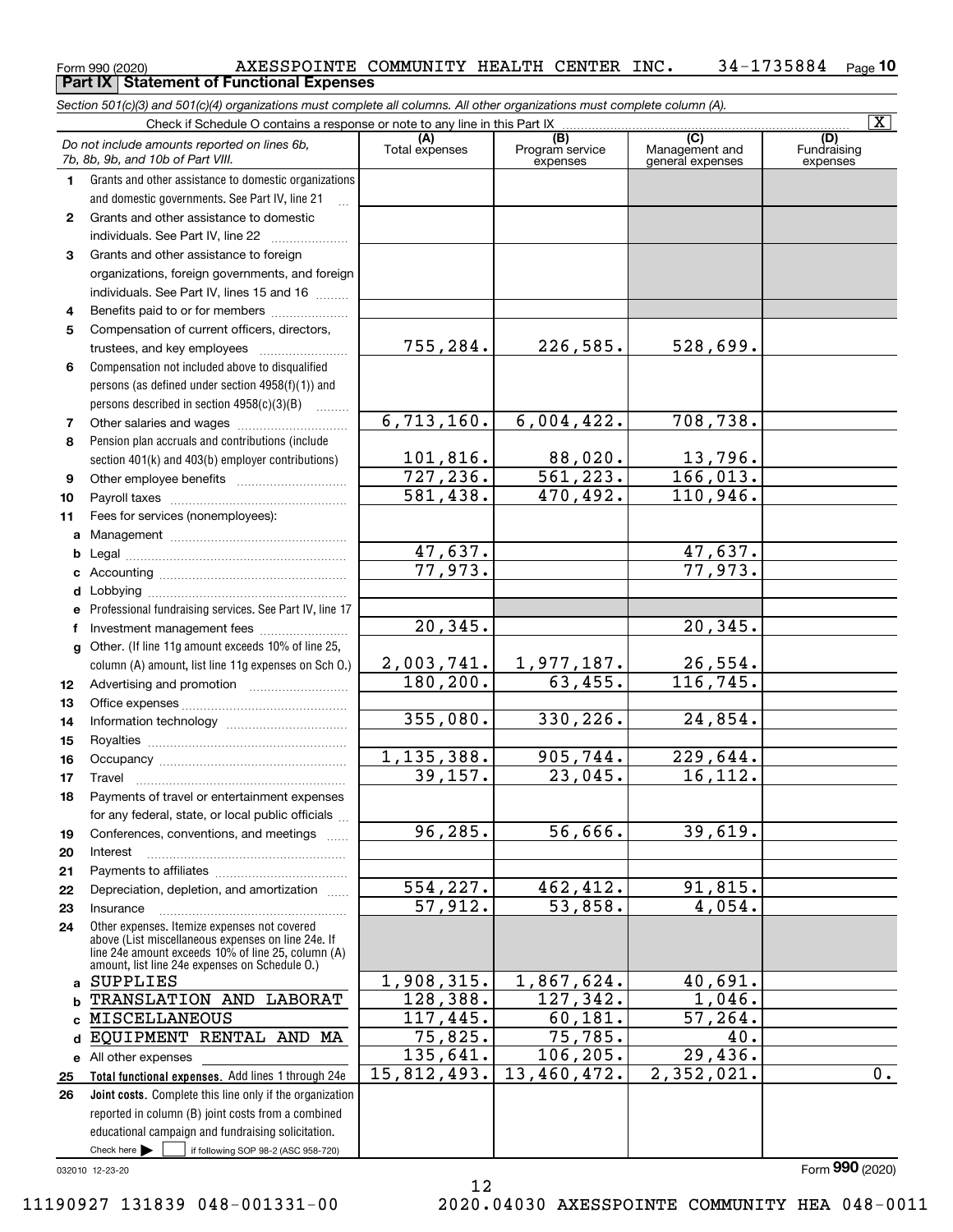$_{\rm Form}$  990 (2020) AXESSPOINTE COMMUNITY HEALTH CENTER INC  $\bullet$  34-1735884  $_{\rm Page}$ 

**Part X Balance Sheet**

|                             |    | Check if Schedule O contains a response or note to any line in this Part X                                                                                                                                                     |         |            |                          |                         |                             |
|-----------------------------|----|--------------------------------------------------------------------------------------------------------------------------------------------------------------------------------------------------------------------------------|---------|------------|--------------------------|-------------------------|-----------------------------|
|                             |    |                                                                                                                                                                                                                                |         |            | (A)<br>Beginning of year |                         | (B)<br>End of year          |
|                             | 1  |                                                                                                                                                                                                                                |         |            | 1,325,934.               | $\mathbf{1}$            | $\overline{5,158,921.}$     |
|                             | 2  |                                                                                                                                                                                                                                |         |            |                          | $\mathbf{2}$            |                             |
|                             | 3  |                                                                                                                                                                                                                                |         |            |                          | 3                       |                             |
|                             | 4  |                                                                                                                                                                                                                                |         |            | 1,453,591.               | $\overline{\mathbf{4}}$ | 1,373,274.                  |
|                             | 5  | Loans and other receivables from any current or former officer, director,                                                                                                                                                      |         |            |                          |                         |                             |
|                             |    | trustee, key employee, creator or founder, substantial contributor, or 35%                                                                                                                                                     |         |            |                          |                         |                             |
|                             |    | controlled entity or family member of any of these persons                                                                                                                                                                     |         |            |                          | 5                       |                             |
|                             | 6  | Loans and other receivables from other disqualified persons (as defined                                                                                                                                                        |         |            |                          |                         |                             |
|                             |    | under section $4958(f)(1)$ , and persons described in section $4958(c)(3)(B)$                                                                                                                                                  |         | 1.1.1.1    |                          | 6                       |                             |
|                             | 7  |                                                                                                                                                                                                                                |         |            |                          | $\overline{7}$          |                             |
| Assets                      | 8  |                                                                                                                                                                                                                                |         |            | 168,064.                 | 8                       | $\frac{178,471.}{277,127.}$ |
|                             | 9  | Prepaid expenses and deferred charges                                                                                                                                                                                          |         |            | 132,596.                 | $\boldsymbol{9}$        |                             |
|                             |    | 10a Land, buildings, and equipment: cost or other                                                                                                                                                                              |         |            |                          |                         |                             |
|                             |    | basis. Complete Part VI of Schedule D  10a   7, 135, 454.                                                                                                                                                                      |         |            |                          |                         |                             |
|                             |    | <u>  10b</u><br><b>b</b> Less: accumulated depreciation                                                                                                                                                                        |         | 4,136,091. | 3, 155, 176.             | 10 <sub>c</sub>         | <u>2,999,363.</u>           |
|                             | 11 |                                                                                                                                                                                                                                |         | 2,538,659. | 11                       | 2,953,564.              |                             |
|                             | 12 |                                                                                                                                                                                                                                |         |            | 12                       |                         |                             |
|                             | 13 |                                                                                                                                                                                                                                |         | 13         |                          |                         |                             |
|                             | 14 |                                                                                                                                                                                                                                |         |            | 14                       |                         |                             |
|                             | 15 |                                                                                                                                                                                                                                |         |            |                          | 15                      |                             |
|                             | 16 |                                                                                                                                                                                                                                |         |            | 8,774,020.               | 16                      | 12,940,720.                 |
|                             | 17 |                                                                                                                                                                                                                                |         |            | 771,407.                 | 17                      | 1,181,014.                  |
|                             | 18 |                                                                                                                                                                                                                                |         |            | 18                       |                         |                             |
|                             | 19 | Deferred revenue manual contracts and contracts are contracted and contract and contract are contracted and contract are contracted and contract are contracted and contract are contracted and contract are contracted and co | 54,821. | 19         | 205, 215.                |                         |                             |
|                             | 20 |                                                                                                                                                                                                                                |         | 20         |                          |                         |                             |
|                             | 21 | Escrow or custodial account liability. Complete Part IV of Schedule D                                                                                                                                                          |         |            | 21                       |                         |                             |
|                             | 22 | Loans and other payables to any current or former officer, director,                                                                                                                                                           |         |            |                          |                         |                             |
| Liabilities                 |    | trustee, key employee, creator or founder, substantial contributor, or 35%                                                                                                                                                     |         |            |                          |                         |                             |
|                             |    | controlled entity or family member of any of these persons                                                                                                                                                                     |         |            |                          | 22                      |                             |
|                             | 23 | Secured mortgages and notes payable to unrelated third parties                                                                                                                                                                 |         |            | 37,693.                  | 23                      | 1,486,655.                  |
|                             | 24 | Unsecured notes and loans payable to unrelated third parties                                                                                                                                                                   |         |            |                          | 24                      |                             |
|                             | 25 | Other liabilities (including federal income tax, payables to related third                                                                                                                                                     |         |            |                          |                         |                             |
|                             |    | parties, and other liabilities not included on lines 17-24). Complete Part X                                                                                                                                                   |         |            |                          |                         |                             |
|                             |    | of Schedule D                                                                                                                                                                                                                  |         |            | 3,589.                   | 25                      | $0 \cdot$                   |
|                             | 26 | Total liabilities. Add lines 17 through 25                                                                                                                                                                                     |         |            | $867,510.$ 26            |                         | 2,872,884.                  |
|                             |    | Organizations that follow FASB ASC 958, check here $\blacktriangleright \boxed{X}$                                                                                                                                             |         |            |                          |                         |                             |
|                             |    | and complete lines 27, 28, 32, and 33.                                                                                                                                                                                         |         |            |                          |                         |                             |
|                             | 27 | Net assets without donor restrictions                                                                                                                                                                                          |         |            | 7,906,510.               | 27                      | 10,067,836.                 |
|                             | 28 |                                                                                                                                                                                                                                |         |            |                          | 28                      |                             |
|                             |    | Organizations that do not follow FASB ASC 958, check here $\blacktriangleright$                                                                                                                                                |         |            |                          |                         |                             |
| Net Assets or Fund Balances |    | and complete lines 29 through 33.                                                                                                                                                                                              |         |            |                          |                         |                             |
|                             | 29 |                                                                                                                                                                                                                                |         |            |                          | 29                      |                             |
|                             | 30 | Paid-in or capital surplus, or land, building, or equipment fund                                                                                                                                                               |         |            |                          | 30                      |                             |
|                             | 31 | Retained earnings, endowment, accumulated income, or other funds                                                                                                                                                               |         |            |                          | 31                      |                             |
|                             | 32 |                                                                                                                                                                                                                                |         |            | 7,906,510.               | 32                      | 10,067,836.                 |
|                             | 33 |                                                                                                                                                                                                                                |         |            | 8,774,020.               | 33                      | 12,940,720.                 |

Form (2020) **990**

 $\overline{\Box}$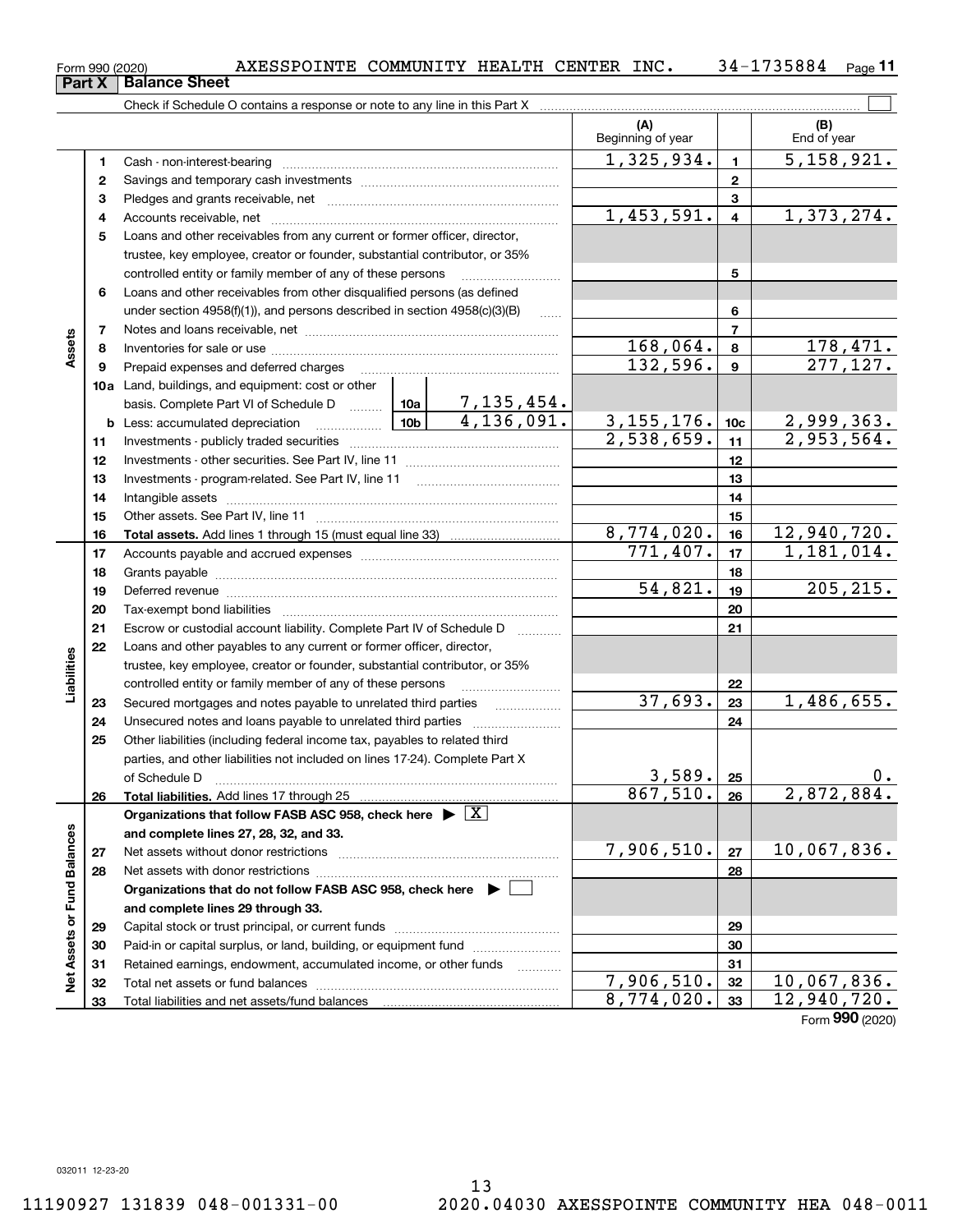|    | AXESSPOINTE COMMUNITY HEALTH CENTER INC.<br>Form 990 (2020)                                                                     |                         | 34-1735884     |     | $_{\text{Page}}$ 12 |
|----|---------------------------------------------------------------------------------------------------------------------------------|-------------------------|----------------|-----|---------------------|
|    | <b>Reconciliation of Net Assets</b><br>Part XI                                                                                  |                         |                |     |                     |
|    |                                                                                                                                 |                         |                |     |                     |
|    |                                                                                                                                 |                         |                |     |                     |
| 1  | Total revenue (must equal Part VIII, column (A), line 12)                                                                       | 1.                      | 17,777,235.    |     |                     |
| 2  | Total expenses (must equal Part IX, column (A), line 25)                                                                        | $\mathbf{z}$            | 15,812,493.    |     |                     |
| 3  | Revenue less expenses. Subtract line 2 from line 1                                                                              | 3                       | 1,964,742.     |     |                     |
| 4  |                                                                                                                                 | $\overline{\mathbf{4}}$ | 7,906,510.     |     |                     |
| 5  | Net unrealized gains (losses) on investments                                                                                    | 5                       |                |     | 196,584.            |
| 6  |                                                                                                                                 | 6                       |                |     |                     |
| 7  | Investment expenses www.communication.com/www.communication.com/www.communication.com/www.com                                   | $\overline{7}$          |                |     |                     |
| 8  | Prior period adjustments [11,11] www.communications.communications.communications.communications.com                            | 8                       |                |     |                     |
| 9  | Other changes in net assets or fund balances (explain on Schedule O)                                                            | 9                       |                |     | 0.                  |
| 10 | Net assets or fund balances at end of year. Combine lines 3 through 9 (must equal Part X, line 32,                              |                         |                |     |                     |
|    |                                                                                                                                 | 10                      | 10,067,836.    |     |                     |
|    | Part XII Financial Statements and Reporting                                                                                     |                         |                |     |                     |
|    |                                                                                                                                 |                         |                |     | $\vert X \vert$     |
|    |                                                                                                                                 |                         |                | Yes | <b>No</b>           |
| 1  | $\boxed{\text{X}}$ Accrual<br>Accounting method used to prepare the Form 990: <u>June</u> Cash<br>Other                         |                         |                |     |                     |
|    | If the organization changed its method of accounting from a prior year or checked "Other," explain in Schedule O.               |                         |                |     |                     |
|    | 2a Were the organization's financial statements compiled or reviewed by an independent accountant?                              |                         | 2a             |     | x                   |
|    | If "Yes," check a box below to indicate whether the financial statements for the year were compiled or reviewed on a            |                         |                |     |                     |
|    | separate basis, consolidated basis, or both:                                                                                    |                         |                |     |                     |
|    | Separate basis<br><b>Consolidated basis</b><br>Both consolidated and separate basis                                             |                         |                |     |                     |
|    | <b>b</b> Were the organization's financial statements audited by an independent accountant?                                     |                         | 2 <sub>b</sub> | Х   |                     |
|    | If "Yes," check a box below to indicate whether the financial statements for the year were audited on a separate basis,         |                         |                |     |                     |
|    | consolidated basis, or both:                                                                                                    |                         |                |     |                     |
|    | $ \mathbf{X} $ Separate basis<br><b>Consolidated basis</b><br>Both consolidated and separate basis                              |                         |                |     |                     |
|    | c If "Yes" to line 2a or 2b, does the organization have a committee that assumes responsibility for oversight of the audit,     |                         |                |     |                     |
|    |                                                                                                                                 |                         | 2c             | x   |                     |
|    | If the organization changed either its oversight process or selection process during the tax year, explain on Schedule O.       |                         |                |     |                     |
|    | 3a As a result of a federal award, was the organization required to undergo an audit or audits as set forth in the Single Audit |                         |                |     |                     |
|    |                                                                                                                                 |                         | За             | х   |                     |
|    | b If "Yes," did the organization undergo the required audit or audits? If the organization did not undergo the required audit   |                         |                |     |                     |
|    |                                                                                                                                 |                         | 3b             | х   |                     |

Form (2020) **990**

032012 12-23-20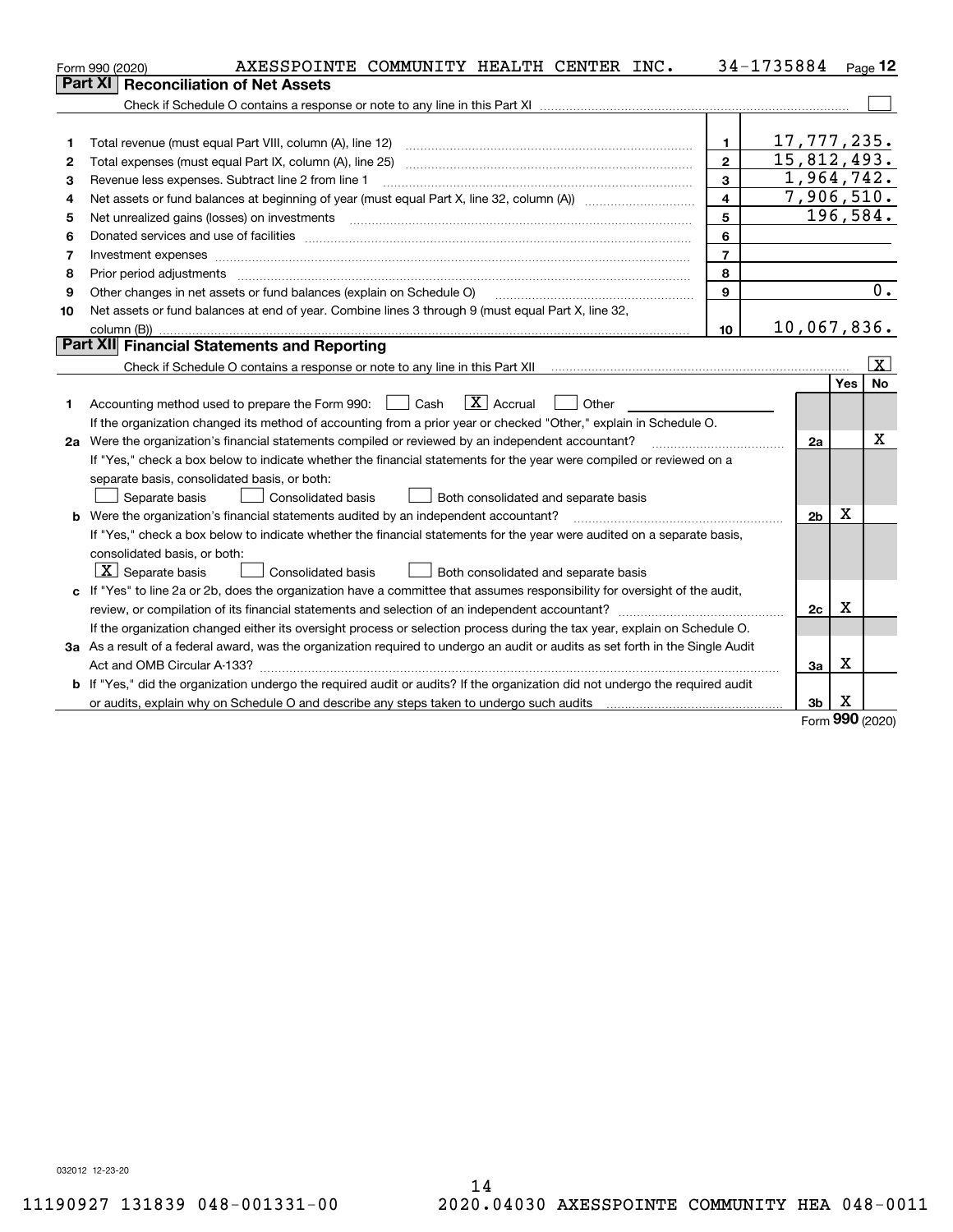| <b>SCHEDULE A</b> |
|-------------------|
|-------------------|

Department of the Treasury Internal Revenue Service

**(Form 990 or 990-EZ)**

# **Public Charity Status and Public Support**

**Complete if the organization is a section 501(c)(3) organization or a section 4947(a)(1) nonexempt charitable trust. | Attach to Form 990 or Form 990-EZ.** 

|  | Go to www.irs.gov/Form990 for instructions and the latest information. |  |
|--|------------------------------------------------------------------------|--|

| OMB No 1545-0047                    |
|-------------------------------------|
| 2020                                |
| <b>Open to Public</b><br>Inspection |

 $\overline{\phantom{a}}$ 

|               |                     |                                                                                                                                              |          | at to move its down to make you to meet and the ratest implifience. |     |                                 |                                                      |  |                                       |  |
|---------------|---------------------|----------------------------------------------------------------------------------------------------------------------------------------------|----------|---------------------------------------------------------------------|-----|---------------------------------|------------------------------------------------------|--|---------------------------------------|--|
|               |                     | Name of the organization                                                                                                                     |          |                                                                     |     |                                 |                                                      |  | <b>Employer identification number</b> |  |
|               |                     |                                                                                                                                              |          | AXESSPOINTE COMMUNITY HEALTH CENTER INC.                            |     |                                 |                                                      |  | 34-1735884                            |  |
| <b>Part I</b> |                     | Reason for Public Charity Status. (All organizations must complete this part.) See instructions.                                             |          |                                                                     |     |                                 |                                                      |  |                                       |  |
|               |                     | The organization is not a private foundation because it is: (For lines 1 through 12, check only one box.)                                    |          |                                                                     |     |                                 |                                                      |  |                                       |  |
| 1             |                     | A church, convention of churches, or association of churches described in section 170(b)(1)(A)(i).                                           |          |                                                                     |     |                                 |                                                      |  |                                       |  |
| 2             |                     | A school described in section 170(b)(1)(A)(ii). (Attach Schedule E (Form 990 or 990-EZ).)                                                    |          |                                                                     |     |                                 |                                                      |  |                                       |  |
| з             |                     | A hospital or a cooperative hospital service organization described in section 170(b)(1)(A)(iii).                                            |          |                                                                     |     |                                 |                                                      |  |                                       |  |
| 4             |                     | A medical research organization operated in conjunction with a hospital described in section 170(b)(1)(A)(iii). Enter the hospital's name,   |          |                                                                     |     |                                 |                                                      |  |                                       |  |
|               |                     | city, and state:                                                                                                                             |          |                                                                     |     |                                 |                                                      |  |                                       |  |
| 5             |                     | An organization operated for the benefit of a college or university owned or operated by a governmental unit described in                    |          |                                                                     |     |                                 |                                                      |  |                                       |  |
|               |                     | section 170(b)(1)(A)(iv). (Complete Part II.)                                                                                                |          |                                                                     |     |                                 |                                                      |  |                                       |  |
| 6             |                     | A federal, state, or local government or governmental unit described in section 170(b)(1)(A)(v).                                             |          |                                                                     |     |                                 |                                                      |  |                                       |  |
| 7             |                     | An organization that normally receives a substantial part of its support from a governmental unit or from the general public described in    |          |                                                                     |     |                                 |                                                      |  |                                       |  |
|               |                     | section 170(b)(1)(A)(vi). (Complete Part II.)                                                                                                |          |                                                                     |     |                                 |                                                      |  |                                       |  |
| 8             |                     | A community trust described in section 170(b)(1)(A)(vi). (Complete Part II.)                                                                 |          |                                                                     |     |                                 |                                                      |  |                                       |  |
| 9             |                     | An agricultural research organization described in section 170(b)(1)(A)(ix) operated in conjunction with a land-grant college                |          |                                                                     |     |                                 |                                                      |  |                                       |  |
|               |                     | or university or a non-land-grant college of agriculture (see instructions). Enter the name, city, and state of the college or               |          |                                                                     |     |                                 |                                                      |  |                                       |  |
|               |                     | university:                                                                                                                                  |          |                                                                     |     |                                 |                                                      |  |                                       |  |
| 10            | $\lfloor x \rfloor$ | An organization that normally receives (1) more than 33 1/3% of its support from contributions, membership fees, and gross receipts from     |          |                                                                     |     |                                 |                                                      |  |                                       |  |
|               |                     | activities related to its exempt functions, subject to certain exceptions; and (2) no more than 33 1/3% of its support from gross investment |          |                                                                     |     |                                 |                                                      |  |                                       |  |
|               |                     | income and unrelated business taxable income (less section 511 tax) from businesses acquired by the organization after June 30, 1975.        |          |                                                                     |     |                                 |                                                      |  |                                       |  |
|               |                     | See section 509(a)(2). (Complete Part III.)                                                                                                  |          |                                                                     |     |                                 |                                                      |  |                                       |  |
| 11            |                     | An organization organized and operated exclusively to test for public safety. See section 509(a)(4).                                         |          |                                                                     |     |                                 |                                                      |  |                                       |  |
| 12            |                     | An organization organized and operated exclusively for the benefit of, to perform the functions of, or to carry out the purposes of one or   |          |                                                                     |     |                                 |                                                      |  |                                       |  |
|               |                     | more publicly supported organizations described in section 509(a)(1) or section 509(a)(2). See section 509(a)(3). Check the box in           |          |                                                                     |     |                                 |                                                      |  |                                       |  |
|               |                     | lines 12a through 12d that describes the type of supporting organization and complete lines 12e, 12f, and 12g.                               |          |                                                                     |     |                                 |                                                      |  |                                       |  |
| а             |                     | Type I. A supporting organization operated, supervised, or controlled by its supported organization(s), typically by giving                  |          |                                                                     |     |                                 |                                                      |  |                                       |  |
|               |                     | the supported organization(s) the power to regularly appoint or elect a majority of the directors or trustees of the supporting              |          |                                                                     |     |                                 |                                                      |  |                                       |  |
|               |                     | organization. You must complete Part IV, Sections A and B.                                                                                   |          |                                                                     |     |                                 |                                                      |  |                                       |  |
| b             |                     | Type II. A supporting organization supervised or controlled in connection with its supported organization(s), by having                      |          |                                                                     |     |                                 |                                                      |  |                                       |  |
|               |                     | control or management of the supporting organization vested in the same persons that control or manage the supported                         |          |                                                                     |     |                                 |                                                      |  |                                       |  |
|               |                     | organization(s). You must complete Part IV, Sections A and C.                                                                                |          |                                                                     |     |                                 |                                                      |  |                                       |  |
| с             |                     | Type III functionally integrated. A supporting organization operated in connection with, and functionally integrated with,                   |          |                                                                     |     |                                 |                                                      |  |                                       |  |
|               |                     | its supported organization(s) (see instructions). You must complete Part IV, Sections A, D, and E.                                           |          |                                                                     |     |                                 |                                                      |  |                                       |  |
| d             |                     | Type III non-functionally integrated. A supporting organization operated in connection with its supported organization(s)                    |          |                                                                     |     |                                 |                                                      |  |                                       |  |
|               |                     | that is not functionally integrated. The organization generally must satisfy a distribution requirement and an attentiveness                 |          |                                                                     |     |                                 |                                                      |  |                                       |  |
|               |                     | requirement (see instructions). You must complete Part IV, Sections A and D, and Part V.                                                     |          |                                                                     |     |                                 |                                                      |  |                                       |  |
| е             |                     | Check this box if the organization received a written determination from the IRS that it is a Type I, Type II, Type III                      |          |                                                                     |     |                                 |                                                      |  |                                       |  |
|               |                     | functionally integrated, or Type III non-functionally integrated supporting organization.                                                    |          |                                                                     |     |                                 |                                                      |  |                                       |  |
| f             |                     | Enter the number of supported organizations                                                                                                  |          |                                                                     |     |                                 |                                                      |  |                                       |  |
|               |                     | Provide the following information about the supported organization(s).<br>(i) Name of supported                                              | (ii) EIN |                                                                     |     | (iv) Is the organization listed |                                                      |  | (vi) Amount of other                  |  |
|               |                     | organization                                                                                                                                 |          | (iii) Type of organization<br>(described on lines 1-10              |     | in your governing document?     | (v) Amount of monetary<br>support (see instructions) |  | support (see instructions)            |  |
|               |                     |                                                                                                                                              |          | above (see instructions))                                           | Yes | No                              |                                                      |  |                                       |  |
|               |                     |                                                                                                                                              |          |                                                                     |     |                                 |                                                      |  |                                       |  |
|               |                     |                                                                                                                                              |          |                                                                     |     |                                 |                                                      |  |                                       |  |
|               |                     |                                                                                                                                              |          |                                                                     |     |                                 |                                                      |  |                                       |  |
|               |                     |                                                                                                                                              |          |                                                                     |     |                                 |                                                      |  |                                       |  |
|               |                     |                                                                                                                                              |          |                                                                     |     |                                 |                                                      |  |                                       |  |
|               |                     |                                                                                                                                              |          |                                                                     |     |                                 |                                                      |  |                                       |  |
|               |                     |                                                                                                                                              |          |                                                                     |     |                                 |                                                      |  |                                       |  |
|               |                     |                                                                                                                                              |          |                                                                     |     |                                 |                                                      |  |                                       |  |
|               |                     |                                                                                                                                              |          |                                                                     |     |                                 |                                                      |  |                                       |  |
| Total         |                     |                                                                                                                                              |          |                                                                     |     |                                 |                                                      |  |                                       |  |

LHA For Paperwork Reduction Act Notice, see the Instructions for Form 990 or 990-EZ. <sub>032021</sub> o1-25-21 Schedule A (Form 990 or 990-EZ) 2020 15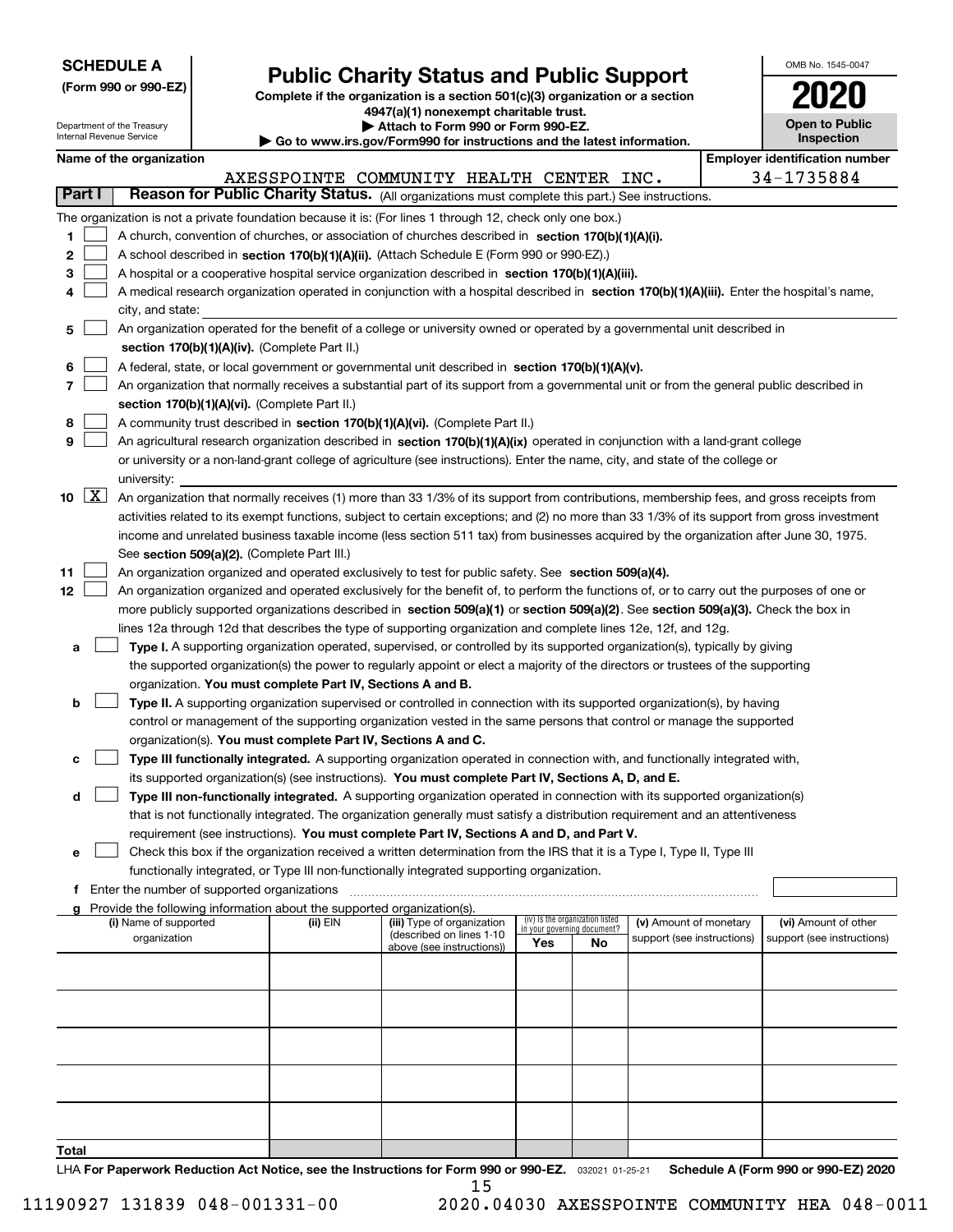## Schedule A (Form 990 or 990-EZ) 2020  $\,$  <code>AXESSPOINTE COMMUNITY HEALTH CENTER INC. 34–1735884  $\,$  Page <code>2</code></code> **Part II** Support Schedule for Organizations Described in Sections 170(b)(1)(A)(iv) and 170(b)(1)(A)(vi)

(Complete only if you checked the box on line 5, 7, or 8 of Part I or if the organization failed to qualify under Part III. If the organization fails to qualify under the tests listed below, please complete Part III.)

|    | <b>Section A. Public Support</b>                                                                                                               |          |          |            |            |          |                                      |
|----|------------------------------------------------------------------------------------------------------------------------------------------------|----------|----------|------------|------------|----------|--------------------------------------|
|    | Calendar year (or fiscal year beginning in) $\blacktriangleright$                                                                              | (a) 2016 | (b) 2017 | $(c)$ 2018 | $(d)$ 2019 | (e) 2020 | (f) Total                            |
|    | <b>1</b> Gifts, grants, contributions, and                                                                                                     |          |          |            |            |          |                                      |
|    | membership fees received. (Do not                                                                                                              |          |          |            |            |          |                                      |
|    | include any "unusual grants.")                                                                                                                 |          |          |            |            |          |                                      |
|    | <b>2</b> Tax revenues levied for the organ-                                                                                                    |          |          |            |            |          |                                      |
|    | ization's benefit and either paid to                                                                                                           |          |          |            |            |          |                                      |
|    | or expended on its behalf                                                                                                                      |          |          |            |            |          |                                      |
|    | 3 The value of services or facilities                                                                                                          |          |          |            |            |          |                                      |
|    | furnished by a governmental unit to                                                                                                            |          |          |            |            |          |                                      |
|    | the organization without charge                                                                                                                |          |          |            |            |          |                                      |
|    | 4 Total. Add lines 1 through 3                                                                                                                 |          |          |            |            |          |                                      |
| 5. | The portion of total contributions                                                                                                             |          |          |            |            |          |                                      |
|    | by each person (other than a                                                                                                                   |          |          |            |            |          |                                      |
|    | governmental unit or publicly                                                                                                                  |          |          |            |            |          |                                      |
|    | supported organization) included                                                                                                               |          |          |            |            |          |                                      |
|    | on line 1 that exceeds 2% of the                                                                                                               |          |          |            |            |          |                                      |
|    | amount shown on line 11,                                                                                                                       |          |          |            |            |          |                                      |
|    | column (f)                                                                                                                                     |          |          |            |            |          |                                      |
|    | 6 Public support. Subtract line 5 from line 4.                                                                                                 |          |          |            |            |          |                                      |
|    | <b>Section B. Total Support</b>                                                                                                                |          |          |            |            |          |                                      |
|    | Calendar year (or fiscal year beginning in)                                                                                                    | (a) 2016 | (b) 2017 | $(c)$ 2018 | $(d)$ 2019 | (e) 2020 | (f) Total                            |
|    | 7 Amounts from line 4                                                                                                                          |          |          |            |            |          |                                      |
|    | 8 Gross income from interest,                                                                                                                  |          |          |            |            |          |                                      |
|    | dividends, payments received on                                                                                                                |          |          |            |            |          |                                      |
|    | securities loans, rents, royalties,                                                                                                            |          |          |            |            |          |                                      |
|    | and income from similar sources                                                                                                                |          |          |            |            |          |                                      |
| 9. | Net income from unrelated business                                                                                                             |          |          |            |            |          |                                      |
|    | activities, whether or not the                                                                                                                 |          |          |            |            |          |                                      |
|    | business is regularly carried on                                                                                                               |          |          |            |            |          |                                      |
|    | <b>10</b> Other income. Do not include gain                                                                                                    |          |          |            |            |          |                                      |
|    | or loss from the sale of capital                                                                                                               |          |          |            |            |          |                                      |
|    | assets (Explain in Part VI.)                                                                                                                   |          |          |            |            |          |                                      |
|    | <b>11 Total support.</b> Add lines 7 through 10                                                                                                |          |          |            |            |          |                                      |
|    | <b>12</b> Gross receipts from related activities, etc. (see instructions)                                                                      |          |          |            |            | 12       |                                      |
|    | 13 First 5 years. If the Form 990 is for the organization's first, second, third, fourth, or fifth tax year as a section 501(c)(3)             |          |          |            |            |          |                                      |
|    | organization, check this box and <b>stop here</b> www.communication.communication.communication.communication.communic                         |          |          |            |            |          |                                      |
|    | <b>Section C. Computation of Public Support Percentage</b>                                                                                     |          |          |            |            |          |                                      |
|    |                                                                                                                                                |          |          |            |            | 14       | %                                    |
|    |                                                                                                                                                |          |          |            |            | 15       | $\%$                                 |
|    | 16a 33 1/3% support test - 2020. If the organization did not check the box on line 13, and line 14 is 33 1/3% or more, check this box and      |          |          |            |            |          |                                      |
|    | stop here. The organization qualifies as a publicly supported organization                                                                     |          |          |            |            |          |                                      |
|    | b 33 1/3% support test - 2019. If the organization did not check a box on line 13 or 16a, and line 15 is 33 1/3% or more, check this box       |          |          |            |            |          |                                      |
|    | and stop here. The organization qualifies as a publicly supported organization                                                                 |          |          |            |            |          |                                      |
|    | 17a 10% -facts-and-circumstances test - 2020. If the organization did not check a box on line 13, 16a, or 16b, and line 14 is 10% or more,     |          |          |            |            |          |                                      |
|    | and if the organization meets the facts-and-circumstances test, check this box and stop here. Explain in Part VI how the organization          |          |          |            |            |          |                                      |
|    | meets the facts-and-circumstances test. The organization qualifies as a publicly supported organization                                        |          |          |            |            |          |                                      |
|    | <b>b 10% -facts-and-circumstances test - 2019.</b> If the organization did not check a box on line 13, 16a, 16b, or 17a, and line 15 is 10% or |          |          |            |            |          |                                      |
|    | more, and if the organization meets the facts-and-circumstances test, check this box and stop here. Explain in Part VI how the                 |          |          |            |            |          |                                      |
|    | organization meets the facts-and-circumstances test. The organization qualifies as a publicly supported organization                           |          |          |            |            |          |                                      |
|    | 18 Private foundation. If the organization did not check a box on line 13, 16a, 16b, 17a, or 17b, check this box and see instructions          |          |          |            |            |          |                                      |
|    |                                                                                                                                                |          |          |            |            |          | Schedule A (Form 990 or 990-F7) 2020 |

**Schedule A (Form 990 or 990-EZ) 2020**

032022 01-25-21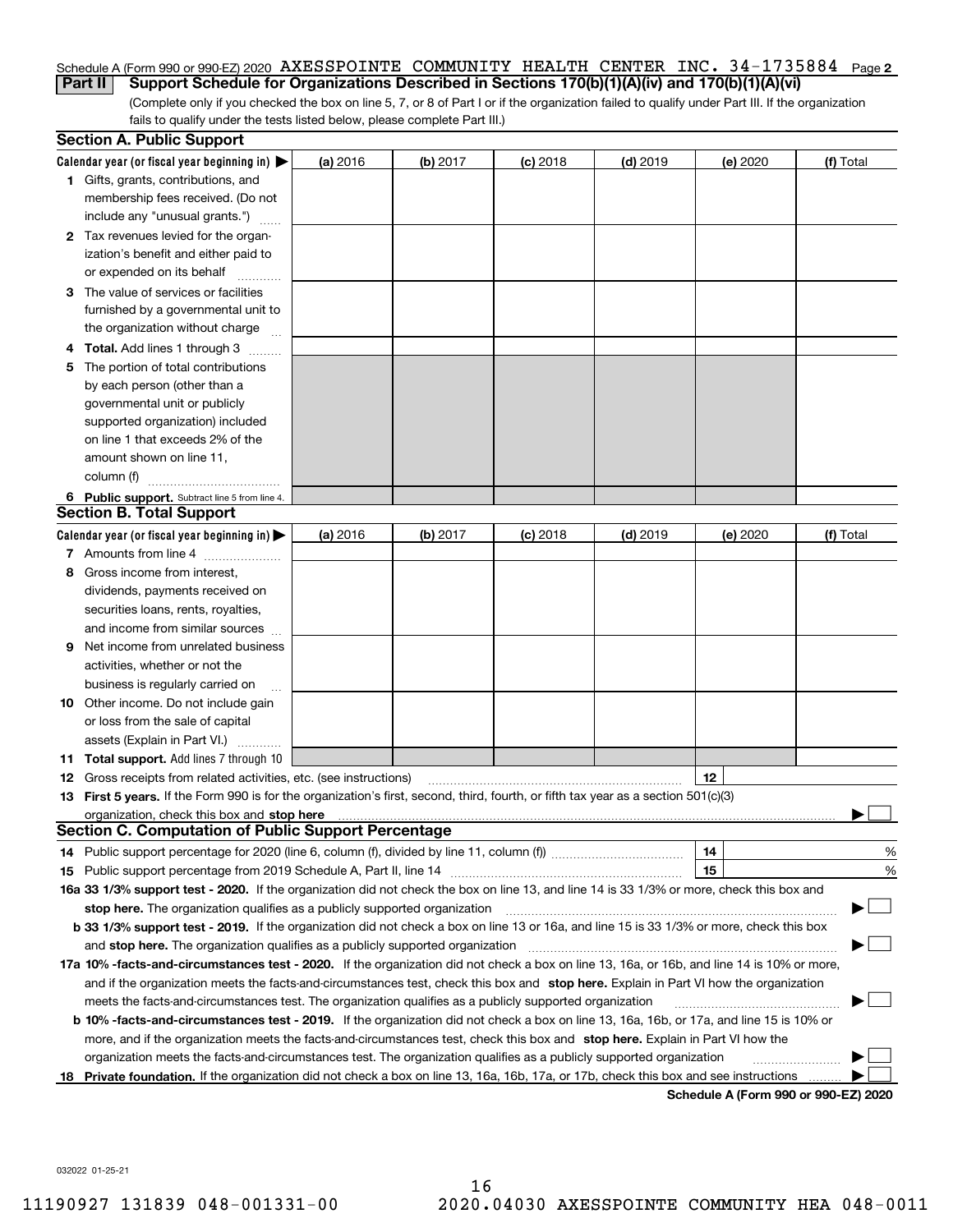## Schedule A (Form 990 or 990-EZ) 2020  $\,$  <code>AXESSPOINTE COMMUNITY HEALTH CENTER INC. 34–1735884  $\,$  Page 3</code> **Part III Support Schedule for Organizations Described in Section 509(a)(2)**

(Complete only if you checked the box on line 10 of Part I or if the organization failed to qualify under Part II. If the organization fails to qualify under the tests listed below, please complete Part II.)

| <b>Section A. Public Support</b>                                                                                                                                                                                                                                 |                                                        |          |                                                        |            |           |                                         |
|------------------------------------------------------------------------------------------------------------------------------------------------------------------------------------------------------------------------------------------------------------------|--------------------------------------------------------|----------|--------------------------------------------------------|------------|-----------|-----------------------------------------|
| Calendar year (or fiscal year beginning in)                                                                                                                                                                                                                      | (a) 2016                                               | (b) 2017 | $(c)$ 2018                                             | $(d)$ 2019 | (e) 2020  | (f) Total                               |
| 1 Gifts, grants, contributions, and                                                                                                                                                                                                                              |                                                        |          |                                                        |            |           |                                         |
| membership fees received. (Do not                                                                                                                                                                                                                                |                                                        |          |                                                        |            |           |                                         |
| include any "unusual grants.")                                                                                                                                                                                                                                   | 2621233.                                               | 3001512. | 3082428.                                               | 3980624.   |           | 4351466.17037263.                       |
| 2 Gross receipts from admissions,<br>merchandise sold or services per-<br>formed, or facilities furnished in<br>any activity that is related to the<br>organization's tax-exempt purpose                                                                         |                                                        |          | 9174949.10003474.10866816.12885792.13280657.56211688.  |            |           |                                         |
| 3 Gross receipts from activities that<br>are not an unrelated trade or bus-<br>iness under section 513                                                                                                                                                           |                                                        |          |                                                        |            |           |                                         |
| 4 Tax revenues levied for the organ-<br>ization's benefit and either paid to<br>or expended on its behalf                                                                                                                                                        |                                                        |          |                                                        |            |           |                                         |
| 5 The value of services or facilities<br>furnished by a governmental unit to<br>the organization without charge                                                                                                                                                  |                                                        |          |                                                        |            |           |                                         |
| 6 Total. Add lines 1 through 5                                                                                                                                                                                                                                   | 11796182.13004986.13949244.16866416.17632123.73248951. |          |                                                        |            |           |                                         |
| 7a Amounts included on lines 1, 2, and                                                                                                                                                                                                                           |                                                        |          |                                                        |            |           |                                         |
| 3 received from disqualified persons                                                                                                                                                                                                                             |                                                        |          |                                                        |            |           | 0.                                      |
| <b>b</b> Amounts included on lines 2 and 3 received<br>from other than disqualified persons that<br>exceed the greater of \$5,000 or 1% of the<br>amount on line 13 for the year                                                                                 |                                                        |          |                                                        |            |           | 0.                                      |
| c Add lines 7a and 7b                                                                                                                                                                                                                                            |                                                        |          |                                                        |            |           | $\overline{0}$ .                        |
| 8 Public support. (Subtract line 7c from line 6.)                                                                                                                                                                                                                |                                                        |          |                                                        |            |           | 73248951.                               |
| <b>Section B. Total Support</b>                                                                                                                                                                                                                                  |                                                        |          |                                                        |            |           |                                         |
| Calendar year (or fiscal year beginning in)                                                                                                                                                                                                                      | (a) 2016                                               | (b) 2017 | $(c)$ 2018                                             | $(d)$ 2019 | (e) 2020  | (f) Total                               |
| 9 Amounts from line 6                                                                                                                                                                                                                                            |                                                        |          | 11796182.13004986.13949244.16866416.17632123.73248951. |            |           |                                         |
| 10a Gross income from interest,<br>dividends, payments received on<br>securities loans, rents, royalties,<br>and income from similar sources                                                                                                                     | 42,931.                                                | 74,166.  | 91,648.                                                | 88,531.    | 106, 800. | 404,076.                                |
| <b>b</b> Unrelated business taxable income                                                                                                                                                                                                                       |                                                        |          |                                                        |            |           |                                         |
| (less section 511 taxes) from businesses                                                                                                                                                                                                                         |                                                        |          |                                                        |            |           |                                         |
| acquired after June 30, 1975                                                                                                                                                                                                                                     |                                                        |          |                                                        |            |           |                                         |
| c Add lines 10a and 10b<br>11 Net income from unrelated business<br>activities not included in line 10b,<br>whether or not the business is<br>regularly carried on                                                                                               | 42,931.                                                | 74,166.  | 91,648.                                                | 88,531.    | 106,800.  | 404,076.                                |
| <b>12</b> Other income. Do not include gain<br>or loss from the sale of capital<br>assets (Explain in Part VI.)                                                                                                                                                  |                                                        |          |                                                        |            |           |                                         |
| 13 Total support. (Add lines 9, 10c, 11, and 12.) [1839113. [13079152. 14040892. [16954947. [17738923. 73653027.                                                                                                                                                 |                                                        |          |                                                        |            |           |                                         |
| 14 First 5 years. If the Form 990 is for the organization's first, second, third, fourth, or fifth tax year as a section 501(c)(3) organization,                                                                                                                 |                                                        |          |                                                        |            |           |                                         |
| check this box and stop here www.allentation.com/material/intervention.com/material/intervention.com/material/                                                                                                                                                   |                                                        |          |                                                        |            |           |                                         |
| <b>Section C. Computation of Public Support Percentage</b>                                                                                                                                                                                                       |                                                        |          |                                                        |            |           |                                         |
| 15 Public support percentage for 2020 (line 8, column (f), divided by line 13, column (f))                                                                                                                                                                       |                                                        |          |                                                        |            | 15        | 99.45<br>$\%$                           |
| 16 Public support percentage from 2019 Schedule A, Part III, line 15                                                                                                                                                                                             |                                                        |          |                                                        |            | 16        | 99.55<br>$\%$                           |
| <b>Section D. Computation of Investment Income Percentage</b>                                                                                                                                                                                                    |                                                        |          |                                                        |            |           | .55                                     |
| 17 Investment income percentage for 2020 (line 10c, column (f), divided by line 13, column (f))                                                                                                                                                                  |                                                        |          |                                                        |            | 17        | $\%$<br>.45                             |
| 18 Investment income percentage from 2019 Schedule A, Part III, line 17                                                                                                                                                                                          |                                                        |          |                                                        |            | 18        | $\%$                                    |
| 19a 33 1/3% support tests - 2020. If the organization did not check the box on line 14, and line 15 is more than 33 1/3%, and line 17 is not                                                                                                                     |                                                        |          |                                                        |            |           | $\blacktriangleright$ $\vert$ X $\vert$ |
| more than 33 1/3%, check this box and stop here. The organization qualifies as a publicly supported organization<br><b>b 33 1/3% support tests - 2019.</b> If the organization did not check a box on line 14 or line 19a, and line 16 is more than 33 1/3%, and |                                                        |          |                                                        |            |           |                                         |
| line 18 is not more than 33 1/3%, check this box and stop here. The organization qualifies as a publicly supported organization                                                                                                                                  |                                                        |          |                                                        |            |           |                                         |
| 20 Private foundation. If the organization did not check a box on line 14, 19a, or 19b, check this box and see instructions                                                                                                                                      |                                                        |          |                                                        |            |           |                                         |
| 032023 01-25-21                                                                                                                                                                                                                                                  |                                                        |          |                                                        |            |           | Schedule A (Form 990 or 990-EZ) 2020    |

<sup>17</sup> 11190927 131839 048-001331-00 2020.04030 AXESSPOINTE COMMUNITY HEA 048-0011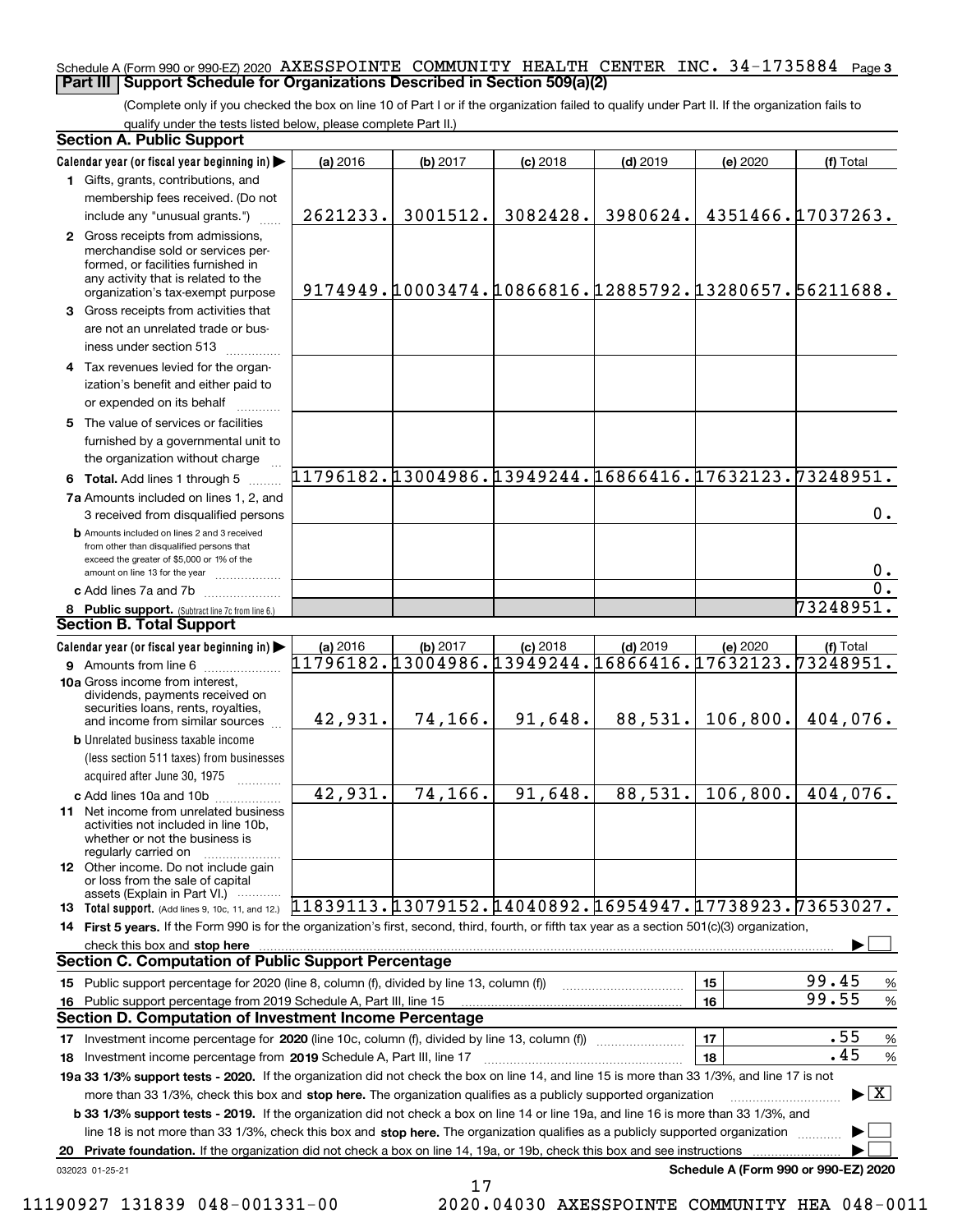## Schedule A (Form 990 or 990-EZ) 2020  $\,$  <code>AXESSPOINTE COMMUNITY HEALTH CENTER INC. 34–1735884  $\,$  Page 4</code>

# **Part IV Supporting Organizations**

(Complete only if you checked a box in line 12 on Part I. If you checked box 12a, Part I, complete Sections A and B. If you checked box 12b, Part I, complete Sections A and C. If you checked box 12c, Part I, complete Sections A, D, and E. If you checked box 12d, Part I, complete Sections A and D, and complete Part V.)

## **Section A. All Supporting Organizations**

- **1** Are all of the organization's supported organizations listed by name in the organization's governing documents? If "No," describe in **Part VI** how the supported organizations are designated. If designated by *class or purpose, describe the designation. If historic and continuing relationship, explain.*
- **2** Did the organization have any supported organization that does not have an IRS determination of status under section 509(a)(1) or (2)? If "Yes," explain in Part VI how the organization determined that the supported *organization was described in section 509(a)(1) or (2).*
- **3a** Did the organization have a supported organization described in section 501(c)(4), (5), or (6)? If "Yes," answer *lines 3b and 3c below.*
- **b** Did the organization confirm that each supported organization qualified under section 501(c)(4), (5), or (6) and satisfied the public support tests under section 509(a)(2)? If "Yes," describe in **Part VI** when and how the *organization made the determination.*
- **c**Did the organization ensure that all support to such organizations was used exclusively for section 170(c)(2)(B) purposes? If "Yes," explain in **Part VI** what controls the organization put in place to ensure such use.
- **4a***If* Was any supported organization not organized in the United States ("foreign supported organization")? *"Yes," and if you checked box 12a or 12b in Part I, answer lines 4b and 4c below.*
- **b** Did the organization have ultimate control and discretion in deciding whether to make grants to the foreign supported organization? If "Yes," describe in **Part VI** how the organization had such control and discretion *despite being controlled or supervised by or in connection with its supported organizations.*
- **c** Did the organization support any foreign supported organization that does not have an IRS determination under sections 501(c)(3) and 509(a)(1) or (2)? If "Yes," explain in **Part VI** what controls the organization used *to ensure that all support to the foreign supported organization was used exclusively for section 170(c)(2)(B) purposes.*
- **5a** Did the organization add, substitute, or remove any supported organizations during the tax year? If "Yes," answer lines 5b and 5c below (if applicable). Also, provide detail in **Part VI,** including (i) the names and EIN *numbers of the supported organizations added, substituted, or removed; (ii) the reasons for each such action; (iii) the authority under the organization's organizing document authorizing such action; and (iv) how the action was accomplished (such as by amendment to the organizing document).*
- **b** Type I or Type II only. Was any added or substituted supported organization part of a class already designated in the organization's organizing document?
- **cSubstitutions only.**  Was the substitution the result of an event beyond the organization's control?
- **6** Did the organization provide support (whether in the form of grants or the provision of services or facilities) to **Part VI.** *If "Yes," provide detail in* support or benefit one or more of the filing organization's supported organizations? anyone other than (i) its supported organizations, (ii) individuals that are part of the charitable class benefited by one or more of its supported organizations, or (iii) other supporting organizations that also
- **7**Did the organization provide a grant, loan, compensation, or other similar payment to a substantial contributor *If "Yes," complete Part I of Schedule L (Form 990 or 990-EZ).* regard to a substantial contributor? (as defined in section 4958(c)(3)(C)), a family member of a substantial contributor, or a 35% controlled entity with
- **8** Did the organization make a loan to a disqualified person (as defined in section 4958) not described in line 7? *If "Yes," complete Part I of Schedule L (Form 990 or 990-EZ).*
- **9a** Was the organization controlled directly or indirectly at any time during the tax year by one or more in section 509(a)(1) or (2))? If "Yes," *provide detail in* <code>Part VI.</code> disqualified persons, as defined in section 4946 (other than foundation managers and organizations described
- **b** Did one or more disqualified persons (as defined in line 9a) hold a controlling interest in any entity in which the supporting organization had an interest? If "Yes," provide detail in P**art VI**.
- **c**Did a disqualified person (as defined in line 9a) have an ownership interest in, or derive any personal benefit from, assets in which the supporting organization also had an interest? If "Yes," provide detail in P**art VI.**
- **10a** Was the organization subject to the excess business holdings rules of section 4943 because of section supporting organizations)? If "Yes," answer line 10b below. 4943(f) (regarding certain Type II supporting organizations, and all Type III non-functionally integrated
- **b** Did the organization have any excess business holdings in the tax year? (Use Schedule C, Form 4720, to *determine whether the organization had excess business holdings.)*

18

032024 01-25-21

**3a3b3c4a4b4c5a 5b5c6789a 9b9c10a**

**YesNo**

**1**

**2**

**Schedule A (Form 990 or 990-EZ) 2020**

**10b**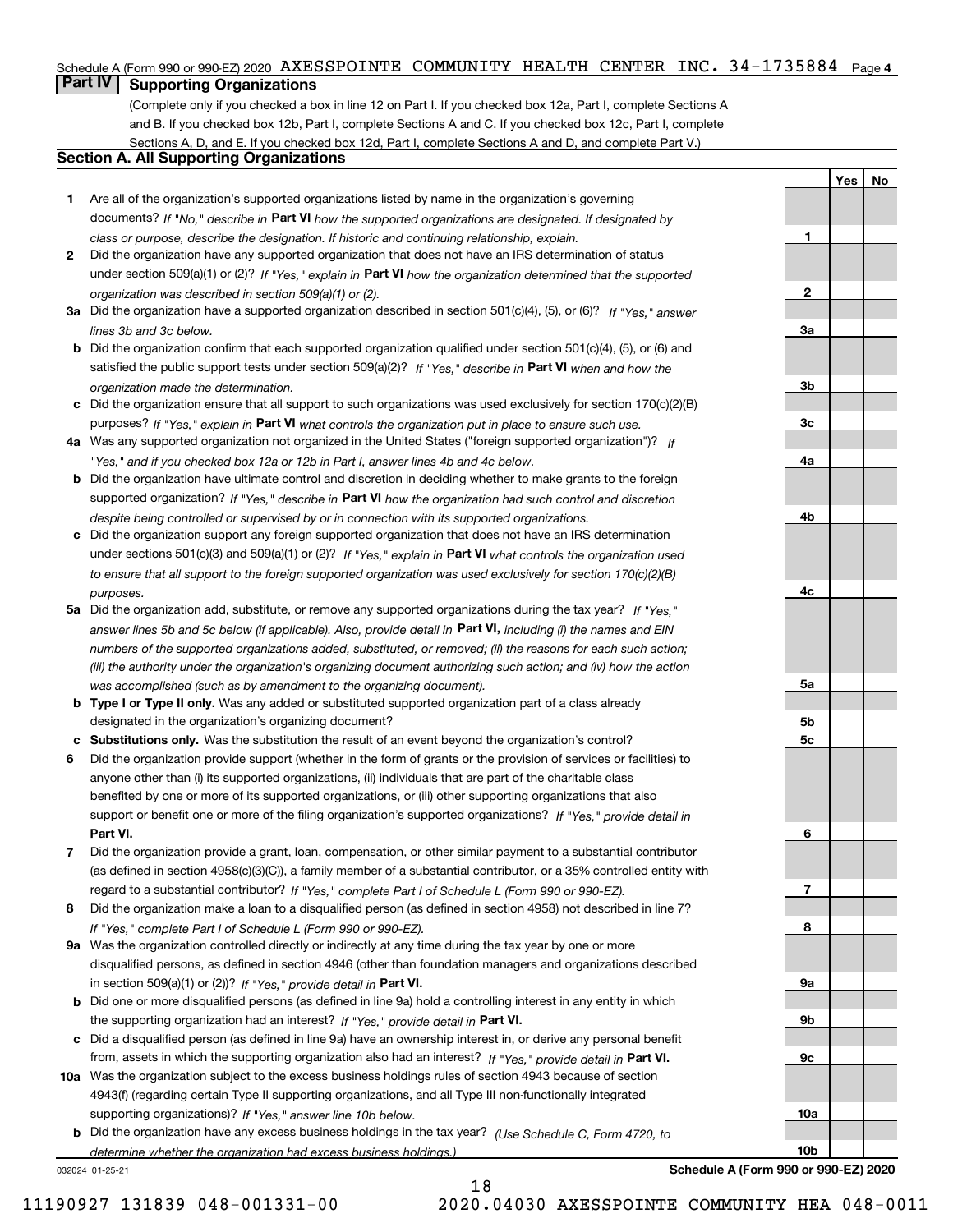### Schedule A (Form 990 or 990-EZ) 2020  $\,$  <code>AXESSPOINTE COMMUNITY HEALTH CENTER INC. 34–1735884  $\,$  Page 5</code> **Part IV Supporting Organizations** *(continued)*

|                |                                                                                                                                                                                                                                                                                                                                                                                                                                                                                                                                                                                                                                                      |                 | Yes        | <b>No</b> |
|----------------|------------------------------------------------------------------------------------------------------------------------------------------------------------------------------------------------------------------------------------------------------------------------------------------------------------------------------------------------------------------------------------------------------------------------------------------------------------------------------------------------------------------------------------------------------------------------------------------------------------------------------------------------------|-----------------|------------|-----------|
| 11             | Has the organization accepted a gift or contribution from any of the following persons?                                                                                                                                                                                                                                                                                                                                                                                                                                                                                                                                                              |                 |            |           |
|                | a A person who directly or indirectly controls, either alone or together with persons described in lines 11b and                                                                                                                                                                                                                                                                                                                                                                                                                                                                                                                                     |                 |            |           |
|                | 11c below, the governing body of a supported organization?                                                                                                                                                                                                                                                                                                                                                                                                                                                                                                                                                                                           | 11a             |            |           |
|                | <b>b</b> A family member of a person described in line 11a above?                                                                                                                                                                                                                                                                                                                                                                                                                                                                                                                                                                                    | 11 <sub>b</sub> |            |           |
|                | c A 35% controlled entity of a person described in line 11a or 11b above? If "Yes" to line 11a, 11b, or 11c, provide                                                                                                                                                                                                                                                                                                                                                                                                                                                                                                                                 |                 |            |           |
|                | detail in Part VI.                                                                                                                                                                                                                                                                                                                                                                                                                                                                                                                                                                                                                                   | 11c             |            |           |
|                | <b>Section B. Type I Supporting Organizations</b>                                                                                                                                                                                                                                                                                                                                                                                                                                                                                                                                                                                                    |                 |            |           |
|                |                                                                                                                                                                                                                                                                                                                                                                                                                                                                                                                                                                                                                                                      |                 | <b>Yes</b> | <b>No</b> |
|                | Did the governing body, members of the governing body, officers acting in their official capacity, or membership of one or<br>more supported organizations have the power to regularly appoint or elect at least a majority of the organization's officers,<br>directors, or trustees at all times during the tax year? If "No," describe in Part VI how the supported organization(s)<br>effectively operated, supervised, or controlled the organization's activities. If the organization had more than one supported<br>organization, describe how the powers to appoint and/or remove officers, directors, or trustees were allocated among the |                 |            |           |
|                | supported organizations and what conditions or restrictions, if any, applied to such powers during the tax year.                                                                                                                                                                                                                                                                                                                                                                                                                                                                                                                                     |                 |            |           |
| $\overline{2}$ | Did the organization operate for the benefit of any supported organization other than the supported                                                                                                                                                                                                                                                                                                                                                                                                                                                                                                                                                  |                 |            |           |
|                | organization(s) that operated, supervised, or controlled the supporting organization? If "Yes." explain in                                                                                                                                                                                                                                                                                                                                                                                                                                                                                                                                           |                 |            |           |
|                | Part VI how providing such benefit carried out the purposes of the supported organization(s) that operated,                                                                                                                                                                                                                                                                                                                                                                                                                                                                                                                                          |                 |            |           |
|                | supervised, or controlled the supporting organization.                                                                                                                                                                                                                                                                                                                                                                                                                                                                                                                                                                                               | $\mathbf{2}$    |            |           |
|                | <b>Section C. Type II Supporting Organizations</b>                                                                                                                                                                                                                                                                                                                                                                                                                                                                                                                                                                                                   |                 |            |           |
|                |                                                                                                                                                                                                                                                                                                                                                                                                                                                                                                                                                                                                                                                      |                 | <b>Yes</b> | No        |
|                | Were a majority of the organization's directors or trustees during the tax year also a majority of the directors                                                                                                                                                                                                                                                                                                                                                                                                                                                                                                                                     |                 |            |           |
|                |                                                                                                                                                                                                                                                                                                                                                                                                                                                                                                                                                                                                                                                      |                 |            |           |

| or trustees of each of the organization's supported organization(s)? If "No." describe in Part VI how control |
|---------------------------------------------------------------------------------------------------------------|
| or management of the supporting organization was vested in the same persons that controlled or managed        |
| the supported organization(s).                                                                                |

|   | Section D. All Type III Supporting Organizations                                                                       |
|---|------------------------------------------------------------------------------------------------------------------------|
|   |                                                                                                                        |
|   | Did the organization provide to each of its supported organizations, by the last day of the fifth month of the         |
|   | organization's tax year, (i) a written notice describing the type and amount of support provided during the prior tax  |
|   | year, (ii) a copy of the Form 990 that was most recently filed as of the date of notification, and (iii) copies of the |
|   | organization's governing documents in effect on the date of notification, to the extent not previously provided?       |
| 2 | Were any of the organization's officers, directors, or trustees either (i) appointed or elected by the supported       |
|   | . N tout and a life and a the communicated and a concentral concentration of the content of the form of the contractor |

| organization(s) or (ii) serving on the governing body of a supported organization? If "No." explain in Part VI how |  |
|--------------------------------------------------------------------------------------------------------------------|--|
| the organization maintained a close and continuous working relationship with the supported organization(s).        |  |
| By reason of the relationship described in line 2, above, did the organization's supported organizations have a    |  |
| significant voice in the organization's investment policies and in directing the use of the organization's         |  |
| income or assets at all times during the tax year? If "Yes," describe in Part VI the role the organization's       |  |

*supported organizations played in this regard.*

## **Section E. Type III Functionally Integrated Supporting Organizations**

- **1**Check the box next to the method that the organization used to satisfy the Integral Part Test during the year (see instructions).
- **alinupy** The organization satisfied the Activities Test. Complete line 2 below.
- **b**The organization is the parent of each of its supported organizations. *Complete* line 3 *below.*  $\mathcal{L}^{\text{max}}$

|  | c $\Box$ The organization supported a governmental entity. Describe in Part VI how you supported a governmental entity (see instructions). |  |  |  |
|--|--------------------------------------------------------------------------------------------------------------------------------------------|--|--|--|
|--|--------------------------------------------------------------------------------------------------------------------------------------------|--|--|--|

19

- **2Answer lines 2a and 2b below. Yes No** Activities Test.
- **a** Did substantially all of the organization's activities during the tax year directly further the exempt purposes of the supported organization(s) to which the organization was responsive? If "Yes," then in **Part VI identify those supported organizations and explain**  *how these activities directly furthered their exempt purposes, how the organization was responsive to those supported organizations, and how the organization determined that these activities constituted substantially all of its activities.*
- **b** Did the activities described in line 2a, above, constitute activities that, but for the organization's involvement, **Part VI**  *the reasons for the organization's position that its supported organization(s) would have engaged in* one or more of the organization's supported organization(s) would have been engaged in? If "Yes," e*xplain in these activities but for the organization's involvement.*
- **3** Parent of Supported Organizations. Answer lines 3a and 3b below.

**a** Did the organization have the power to regularly appoint or elect a majority of the officers, directors, or trustees of each of the supported organizations? If "Yes" or "No" provide details in **Part VI.** 

**b** Did the organization exercise a substantial degree of direction over the policies, programs, and activities of each of its supported organizations? If "Yes," describe in Part VI the role played by the organization in this regard.

032025 01-25-21

**Schedule A (Form 990 or 990-EZ) 2020**

**1**

**1**

**3**

**2a**

**2b**

**3a**

**3b**

**YesNo**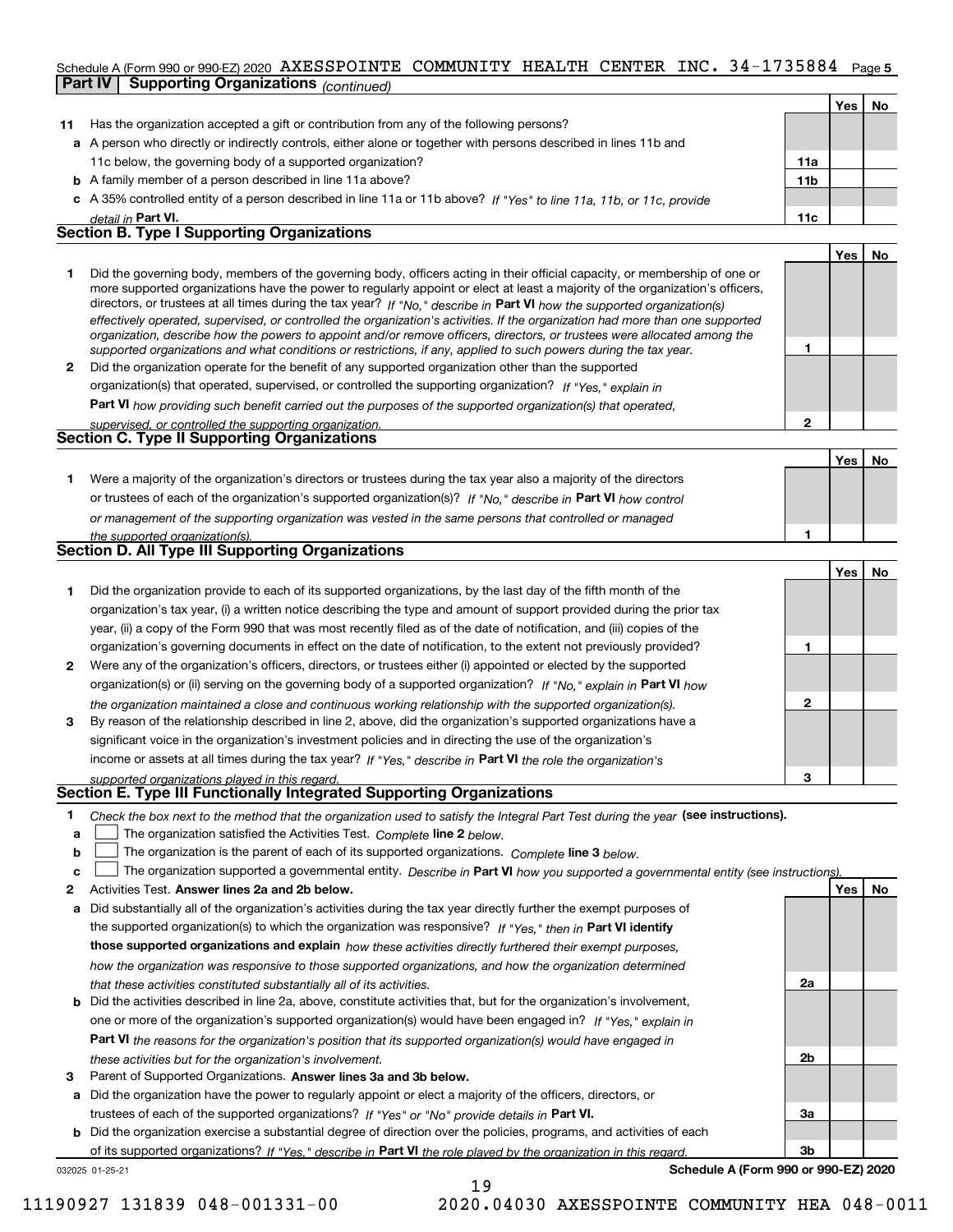| <b>Part V</b> | Schedule A (Form 990 or 990-EZ) 2020 AXESSPOINTE COMMUNITY HEALTH CENTER INC. $34-1735884$ Page 6<br>Type III Non-Functionally Integrated 509(a)(3) Supporting Organizations                                                                                  |                |                |                                |
|---------------|---------------------------------------------------------------------------------------------------------------------------------------------------------------------------------------------------------------------------------------------------------------|----------------|----------------|--------------------------------|
|               |                                                                                                                                                                                                                                                               |                |                |                                |
| 1             | Check here if the organization satisfied the Integral Part Test as a qualifying trust on Nov. 20, 1970 (explain in Part VI). See instructions.<br>All other Type III non-functionally integrated supporting organizations must complete Sections A through E. |                |                |                                |
|               | Section A - Adjusted Net Income                                                                                                                                                                                                                               |                | (A) Prior Year | (B) Current Year<br>(optional) |
| 1             | Net short-term capital gain                                                                                                                                                                                                                                   | 1.             |                |                                |
| 2             | Recoveries of prior-year distributions                                                                                                                                                                                                                        | $\overline{2}$ |                |                                |
| З             | Other gross income (see instructions)                                                                                                                                                                                                                         | 3              |                |                                |
| 4             | Add lines 1 through 3.                                                                                                                                                                                                                                        | 4              |                |                                |
| 5             | Depreciation and depletion                                                                                                                                                                                                                                    | 5              |                |                                |
| 6             | Portion of operating expenses paid or incurred for production or                                                                                                                                                                                              |                |                |                                |
|               | collection of gross income or for management, conservation, or                                                                                                                                                                                                |                |                |                                |
|               | maintenance of property held for production of income (see instructions)                                                                                                                                                                                      | 6              |                |                                |
| 7             | Other expenses (see instructions)                                                                                                                                                                                                                             | $\overline{7}$ |                |                                |
| 8             | Adjusted Net Income (subtract lines 5, 6, and 7 from line 4)                                                                                                                                                                                                  | 8              |                |                                |
|               | <b>Section B - Minimum Asset Amount</b>                                                                                                                                                                                                                       |                | (A) Prior Year | (B) Current Year<br>(optional) |
| 1             | Aggregate fair market value of all non-exempt-use assets (see                                                                                                                                                                                                 |                |                |                                |
|               | instructions for short tax year or assets held for part of year):                                                                                                                                                                                             |                |                |                                |
|               | <b>a</b> Average monthly value of securities                                                                                                                                                                                                                  | 1a             |                |                                |
|               | <b>b</b> Average monthly cash balances                                                                                                                                                                                                                        | 1b             |                |                                |
|               | c Fair market value of other non-exempt-use assets                                                                                                                                                                                                            | 1c             |                |                                |
|               | <b>d</b> Total (add lines 1a, 1b, and 1c)                                                                                                                                                                                                                     | 1d             |                |                                |
|               | <b>e</b> Discount claimed for blockage or other factors                                                                                                                                                                                                       |                |                |                                |
|               | (explain in detail in Part VI):                                                                                                                                                                                                                               |                |                |                                |
| 2             | Acquisition indebtedness applicable to non-exempt-use assets                                                                                                                                                                                                  | $\mathbf{2}$   |                |                                |
| 3             | Subtract line 2 from line 1d.                                                                                                                                                                                                                                 | 3              |                |                                |
| 4             | Cash deemed held for exempt use. Enter 0.015 of line 3 (for greater amount,                                                                                                                                                                                   |                |                |                                |
|               | see instructions).                                                                                                                                                                                                                                            | 4              |                |                                |
| 5             | Net value of non-exempt-use assets (subtract line 4 from line 3)                                                                                                                                                                                              | 5              |                |                                |
| 6             | Multiply line 5 by 0.035.                                                                                                                                                                                                                                     | 6              |                |                                |
| 7             | Recoveries of prior-year distributions                                                                                                                                                                                                                        | $\overline{7}$ |                |                                |
| 8             | Minimum Asset Amount (add line 7 to line 6)                                                                                                                                                                                                                   | 8              |                |                                |
|               | <b>Section C - Distributable Amount</b>                                                                                                                                                                                                                       |                |                | <b>Current Year</b>            |
|               | Adjusted net income for prior year (from Section A, line 8, column A)                                                                                                                                                                                         | 1              |                |                                |
|               | Enter 0.85 of line 1.                                                                                                                                                                                                                                         | 2              |                |                                |
| 3             | Minimum asset amount for prior year (from Section B, line 8, column A)                                                                                                                                                                                        | 3              |                |                                |
| 4             | Enter greater of line 2 or line 3.                                                                                                                                                                                                                            | 4              |                |                                |
| 5             | Income tax imposed in prior year                                                                                                                                                                                                                              | 5              |                |                                |
| 6             | <b>Distributable Amount.</b> Subtract line 5 from line 4, unless subject to                                                                                                                                                                                   |                |                |                                |
|               | emergency temporary reduction (see instructions).                                                                                                                                                                                                             | 6              |                |                                |
| 7             | Check here if the current year is the organization's first as a non-functionally integrated Type III supporting organization (see                                                                                                                             |                |                |                                |

instructions).

**Schedule A (Form 990 or 990-EZ) 2020**

032026 01-25-21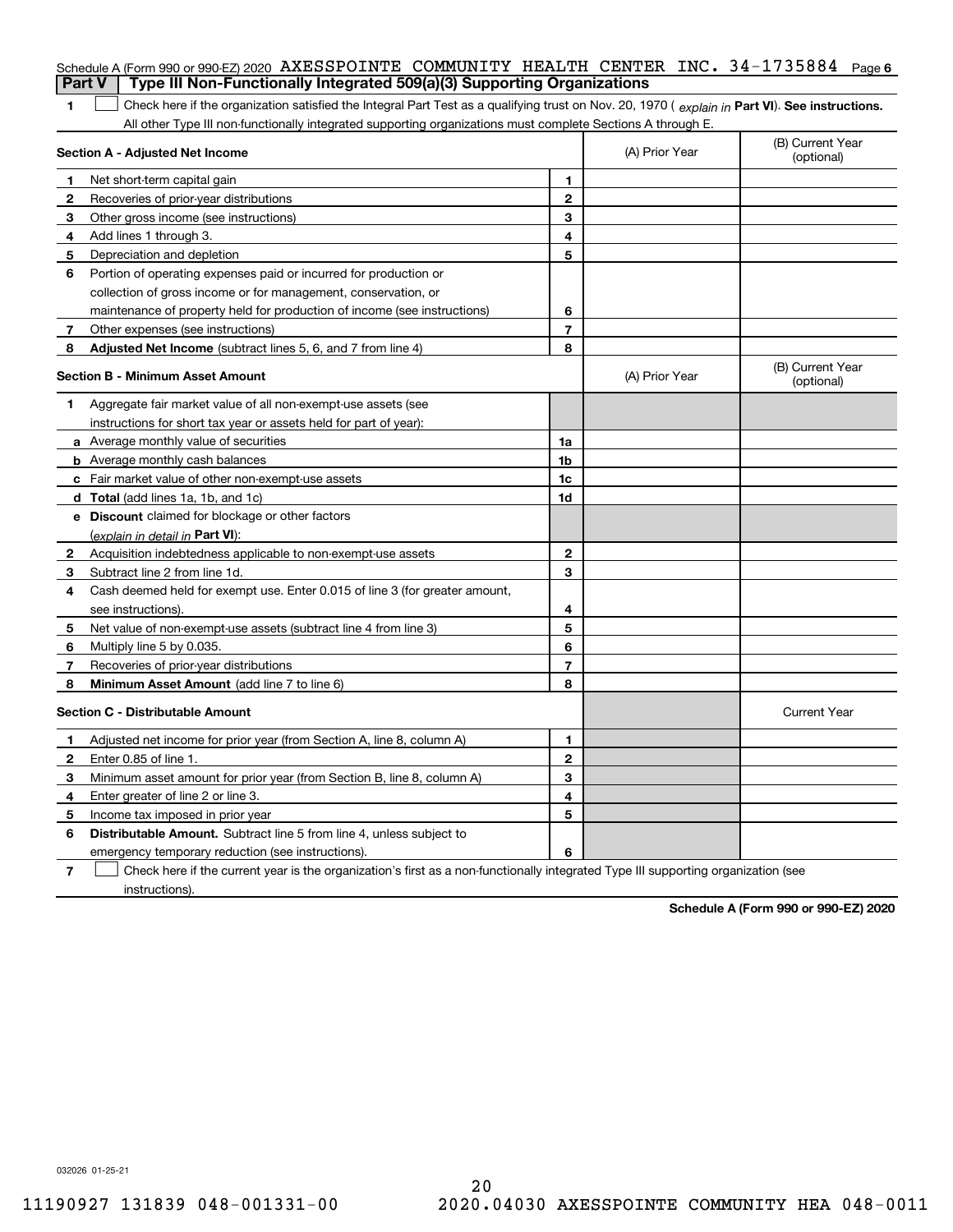|    | Type III Non-Functionally Integrated 509(a)(3) Supporting Organizations<br>Part V          |                                    | (continued)                                   |              |                                                  |
|----|--------------------------------------------------------------------------------------------|------------------------------------|-----------------------------------------------|--------------|--------------------------------------------------|
|    | <b>Section D - Distributions</b>                                                           |                                    |                                               |              | <b>Current Year</b>                              |
| 1. | Amounts paid to supported organizations to accomplish exempt purposes                      |                                    |                                               | 1            |                                                  |
| 2  | Amounts paid to perform activity that directly furthers exempt purposes of supported       |                                    |                                               |              |                                                  |
|    | organizations, in excess of income from activity                                           |                                    |                                               | $\mathbf{2}$ |                                                  |
| 3  | Administrative expenses paid to accomplish exempt purposes of supported organizations      |                                    |                                               | 3            |                                                  |
| 4  | Amounts paid to acquire exempt-use assets                                                  |                                    |                                               | 4            |                                                  |
| 5  | Qualified set-aside amounts (prior IRS approval required - provide details in Part VI)     |                                    |                                               | 5            |                                                  |
| 6  | Other distributions ( <i>describe in</i> Part VI). See instructions.                       |                                    |                                               | 6            |                                                  |
| 7  | Total annual distributions. Add lines 1 through 6.                                         |                                    |                                               | 7            |                                                  |
| 8  | Distributions to attentive supported organizations to which the organization is responsive |                                    |                                               |              |                                                  |
|    | (provide details in Part VI). See instructions.                                            |                                    |                                               | 8            |                                                  |
| 9  | Distributable amount for 2020 from Section C, line 6                                       |                                    |                                               | 9            |                                                  |
| 10 | Line 8 amount divided by line 9 amount                                                     |                                    |                                               | 10           |                                                  |
|    | <b>Section E - Distribution Allocations</b> (see instructions)                             | (i)<br><b>Excess Distributions</b> | (ii)<br><b>Underdistributions</b><br>Pre-2020 |              | (iii)<br><b>Distributable</b><br>Amount for 2020 |
| 1  | Distributable amount for 2020 from Section C, line 6                                       |                                    |                                               |              |                                                  |
| 2  | Underdistributions, if any, for years prior to 2020 (reason-                               |                                    |                                               |              |                                                  |
|    | able cause required - explain in Part VI). See instructions.                               |                                    |                                               |              |                                                  |
| 3  | Excess distributions carryover, if any, to 2020                                            |                                    |                                               |              |                                                  |
|    | a From 2015                                                                                |                                    |                                               |              |                                                  |
|    | <b>b</b> From 2016                                                                         |                                    |                                               |              |                                                  |
|    | c From 2017                                                                                |                                    |                                               |              |                                                  |
|    | d From 2018                                                                                |                                    |                                               |              |                                                  |
|    | e From 2019                                                                                |                                    |                                               |              |                                                  |
|    | f Total of lines 3a through 3e                                                             |                                    |                                               |              |                                                  |
|    | g Applied to underdistributions of prior years                                             |                                    |                                               |              |                                                  |
|    | <b>h</b> Applied to 2020 distributable amount                                              |                                    |                                               |              |                                                  |
| Ť. | Carryover from 2015 not applied (see instructions)                                         |                                    |                                               |              |                                                  |
|    | Remainder. Subtract lines 3g, 3h, and 3i from line 3f.                                     |                                    |                                               |              |                                                  |
| 4  | Distributions for 2020 from Section D.                                                     |                                    |                                               |              |                                                  |
|    | line $7:$                                                                                  |                                    |                                               |              |                                                  |
|    | a Applied to underdistributions of prior years                                             |                                    |                                               |              |                                                  |
|    | <b>b</b> Applied to 2020 distributable amount                                              |                                    |                                               |              |                                                  |
|    | c Remainder. Subtract lines 4a and 4b from line 4.                                         |                                    |                                               |              |                                                  |
| 5  | Remaining underdistributions for years prior to 2020, if                                   |                                    |                                               |              |                                                  |
|    | any. Subtract lines 3g and 4a from line 2. For result greater                              |                                    |                                               |              |                                                  |
|    | than zero, explain in Part VI. See instructions.                                           |                                    |                                               |              |                                                  |
| 6  | Remaining underdistributions for 2020. Subtract lines 3h                                   |                                    |                                               |              |                                                  |
|    | and 4b from line 1. For result greater than zero, explain in                               |                                    |                                               |              |                                                  |
|    | Part VI. See instructions.                                                                 |                                    |                                               |              |                                                  |
| 7  | Excess distributions carryover to 2021. Add lines 3j<br>and 4c.                            |                                    |                                               |              |                                                  |
| 8. | Breakdown of line 7:                                                                       |                                    |                                               |              |                                                  |
|    | a Excess from 2016                                                                         |                                    |                                               |              |                                                  |
|    | <b>b</b> Excess from 2017                                                                  |                                    |                                               |              |                                                  |
|    | c Excess from 2018                                                                         |                                    |                                               |              |                                                  |

Schedule A (Form 990 or 990-EZ) 2020  $\,$  <code>AXESSPOINTE COMMUNITY HEALTH CENTER INC. 34–1735884  $\,$  Page 7</code>

**Schedule A (Form 990 or 990-EZ) 2020**

032027 01-25-21

**d** Excess from 2019 **e**Excess from 2020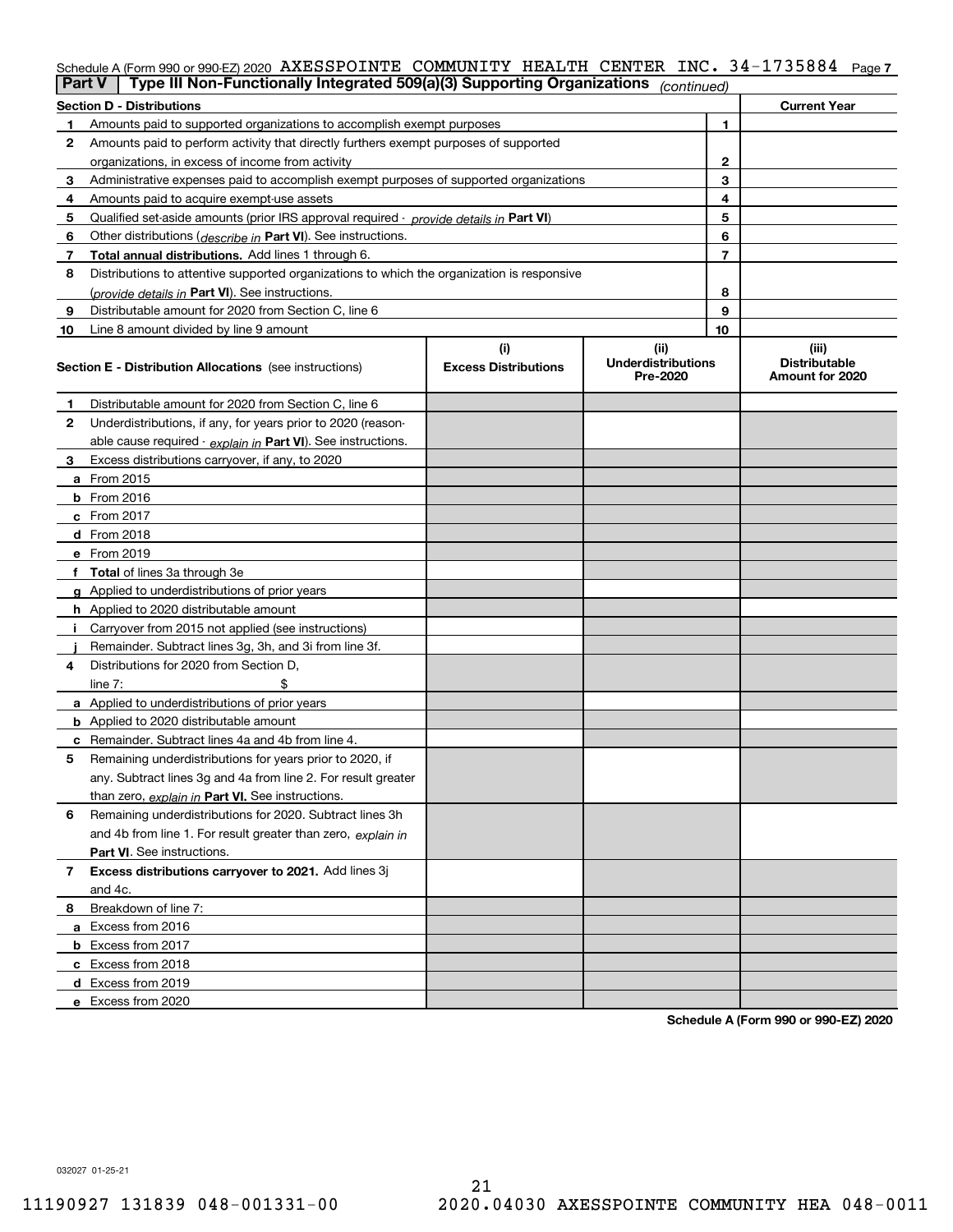| <b>Part VI</b>  | (See instructions.) |    | Schedule A (Form 990 or 990-EZ) 2020 AXESSPOINTE COMMUNITY HEALTH CENTER INC. 34-1735884 Page 8<br>Supplemental Information. Provide the explanations required by Part II, line 10; Part II, line 17a or 17b; Part III, line 12;<br>Part IV, Section A, lines 1, 2, 3b, 3c, 4b, 4c, 5a, 6, 9a, 9b, 9c, 11a, 11b, and 11c; Part IV, Section B, lines 1 and 2; Part IV, Section C,<br>line 1; Part IV, Section D, lines 2 and 3; Part IV, Section E, lines 1c, 2a, 2b, 3a, and 3b; Part V, line 1; Part V, Section B, line 1e; Part V,<br>Section D, lines 5, 6, and 8; and Part V, Section E, lines 2, 5, and 6. Also complete this part for any additional information. |  |
|-----------------|---------------------|----|-------------------------------------------------------------------------------------------------------------------------------------------------------------------------------------------------------------------------------------------------------------------------------------------------------------------------------------------------------------------------------------------------------------------------------------------------------------------------------------------------------------------------------------------------------------------------------------------------------------------------------------------------------------------------|--|
|                 |                     |    |                                                                                                                                                                                                                                                                                                                                                                                                                                                                                                                                                                                                                                                                         |  |
|                 |                     |    |                                                                                                                                                                                                                                                                                                                                                                                                                                                                                                                                                                                                                                                                         |  |
|                 |                     |    |                                                                                                                                                                                                                                                                                                                                                                                                                                                                                                                                                                                                                                                                         |  |
|                 |                     |    |                                                                                                                                                                                                                                                                                                                                                                                                                                                                                                                                                                                                                                                                         |  |
|                 |                     |    |                                                                                                                                                                                                                                                                                                                                                                                                                                                                                                                                                                                                                                                                         |  |
|                 |                     |    |                                                                                                                                                                                                                                                                                                                                                                                                                                                                                                                                                                                                                                                                         |  |
|                 |                     |    |                                                                                                                                                                                                                                                                                                                                                                                                                                                                                                                                                                                                                                                                         |  |
|                 |                     |    |                                                                                                                                                                                                                                                                                                                                                                                                                                                                                                                                                                                                                                                                         |  |
|                 |                     |    |                                                                                                                                                                                                                                                                                                                                                                                                                                                                                                                                                                                                                                                                         |  |
|                 |                     |    |                                                                                                                                                                                                                                                                                                                                                                                                                                                                                                                                                                                                                                                                         |  |
|                 |                     |    |                                                                                                                                                                                                                                                                                                                                                                                                                                                                                                                                                                                                                                                                         |  |
|                 |                     |    |                                                                                                                                                                                                                                                                                                                                                                                                                                                                                                                                                                                                                                                                         |  |
|                 |                     |    |                                                                                                                                                                                                                                                                                                                                                                                                                                                                                                                                                                                                                                                                         |  |
|                 |                     |    |                                                                                                                                                                                                                                                                                                                                                                                                                                                                                                                                                                                                                                                                         |  |
|                 |                     |    |                                                                                                                                                                                                                                                                                                                                                                                                                                                                                                                                                                                                                                                                         |  |
|                 |                     |    |                                                                                                                                                                                                                                                                                                                                                                                                                                                                                                                                                                                                                                                                         |  |
|                 |                     |    |                                                                                                                                                                                                                                                                                                                                                                                                                                                                                                                                                                                                                                                                         |  |
|                 |                     |    |                                                                                                                                                                                                                                                                                                                                                                                                                                                                                                                                                                                                                                                                         |  |
|                 |                     |    |                                                                                                                                                                                                                                                                                                                                                                                                                                                                                                                                                                                                                                                                         |  |
|                 |                     |    |                                                                                                                                                                                                                                                                                                                                                                                                                                                                                                                                                                                                                                                                         |  |
| 032028 01-25-21 |                     | 22 | Schedule A (Form 990 or 990-EZ) 2020                                                                                                                                                                                                                                                                                                                                                                                                                                                                                                                                                                                                                                    |  |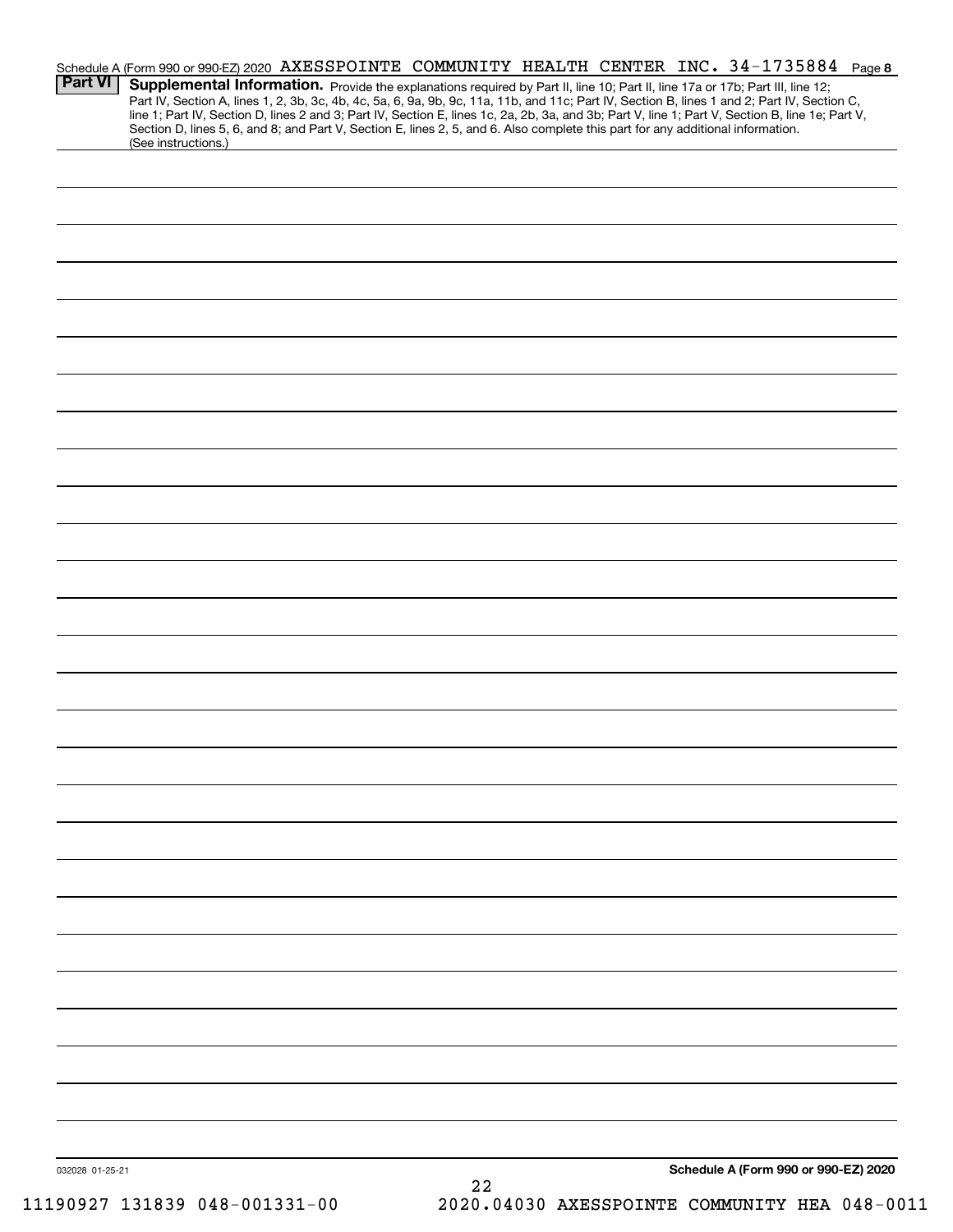Department of the Treasury Internal Revenue Service **(Form 990, 990-EZ, or 990-PF)**

Name of the organization

\*\* PUBLIC DISCLOSURE COPY \*\*

# **Schedule B Schedule of Contributors**

**| Attach to Form 990, Form 990-EZ, or Form 990-PF. | Go to www.irs.gov/Form990 for the latest information.** OMB No. 1545-0047

**2020**

**Employer identification number**

| AXESSPOINTE COMMUNITY HEALTH CENTER INC. |  |  | 34-1735884 |
|------------------------------------------|--|--|------------|
|                                          |  |  |            |

**Organization type** (check one):

| Filers of:         | Section:                                                                  |
|--------------------|---------------------------------------------------------------------------|
| Form 990 or 990-EZ | $\boxed{\textbf{X}}$ 501(c)( 3) (enter number) organization               |
|                    | 4947(a)(1) nonexempt charitable trust not treated as a private foundation |
|                    | 527 political organization                                                |
| Form 990-PF        | 501(c)(3) exempt private foundation                                       |
|                    | 4947(a)(1) nonexempt charitable trust treated as a private foundation     |
|                    | 501(c)(3) taxable private foundation                                      |

Check if your organization is covered by the **General Rule** or a **Special Rule. Note:**  Only a section 501(c)(7), (8), or (10) organization can check boxes for both the General Rule and a Special Rule. See instructions.

## **General Rule**

 $\boxed{\textbf{X}}$  For an organization filing Form 990, 990-EZ, or 990-PF that received, during the year, contributions totaling \$5,000 or more (in money or property) from any one contributor. Complete Parts I and II. See instructions for determining a contributor's total contributions.

### **Special Rules**

| For an organization described in section 501(c)(3) filing Form 990 or 990-EZ that met the 33 1/3% support test of the regulations under               |
|-------------------------------------------------------------------------------------------------------------------------------------------------------|
| sections 509(a)(1) and 170(b)(1)(A)(vi), that checked Schedule A (Form 990 or 990-EZ), Part II, line 13, 16a, or 16b, and that received from          |
| any one contributor, during the year, total contributions of the greater of (1) \$5,000; or (2) 2% of the amount on (i) Form 990, Part VIII, line 1h; |
| or (ii) Form 990-EZ, line 1. Complete Parts I and II.                                                                                                 |

For an organization described in section 501(c)(7), (8), or (10) filing Form 990 or 990-EZ that received from any one contributor, during the year, total contributions of more than \$1,000 exclusively for religious, charitable, scientific, literary, or educational purposes, or for the prevention of cruelty to children or animals. Complete Parts I (entering "N/A" in column (b) instead of the contributor name and address), II, and III.  $\mathcal{L}^{\text{max}}$ 

purpose. Don't complete any of the parts unless the **General Rule** applies to this organization because it received *nonexclusively* year, contributions <sub>exclusively</sub> for religious, charitable, etc., purposes, but no such contributions totaled more than \$1,000. If this box is checked, enter here the total contributions that were received during the year for an  $\;$ exclusively religious, charitable, etc., For an organization described in section 501(c)(7), (8), or (10) filing Form 990 or 990-EZ that received from any one contributor, during the religious, charitable, etc., contributions totaling \$5,000 or more during the year  $\Box$ — $\Box$   $\Box$  $\mathcal{L}^{\text{max}}$ 

**Caution:**  An organization that isn't covered by the General Rule and/or the Special Rules doesn't file Schedule B (Form 990, 990-EZ, or 990-PF),  **must** but it answer "No" on Part IV, line 2, of its Form 990; or check the box on line H of its Form 990-EZ or on its Form 990-PF, Part I, line 2, to certify that it doesn't meet the filing requirements of Schedule B (Form 990, 990-EZ, or 990-PF).

**For Paperwork Reduction Act Notice, see the instructions for Form 990, 990-EZ, or 990-PF. Schedule B (Form 990, 990-EZ, or 990-PF) (2020)** LHA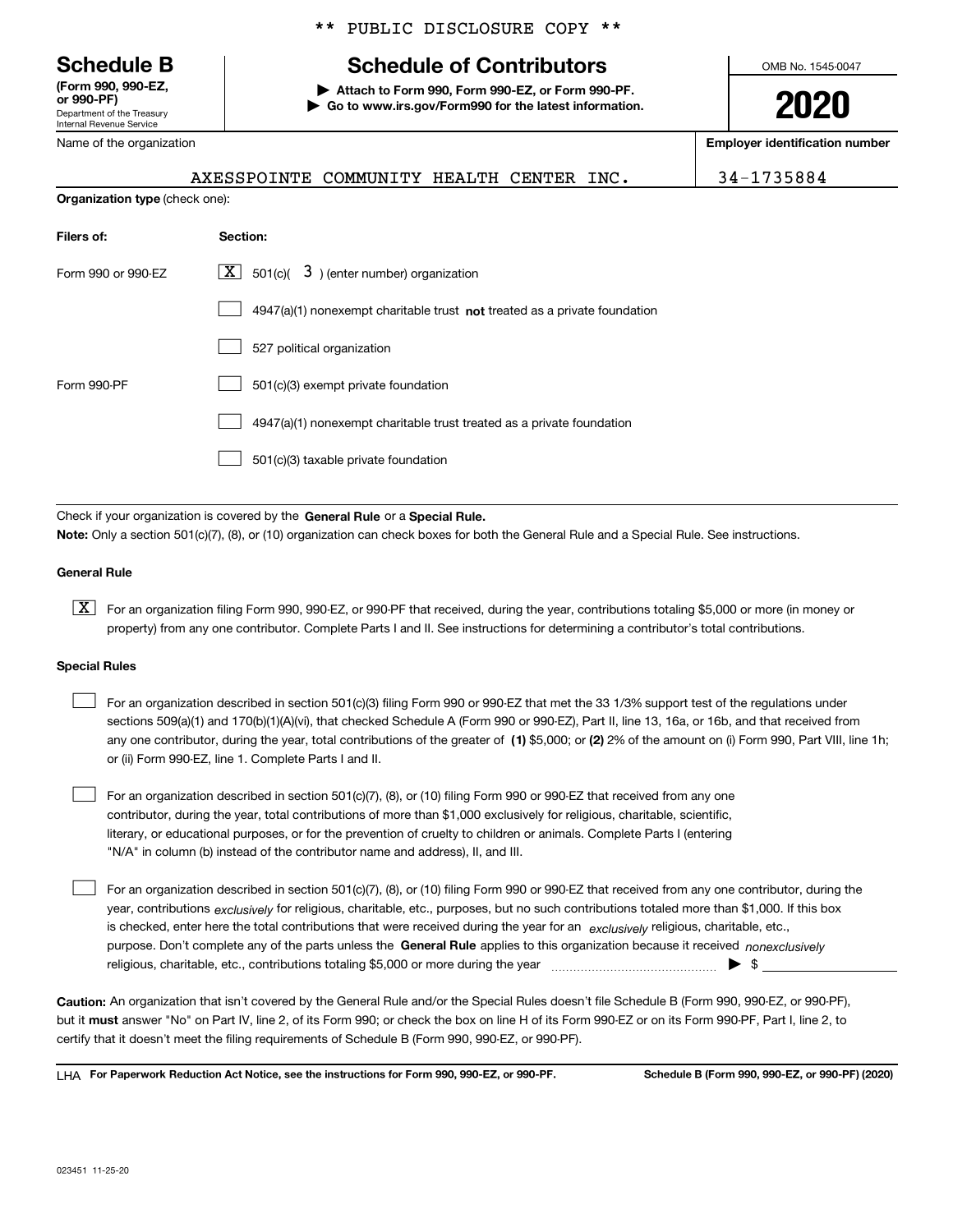Name of organization

**Employer identification number**

AXESSPOINTE COMMUNITY HEALTH CENTER INC.  $\vert$  34-1735884

**(a)No.(b)Name, address, and ZIP + 4 (c)Total contributions (d)Type of contribution PersonPayrollNoncash (a)No.(b)Name, address, and ZIP + 4 (c)Total contributions (d)Type of contribution PersonPayrollNoncash (a)No.(b)Name, address, and ZIP + 4 (c)Total contributions (d)Type of contribution PersonPayrollNoncash (a) No.(b) Name, address, and ZIP + 4 (c) Total contributions (d) Type of contribution PersonPayrollNoncash (a) No.(b) Name, address, and ZIP + 4 (c) Total contributions (d) Type of contribution PersonPayrollNoncash(a) No.(b)Name, address, and ZIP + 4 (c) Total contributions (d)Type of contribution PersonPayrollNoncash Contributors** (see instructions). Use duplicate copies of Part I if additional space is needed. \$(Complete Part II for noncash contributions.) \$(Complete Part II for noncash contributions.) \$(Complete Part II for noncash contributions.) \$(Complete Part II for noncash contributions.) \$(Complete Part II for noncash contributions.) \$(Complete Part II for noncash contributions.) Chedule B (Form 990, 990-EZ, or 990-PF) (2020)<br>Iame of organization<br>**2Part I 2Part I Contributors** (see instructions). Use duplicate copies of Part I if additional space is needed.  $|X|$  $\mathcal{L}^{\text{max}}$  $\mathcal{L}^{\text{max}}$  $\boxed{\text{X}}$  $\mathcal{L}^{\text{max}}$  $\mathcal{L}^{\text{max}}$  $|X|$  $\mathcal{L}^{\text{max}}$  $\mathcal{L}^{\text{max}}$  $\boxed{\text{X}}$  $\mathcal{L}^{\text{max}}$  $\mathcal{L}^{\text{max}}$  $\boxed{\text{X}}$  $\mathcal{L}^{\text{max}}$  $\mathcal{L}^{\text{max}}$  $\boxed{\text{X}}$  $\mathcal{L}^{\text{max}}$  $\mathcal{L}^{\text{max}}$  $\begin{array}{c|c|c|c|c|c} 1 & \hspace{1.5cm} & \hspace{1.5cm} & \hspace{1.5cm} & \hspace{1.5cm} & \hspace{1.5cm} & \hspace{1.5cm} & \hspace{1.5cm} & \hspace{1.5cm} & \hspace{1.5cm} & \hspace{1.5cm} & \hspace{1.5cm} & \hspace{1.5cm} & \hspace{1.5cm} & \hspace{1.5cm} & \hspace{1.5cm} & \hspace{1.5cm} & \hspace{1.5cm} & \hspace{1.5cm} & \hspace{1.5cm} & \hspace{1.5cm} &$ 3,814,809.  $2$  | Person  $\overline{\text{X}}$ 122,584.  $\overline{3}$  | Person  $\overline{X}$ 99,966.  $4$  | Person  $\overline{\text{X}}$ 50,000.  $\sim$  5 | Person X 25,000.  $\sim$  6 | Person X 25,000.

023452 11-25-20 **Schedule B (Form 990, 990-EZ, or 990-PF) (2020)**

11190927 131839 048-001331-00 2020.04030 AXESSPOINTE COMMUNITY HEA 048-0011

24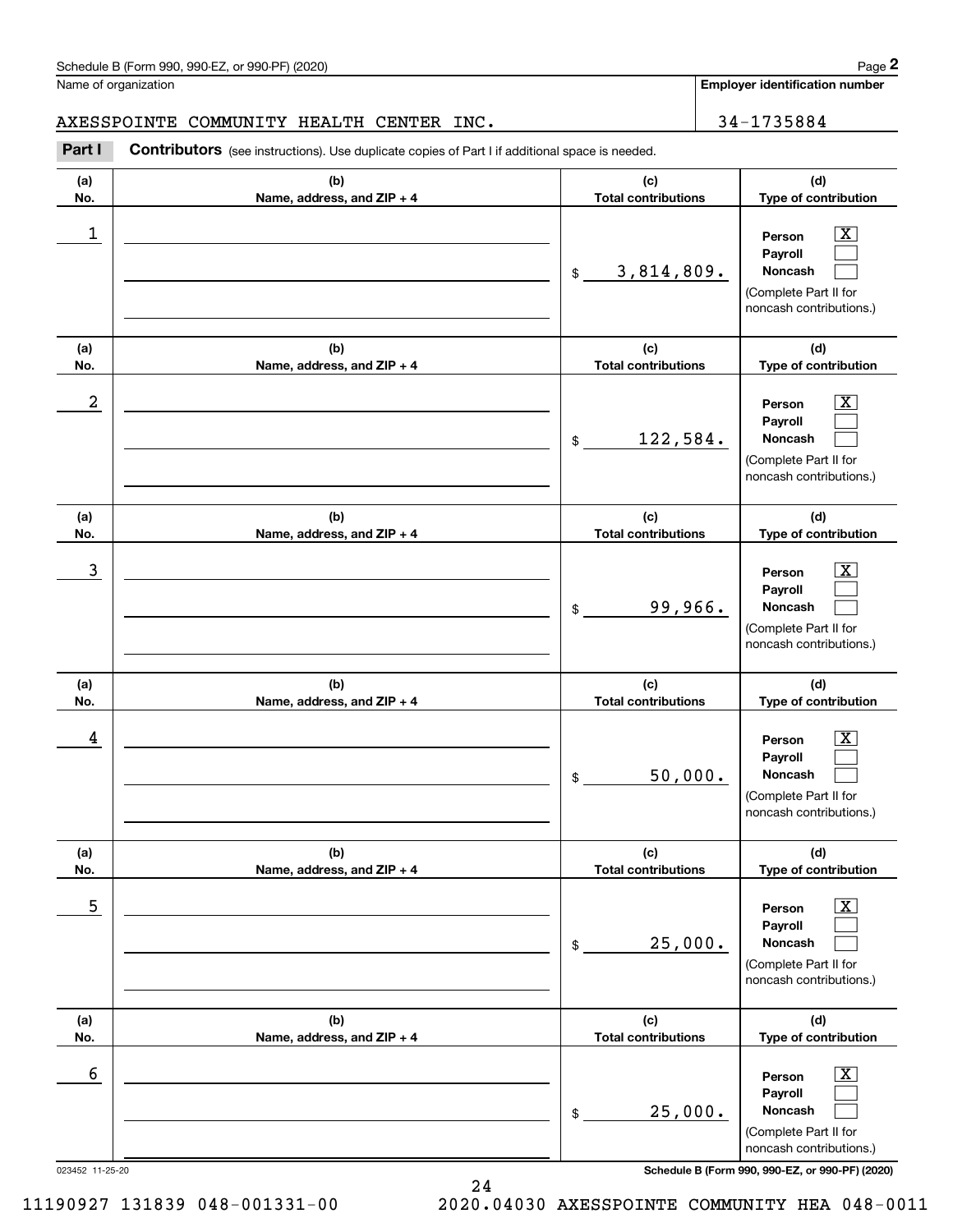# AXESSPOINTE COMMUNITY HEALTH CENTER INC. | 34-1735884

|                 | Schedule B (Form 990, 990-EZ, or 990-PF) (2020)                                                       |                                   |                             | Page 2                                                                                                      |
|-----------------|-------------------------------------------------------------------------------------------------------|-----------------------------------|-----------------------------|-------------------------------------------------------------------------------------------------------------|
|                 | Name of organization                                                                                  |                                   |                             | Employer identification number                                                                              |
|                 | AXESSPOINTE COMMUNITY HEALTH CENTER INC.                                                              |                                   |                             | 34-1735884                                                                                                  |
| Part I          | <b>Contributors</b> (see instructions). Use duplicate copies of Part I if additional space is needed. |                                   |                             |                                                                                                             |
| (a)<br>No.      | (b)<br>Name, address, and ZIP + 4                                                                     | (c)<br><b>Total contributions</b> | (d)<br>Type of contribution |                                                                                                             |
| 7               |                                                                                                       | 17,000.<br>\$                     |                             | $\overline{\mathbf{X}}$<br>Person<br>Payroll<br>Noncash<br>(Complete Part II for<br>noncash contributions.) |
| (a)<br>No.      | (b)<br>Name, address, and ZIP + 4                                                                     | (c)<br><b>Total contributions</b> |                             | (d)<br>Type of contribution                                                                                 |
| 8               |                                                                                                       | 15,000.<br>\$                     |                             | $\overline{\mathbf{X}}$<br>Person<br>Payroll<br>Noncash<br>(Complete Part II for<br>noncash contributions.) |
| (a)<br>No.      | (b)<br>Name, address, and ZIP + 4                                                                     | (c)<br><b>Total contributions</b> |                             | (d)<br>Type of contribution                                                                                 |
| 9               |                                                                                                       | 7,941.<br>\$                      |                             | $\overline{\text{X}}$<br>Person<br>Payroll<br>Noncash<br>(Complete Part II for<br>noncash contributions.)   |
| (a)<br>No.      | (b)<br>Name, address, and ZIP + 4                                                                     | (c)<br><b>Total contributions</b> |                             | (d)<br>Type of contribution                                                                                 |
| 10              |                                                                                                       | 5,000.<br>\$                      |                             | $\mathbf{X}$<br>Person<br>Payroll<br>Noncash<br>(Complete Part II for<br>noncash contributions.)            |
| (a)<br>No.      | (b)<br>Name, address, and ZIP + 4                                                                     | (c)<br><b>Total contributions</b> |                             | (d)<br>Type of contribution                                                                                 |
| 11              |                                                                                                       | 5,000.<br>\$                      |                             | $\overline{\mathbf{X}}$<br>Person<br>Payroll<br>Noncash<br>(Complete Part II for<br>noncash contributions.) |
| (a)<br>No.      | (b)<br>Name, address, and ZIP + 4                                                                     | (c)<br><b>Total contributions</b> |                             | (d)<br>Type of contribution                                                                                 |
| 12              |                                                                                                       | 5,000.<br>\$                      |                             | $\overline{\mathbf{X}}$<br>Person<br>Payroll<br>Noncash<br>(Complete Part II for<br>noncash contributions.) |
| 023452 11-25-20 |                                                                                                       |                                   |                             | Schedule B (Form 990, 990-EZ, or 990-PF) (2020)                                                             |

25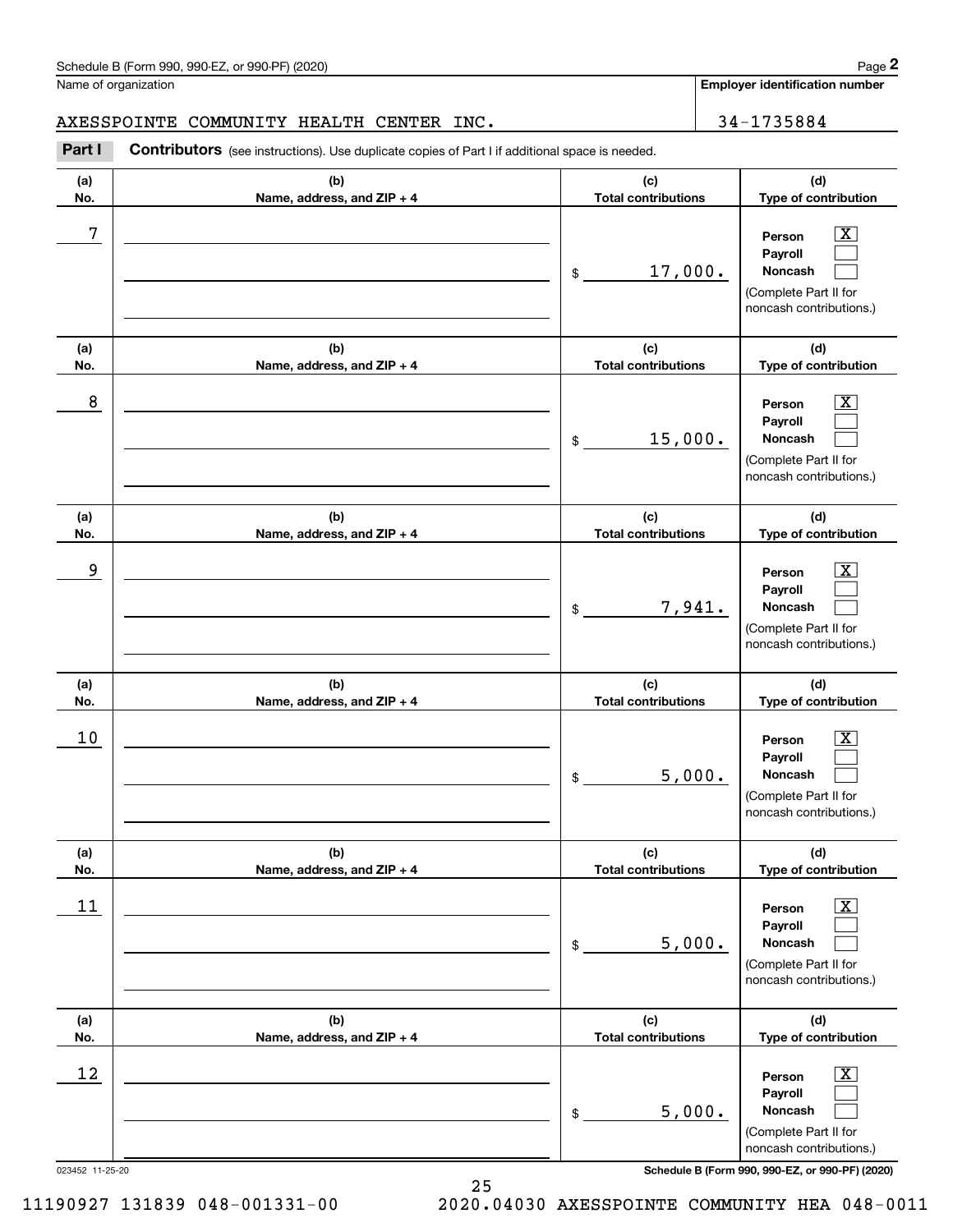**Employer identification number**

Chedule B (Form 990, 990-EZ, or 990-PF) (2020)<br>
lame of organization<br> **34-1735884**<br> **Part II Noncash Property** (see instructions). Use duplicate copies of Part II if additional space is needed. AXESSPOINTE COMMUNITY HEALTH CENTER INC. 24-1735884

| .                            | <b>Torrodorf Troperty</b> (See instructions). Ose duplicate copies of Fart in Fadditional space is riecticu. |                                                 |                      |
|------------------------------|--------------------------------------------------------------------------------------------------------------|-------------------------------------------------|----------------------|
| (a)<br>No.<br>from<br>Part I | (b)<br>Description of noncash property given                                                                 | (c)<br>FMV (or estimate)<br>(See instructions.) | (d)<br>Date received |
|                              |                                                                                                              |                                                 |                      |
|                              |                                                                                                              |                                                 |                      |
|                              |                                                                                                              | \$                                              |                      |
| (a)<br>No.<br>from<br>Part I | (b)<br>Description of noncash property given                                                                 | (c)<br>FMV (or estimate)<br>(See instructions.) | (d)<br>Date received |
|                              |                                                                                                              |                                                 |                      |
|                              |                                                                                                              |                                                 |                      |
|                              |                                                                                                              | $$\tilde{\phantom{a}}$$                         |                      |
| (a)<br>No.<br>from<br>Part I | (b)<br>Description of noncash property given                                                                 | (c)<br>FMV (or estimate)<br>(See instructions.) | (d)<br>Date received |
|                              |                                                                                                              |                                                 |                      |
|                              |                                                                                                              |                                                 |                      |
|                              |                                                                                                              | \$                                              |                      |
| (a)<br>No.<br>from<br>Part I | (b)<br>Description of noncash property given                                                                 | (c)<br>FMV (or estimate)<br>(See instructions.) | (d)<br>Date received |
|                              |                                                                                                              |                                                 |                      |
|                              |                                                                                                              |                                                 |                      |
|                              |                                                                                                              | \$                                              |                      |
| (a)<br>No.<br>from<br>Part I | (b)<br>Description of noncash property given                                                                 | (c)<br>FMV (or estimate)<br>(See instructions.) | (d)<br>Date received |
|                              |                                                                                                              |                                                 |                      |
|                              |                                                                                                              |                                                 |                      |
|                              |                                                                                                              | \$                                              |                      |
| (a)<br>No.<br>from<br>Part I | (b)<br>Description of noncash property given                                                                 | (c)<br>FMV (or estimate)<br>(See instructions.) | (d)<br>Date received |
|                              |                                                                                                              |                                                 |                      |
|                              |                                                                                                              |                                                 |                      |
|                              |                                                                                                              | \$                                              |                      |

26

023453 11-25-20 **Schedule B (Form 990, 990-EZ, or 990-PF) (2020)**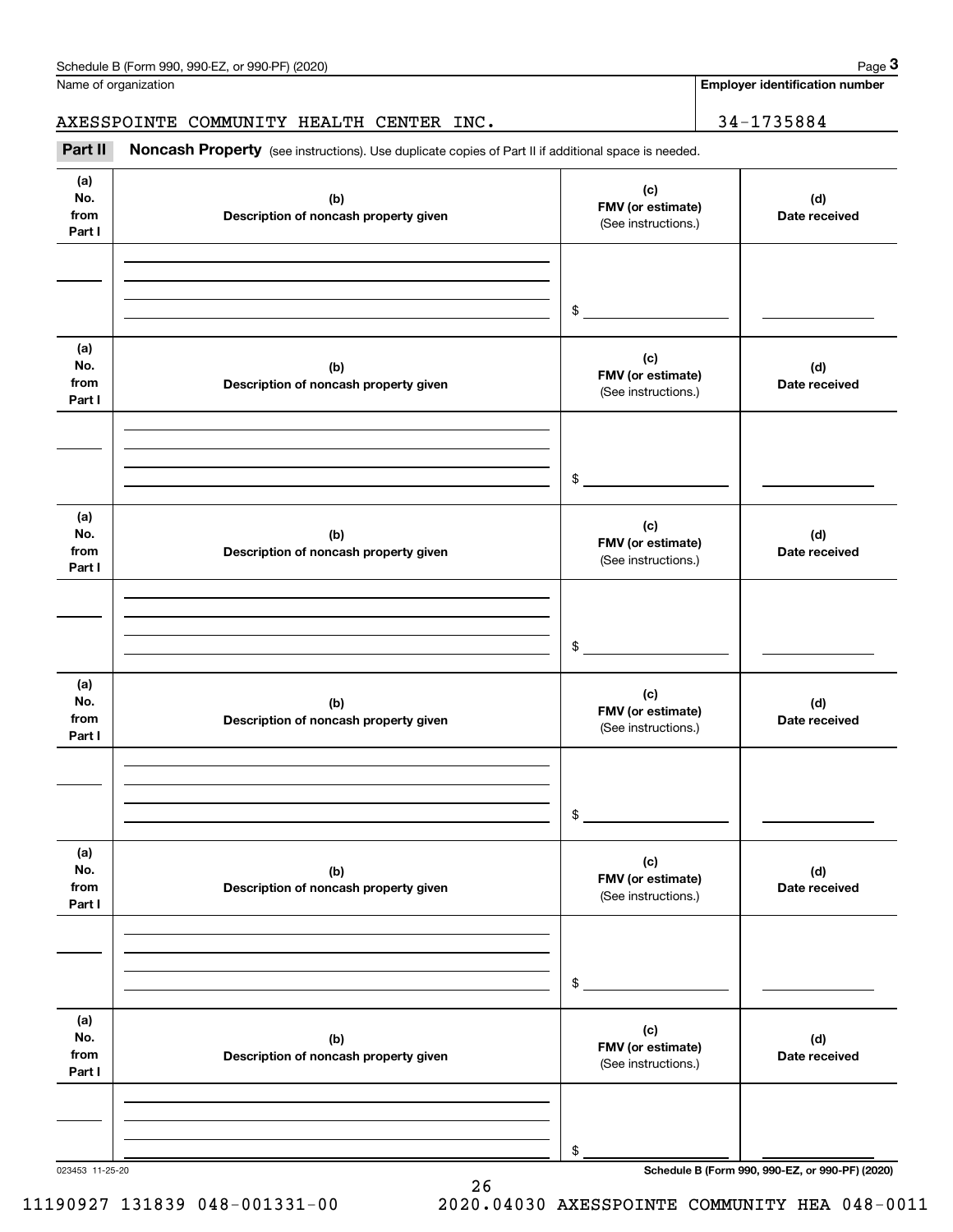|                 | Schedule B (Form 990, 990-EZ, or 990-PF) (2020)                                                                                                                                                                                                                              |                      |  |  | Page 4                                          |  |  |  |
|-----------------|------------------------------------------------------------------------------------------------------------------------------------------------------------------------------------------------------------------------------------------------------------------------------|----------------------|--|--|-------------------------------------------------|--|--|--|
|                 | Name of organization                                                                                                                                                                                                                                                         |                      |  |  | <b>Employer identification number</b>           |  |  |  |
|                 | AXESSPOINTE COMMUNITY HEALTH CENTER INC.                                                                                                                                                                                                                                     |                      |  |  | 34-1735884                                      |  |  |  |
| Part III        | Exclusively religious, charitable, etc., contributions to organizations described in section 501(c)(7), (8), or (10) that total more than \$1,000 for the year<br>from any one contributor. Complete columns (a) through (e) and the following line entry. For organizations |                      |  |  |                                                 |  |  |  |
|                 | completing Part III, enter the total of exclusively religious, charitable, etc., contributions of \$1,000 or less for the year. (Enter this info. once.) $\blacktriangleright$ \$                                                                                            |                      |  |  |                                                 |  |  |  |
| $(a)$ No.       | Use duplicate copies of Part III if additional space is needed.                                                                                                                                                                                                              |                      |  |  |                                                 |  |  |  |
| from<br>Part I  | (b) Purpose of gift                                                                                                                                                                                                                                                          | (c) Use of gift      |  |  | (d) Description of how gift is held             |  |  |  |
|                 |                                                                                                                                                                                                                                                                              |                      |  |  |                                                 |  |  |  |
|                 |                                                                                                                                                                                                                                                                              |                      |  |  |                                                 |  |  |  |
|                 |                                                                                                                                                                                                                                                                              |                      |  |  |                                                 |  |  |  |
|                 |                                                                                                                                                                                                                                                                              | (e) Transfer of gift |  |  |                                                 |  |  |  |
|                 |                                                                                                                                                                                                                                                                              |                      |  |  |                                                 |  |  |  |
|                 | Transferee's name, address, and ZIP + 4                                                                                                                                                                                                                                      |                      |  |  | Relationship of transferor to transferee        |  |  |  |
|                 |                                                                                                                                                                                                                                                                              |                      |  |  |                                                 |  |  |  |
|                 |                                                                                                                                                                                                                                                                              |                      |  |  |                                                 |  |  |  |
| (a) No.         |                                                                                                                                                                                                                                                                              |                      |  |  |                                                 |  |  |  |
| from<br>Part I  | (b) Purpose of gift                                                                                                                                                                                                                                                          | (c) Use of gift      |  |  | (d) Description of how gift is held             |  |  |  |
|                 |                                                                                                                                                                                                                                                                              |                      |  |  |                                                 |  |  |  |
|                 |                                                                                                                                                                                                                                                                              |                      |  |  |                                                 |  |  |  |
|                 |                                                                                                                                                                                                                                                                              |                      |  |  |                                                 |  |  |  |
|                 | (e) Transfer of gift                                                                                                                                                                                                                                                         |                      |  |  |                                                 |  |  |  |
|                 |                                                                                                                                                                                                                                                                              |                      |  |  |                                                 |  |  |  |
|                 | Transferee's name, address, and ZIP + 4                                                                                                                                                                                                                                      |                      |  |  | Relationship of transferor to transferee        |  |  |  |
|                 |                                                                                                                                                                                                                                                                              |                      |  |  |                                                 |  |  |  |
|                 |                                                                                                                                                                                                                                                                              |                      |  |  |                                                 |  |  |  |
| (a) No.<br>from |                                                                                                                                                                                                                                                                              |                      |  |  |                                                 |  |  |  |
| Part I          | (b) Purpose of gift                                                                                                                                                                                                                                                          | (c) Use of gift      |  |  | (d) Description of how gift is held             |  |  |  |
|                 |                                                                                                                                                                                                                                                                              |                      |  |  |                                                 |  |  |  |
|                 |                                                                                                                                                                                                                                                                              |                      |  |  |                                                 |  |  |  |
|                 |                                                                                                                                                                                                                                                                              |                      |  |  |                                                 |  |  |  |
|                 |                                                                                                                                                                                                                                                                              | (e) Transfer of gift |  |  |                                                 |  |  |  |
|                 | Transferee's name, address, and ZIP + 4                                                                                                                                                                                                                                      |                      |  |  | Relationship of transferor to transferee        |  |  |  |
|                 |                                                                                                                                                                                                                                                                              |                      |  |  |                                                 |  |  |  |
|                 |                                                                                                                                                                                                                                                                              |                      |  |  |                                                 |  |  |  |
|                 |                                                                                                                                                                                                                                                                              |                      |  |  |                                                 |  |  |  |
| (a) No.<br>from | (b) Purpose of gift                                                                                                                                                                                                                                                          | (c) Use of gift      |  |  | (d) Description of how gift is held             |  |  |  |
| Part I          |                                                                                                                                                                                                                                                                              |                      |  |  |                                                 |  |  |  |
|                 |                                                                                                                                                                                                                                                                              |                      |  |  |                                                 |  |  |  |
|                 |                                                                                                                                                                                                                                                                              |                      |  |  |                                                 |  |  |  |
|                 | (e) Transfer of gift                                                                                                                                                                                                                                                         |                      |  |  |                                                 |  |  |  |
|                 |                                                                                                                                                                                                                                                                              |                      |  |  |                                                 |  |  |  |
|                 | Transferee's name, address, and $ZIP + 4$                                                                                                                                                                                                                                    |                      |  |  | Relationship of transferor to transferee        |  |  |  |
|                 |                                                                                                                                                                                                                                                                              |                      |  |  |                                                 |  |  |  |
|                 |                                                                                                                                                                                                                                                                              |                      |  |  |                                                 |  |  |  |
|                 |                                                                                                                                                                                                                                                                              |                      |  |  |                                                 |  |  |  |
| 023454 11-25-20 |                                                                                                                                                                                                                                                                              |                      |  |  | Schedule B (Form 990, 990-F7, or 990-PF) (2020) |  |  |  |

27

023454 11-25-20

**Schedule B (Form 990, 990-EZ, or 990-PF) (2020)**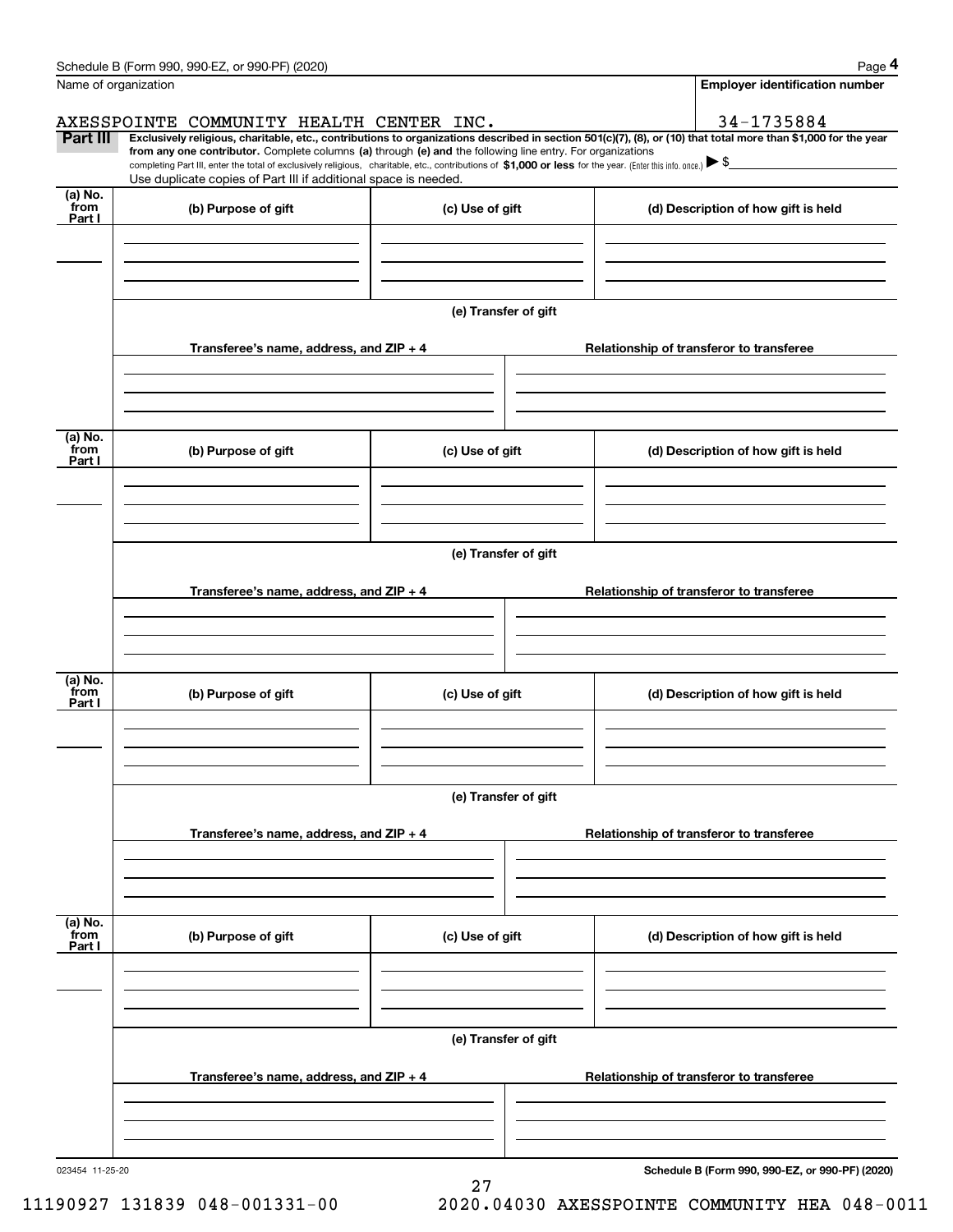Department of the Treasury Internal Revenue Service

# **SCHEDULE D Supplemental Financial Statements**

(Form 990)<br>
Pepartment of the Treasury<br>
Department of the Treasury<br>
Department of the Treasury<br>
Department of the Treasury<br> **Co to www.irs.gov/Form990 for instructions and the latest information.**<br> **Co to www.irs.gov/Form9** 

|  | Go to www.irs.gov/Form990 for instructions and the latest informat |  |  |  |  |
|--|--------------------------------------------------------------------|--|--|--|--|
|  |                                                                    |  |  |  |  |



|  | Name of the organization |
|--|--------------------------|
|--|--------------------------|

**Name of the organization Employer identification number** AXESSPOINTE COMMUNITY HEALTH CENTER INC. | 34-1735884

| organization answered "Yes" on Form 990, Part IV, line 6.<br>(a) Donor advised funds<br>(b) Funds and other accounts<br>1<br>Aggregate value of contributions to (during year)<br>2<br>Aggregate value of grants from (during year)<br>з<br>4<br>Did the organization inform all donors and donor advisors in writing that the assets held in donor advised funds<br>5<br>Yes<br>No<br>Did the organization inform all grantees, donors, and donor advisors in writing that grant funds can be used only<br>6<br>for charitable purposes and not for the benefit of the donor or donor advisor, or for any other purpose conferring<br>Yes<br>impermissible private benefit?<br>No<br>Part II<br>Conservation Easements. Complete if the organization answered "Yes" on Form 990, Part IV, line 7.<br>Purpose(s) of conservation easements held by the organization (check all that apply).<br>1<br>Preservation of land for public use (for example, recreation or education)<br>Preservation of a historically important land area<br>Preservation of a certified historic structure<br>Protection of natural habitat<br>Preservation of open space<br>Complete lines 2a through 2d if the organization held a qualified conservation contribution in the form of a conservation easement on the last<br>2<br>Held at the End of the Tax Year<br>day of the tax year.<br>2a<br>а<br>2 <sub>b</sub><br>Total acreage restricted by conservation easements<br>2c<br>Number of conservation easements on a certified historic structure included in (a) manufacture included in (a)<br>Number of conservation easements included in (c) acquired after 7/25/06, and not on a historic structure<br>d<br>2d<br>Number of conservation easements modified, transferred, released, extinguished, or terminated by the organization during the tax<br>3<br>$year \blacktriangleright$<br>Number of states where property subject to conservation easement is located ><br>4<br>Does the organization have a written policy regarding the periodic monitoring, inspection, handling of<br>5<br>violations, and enforcement of the conservation easements it holds?<br>Yes<br>No<br>Staff and volunteer hours devoted to monitoring, inspecting, handling of violations, and enforcing conservation easements during the year<br>6<br>Amount of expenses incurred in monitoring, inspecting, handling of violations, and enforcing conservation easements during the year<br>7<br>▶ \$<br>Does each conservation easement reported on line 2(d) above satisfy the requirements of section 170(h)(4)(B)(i)<br>8<br>Yes<br>No<br>In Part XIII, describe how the organization reports conservation easements in its revenue and expense statement and<br>9<br>balance sheet, and include, if applicable, the text of the footnote to the organization's financial statements that describes the<br>organization's accounting for conservation easements.<br>Organizations Maintaining Collections of Art, Historical Treasures, or Other Similar Assets.<br>Part III<br>Complete if the organization answered "Yes" on Form 990, Part IV, line 8.<br>1a If the organization elected, as permitted under FASB ASC 958, not to report in its revenue statement and balance sheet works<br>of art, historical treasures, or other similar assets held for public exhibition, education, or research in furtherance of public<br>service, provide in Part XIII the text of the footnote to its financial statements that describes these items.<br>If the organization elected, as permitted under FASB ASC 958, to report in its revenue statement and balance sheet works of<br>b<br>art, historical treasures, or other similar assets held for public exhibition, education, or research in furtherance of public service,<br>provide the following amounts relating to these items:<br>$\blacktriangleright$ \$<br>(ii) Assets included in Form 990, Part X<br>If the organization received or held works of art, historical treasures, or other similar assets for financial gain, provide<br>2<br>the following amounts required to be reported under FASB ASC 958 relating to these items:<br>\$<br>а<br>$\blacktriangleright$ s<br>b Assets incl <u>uded in Form 990, Part X [11] [11] notine in the inclusion of</u> Assets included in Form 990, Part X [11] notine in the increase the set of Assets included in Form 990, Part X [11] notine in the set of the set<br>LHA For Paperwork Reduction Act Notice, see the Instructions for Form 990.<br>Schedule D (Form 990) 2020<br>032051 12-01-20 | Part I | Organizations Maintaining Donor Advised Funds or Other Similar Funds or Accounts. Complete if the |  |
|--------------------------------------------------------------------------------------------------------------------------------------------------------------------------------------------------------------------------------------------------------------------------------------------------------------------------------------------------------------------------------------------------------------------------------------------------------------------------------------------------------------------------------------------------------------------------------------------------------------------------------------------------------------------------------------------------------------------------------------------------------------------------------------------------------------------------------------------------------------------------------------------------------------------------------------------------------------------------------------------------------------------------------------------------------------------------------------------------------------------------------------------------------------------------------------------------------------------------------------------------------------------------------------------------------------------------------------------------------------------------------------------------------------------------------------------------------------------------------------------------------------------------------------------------------------------------------------------------------------------------------------------------------------------------------------------------------------------------------------------------------------------------------------------------------------------------------------------------------------------------------------------------------------------------------------------------------------------------------------------------------------------------------------------------------------------------------------------------------------------------------------------------------------------------------------------------------------------------------------------------------------------------------------------------------------------------------------------------------------------------------------------------------------------------------------------------------------------------------------------------------------------------------------------------------------------------------------------------------------------------------------------------------------------------------------------------------------------------------------------------------------------------------------------------------------------------------------------------------------------------------------------------------------------------------------------------------------------------------------------------------------------------------------------------------------------------------------------------------------------------------------------------------------------------------------------------------------------------------------------------------------------------------------------------------------------------------------------------------------------------------------------------------------------------------------------------------------------------------------------------------------------------------------------------------------------------------------------------------------------------------------------------------------------------------------------------------------------------------------------------------------------------------------------------------------------------------------------------------------------------------------------------------------------------------------------------------------------------------------------------------------------------------------------------------------------------------------------------------------------------------------------------------------------------------------------------------------------------------------------------------------------------------------------------------------------------------------------------------------------------------------------------------------------------------------------------------------------------------------------------------------------------------------------------------------------------------------------------|--------|---------------------------------------------------------------------------------------------------|--|
|                                                                                                                                                                                                                                                                                                                                                                                                                                                                                                                                                                                                                                                                                                                                                                                                                                                                                                                                                                                                                                                                                                                                                                                                                                                                                                                                                                                                                                                                                                                                                                                                                                                                                                                                                                                                                                                                                                                                                                                                                                                                                                                                                                                                                                                                                                                                                                                                                                                                                                                                                                                                                                                                                                                                                                                                                                                                                                                                                                                                                                                                                                                                                                                                                                                                                                                                                                                                                                                                                                                                                                                                                                                                                                                                                                                                                                                                                                                                                                                                                                                                                                                                                                                                                                                                                                                                                                                                                                                                                                                                                                                                  |        |                                                                                                   |  |
|                                                                                                                                                                                                                                                                                                                                                                                                                                                                                                                                                                                                                                                                                                                                                                                                                                                                                                                                                                                                                                                                                                                                                                                                                                                                                                                                                                                                                                                                                                                                                                                                                                                                                                                                                                                                                                                                                                                                                                                                                                                                                                                                                                                                                                                                                                                                                                                                                                                                                                                                                                                                                                                                                                                                                                                                                                                                                                                                                                                                                                                                                                                                                                                                                                                                                                                                                                                                                                                                                                                                                                                                                                                                                                                                                                                                                                                                                                                                                                                                                                                                                                                                                                                                                                                                                                                                                                                                                                                                                                                                                                                                  |        |                                                                                                   |  |
|                                                                                                                                                                                                                                                                                                                                                                                                                                                                                                                                                                                                                                                                                                                                                                                                                                                                                                                                                                                                                                                                                                                                                                                                                                                                                                                                                                                                                                                                                                                                                                                                                                                                                                                                                                                                                                                                                                                                                                                                                                                                                                                                                                                                                                                                                                                                                                                                                                                                                                                                                                                                                                                                                                                                                                                                                                                                                                                                                                                                                                                                                                                                                                                                                                                                                                                                                                                                                                                                                                                                                                                                                                                                                                                                                                                                                                                                                                                                                                                                                                                                                                                                                                                                                                                                                                                                                                                                                                                                                                                                                                                                  |        |                                                                                                   |  |
|                                                                                                                                                                                                                                                                                                                                                                                                                                                                                                                                                                                                                                                                                                                                                                                                                                                                                                                                                                                                                                                                                                                                                                                                                                                                                                                                                                                                                                                                                                                                                                                                                                                                                                                                                                                                                                                                                                                                                                                                                                                                                                                                                                                                                                                                                                                                                                                                                                                                                                                                                                                                                                                                                                                                                                                                                                                                                                                                                                                                                                                                                                                                                                                                                                                                                                                                                                                                                                                                                                                                                                                                                                                                                                                                                                                                                                                                                                                                                                                                                                                                                                                                                                                                                                                                                                                                                                                                                                                                                                                                                                                                  |        |                                                                                                   |  |
|                                                                                                                                                                                                                                                                                                                                                                                                                                                                                                                                                                                                                                                                                                                                                                                                                                                                                                                                                                                                                                                                                                                                                                                                                                                                                                                                                                                                                                                                                                                                                                                                                                                                                                                                                                                                                                                                                                                                                                                                                                                                                                                                                                                                                                                                                                                                                                                                                                                                                                                                                                                                                                                                                                                                                                                                                                                                                                                                                                                                                                                                                                                                                                                                                                                                                                                                                                                                                                                                                                                                                                                                                                                                                                                                                                                                                                                                                                                                                                                                                                                                                                                                                                                                                                                                                                                                                                                                                                                                                                                                                                                                  |        |                                                                                                   |  |
|                                                                                                                                                                                                                                                                                                                                                                                                                                                                                                                                                                                                                                                                                                                                                                                                                                                                                                                                                                                                                                                                                                                                                                                                                                                                                                                                                                                                                                                                                                                                                                                                                                                                                                                                                                                                                                                                                                                                                                                                                                                                                                                                                                                                                                                                                                                                                                                                                                                                                                                                                                                                                                                                                                                                                                                                                                                                                                                                                                                                                                                                                                                                                                                                                                                                                                                                                                                                                                                                                                                                                                                                                                                                                                                                                                                                                                                                                                                                                                                                                                                                                                                                                                                                                                                                                                                                                                                                                                                                                                                                                                                                  |        |                                                                                                   |  |
|                                                                                                                                                                                                                                                                                                                                                                                                                                                                                                                                                                                                                                                                                                                                                                                                                                                                                                                                                                                                                                                                                                                                                                                                                                                                                                                                                                                                                                                                                                                                                                                                                                                                                                                                                                                                                                                                                                                                                                                                                                                                                                                                                                                                                                                                                                                                                                                                                                                                                                                                                                                                                                                                                                                                                                                                                                                                                                                                                                                                                                                                                                                                                                                                                                                                                                                                                                                                                                                                                                                                                                                                                                                                                                                                                                                                                                                                                                                                                                                                                                                                                                                                                                                                                                                                                                                                                                                                                                                                                                                                                                                                  |        |                                                                                                   |  |
|                                                                                                                                                                                                                                                                                                                                                                                                                                                                                                                                                                                                                                                                                                                                                                                                                                                                                                                                                                                                                                                                                                                                                                                                                                                                                                                                                                                                                                                                                                                                                                                                                                                                                                                                                                                                                                                                                                                                                                                                                                                                                                                                                                                                                                                                                                                                                                                                                                                                                                                                                                                                                                                                                                                                                                                                                                                                                                                                                                                                                                                                                                                                                                                                                                                                                                                                                                                                                                                                                                                                                                                                                                                                                                                                                                                                                                                                                                                                                                                                                                                                                                                                                                                                                                                                                                                                                                                                                                                                                                                                                                                                  |        |                                                                                                   |  |
|                                                                                                                                                                                                                                                                                                                                                                                                                                                                                                                                                                                                                                                                                                                                                                                                                                                                                                                                                                                                                                                                                                                                                                                                                                                                                                                                                                                                                                                                                                                                                                                                                                                                                                                                                                                                                                                                                                                                                                                                                                                                                                                                                                                                                                                                                                                                                                                                                                                                                                                                                                                                                                                                                                                                                                                                                                                                                                                                                                                                                                                                                                                                                                                                                                                                                                                                                                                                                                                                                                                                                                                                                                                                                                                                                                                                                                                                                                                                                                                                                                                                                                                                                                                                                                                                                                                                                                                                                                                                                                                                                                                                  |        |                                                                                                   |  |
|                                                                                                                                                                                                                                                                                                                                                                                                                                                                                                                                                                                                                                                                                                                                                                                                                                                                                                                                                                                                                                                                                                                                                                                                                                                                                                                                                                                                                                                                                                                                                                                                                                                                                                                                                                                                                                                                                                                                                                                                                                                                                                                                                                                                                                                                                                                                                                                                                                                                                                                                                                                                                                                                                                                                                                                                                                                                                                                                                                                                                                                                                                                                                                                                                                                                                                                                                                                                                                                                                                                                                                                                                                                                                                                                                                                                                                                                                                                                                                                                                                                                                                                                                                                                                                                                                                                                                                                                                                                                                                                                                                                                  |        |                                                                                                   |  |
|                                                                                                                                                                                                                                                                                                                                                                                                                                                                                                                                                                                                                                                                                                                                                                                                                                                                                                                                                                                                                                                                                                                                                                                                                                                                                                                                                                                                                                                                                                                                                                                                                                                                                                                                                                                                                                                                                                                                                                                                                                                                                                                                                                                                                                                                                                                                                                                                                                                                                                                                                                                                                                                                                                                                                                                                                                                                                                                                                                                                                                                                                                                                                                                                                                                                                                                                                                                                                                                                                                                                                                                                                                                                                                                                                                                                                                                                                                                                                                                                                                                                                                                                                                                                                                                                                                                                                                                                                                                                                                                                                                                                  |        |                                                                                                   |  |
|                                                                                                                                                                                                                                                                                                                                                                                                                                                                                                                                                                                                                                                                                                                                                                                                                                                                                                                                                                                                                                                                                                                                                                                                                                                                                                                                                                                                                                                                                                                                                                                                                                                                                                                                                                                                                                                                                                                                                                                                                                                                                                                                                                                                                                                                                                                                                                                                                                                                                                                                                                                                                                                                                                                                                                                                                                                                                                                                                                                                                                                                                                                                                                                                                                                                                                                                                                                                                                                                                                                                                                                                                                                                                                                                                                                                                                                                                                                                                                                                                                                                                                                                                                                                                                                                                                                                                                                                                                                                                                                                                                                                  |        |                                                                                                   |  |
|                                                                                                                                                                                                                                                                                                                                                                                                                                                                                                                                                                                                                                                                                                                                                                                                                                                                                                                                                                                                                                                                                                                                                                                                                                                                                                                                                                                                                                                                                                                                                                                                                                                                                                                                                                                                                                                                                                                                                                                                                                                                                                                                                                                                                                                                                                                                                                                                                                                                                                                                                                                                                                                                                                                                                                                                                                                                                                                                                                                                                                                                                                                                                                                                                                                                                                                                                                                                                                                                                                                                                                                                                                                                                                                                                                                                                                                                                                                                                                                                                                                                                                                                                                                                                                                                                                                                                                                                                                                                                                                                                                                                  |        |                                                                                                   |  |
|                                                                                                                                                                                                                                                                                                                                                                                                                                                                                                                                                                                                                                                                                                                                                                                                                                                                                                                                                                                                                                                                                                                                                                                                                                                                                                                                                                                                                                                                                                                                                                                                                                                                                                                                                                                                                                                                                                                                                                                                                                                                                                                                                                                                                                                                                                                                                                                                                                                                                                                                                                                                                                                                                                                                                                                                                                                                                                                                                                                                                                                                                                                                                                                                                                                                                                                                                                                                                                                                                                                                                                                                                                                                                                                                                                                                                                                                                                                                                                                                                                                                                                                                                                                                                                                                                                                                                                                                                                                                                                                                                                                                  |        |                                                                                                   |  |
|                                                                                                                                                                                                                                                                                                                                                                                                                                                                                                                                                                                                                                                                                                                                                                                                                                                                                                                                                                                                                                                                                                                                                                                                                                                                                                                                                                                                                                                                                                                                                                                                                                                                                                                                                                                                                                                                                                                                                                                                                                                                                                                                                                                                                                                                                                                                                                                                                                                                                                                                                                                                                                                                                                                                                                                                                                                                                                                                                                                                                                                                                                                                                                                                                                                                                                                                                                                                                                                                                                                                                                                                                                                                                                                                                                                                                                                                                                                                                                                                                                                                                                                                                                                                                                                                                                                                                                                                                                                                                                                                                                                                  |        |                                                                                                   |  |
|                                                                                                                                                                                                                                                                                                                                                                                                                                                                                                                                                                                                                                                                                                                                                                                                                                                                                                                                                                                                                                                                                                                                                                                                                                                                                                                                                                                                                                                                                                                                                                                                                                                                                                                                                                                                                                                                                                                                                                                                                                                                                                                                                                                                                                                                                                                                                                                                                                                                                                                                                                                                                                                                                                                                                                                                                                                                                                                                                                                                                                                                                                                                                                                                                                                                                                                                                                                                                                                                                                                                                                                                                                                                                                                                                                                                                                                                                                                                                                                                                                                                                                                                                                                                                                                                                                                                                                                                                                                                                                                                                                                                  |        |                                                                                                   |  |
|                                                                                                                                                                                                                                                                                                                                                                                                                                                                                                                                                                                                                                                                                                                                                                                                                                                                                                                                                                                                                                                                                                                                                                                                                                                                                                                                                                                                                                                                                                                                                                                                                                                                                                                                                                                                                                                                                                                                                                                                                                                                                                                                                                                                                                                                                                                                                                                                                                                                                                                                                                                                                                                                                                                                                                                                                                                                                                                                                                                                                                                                                                                                                                                                                                                                                                                                                                                                                                                                                                                                                                                                                                                                                                                                                                                                                                                                                                                                                                                                                                                                                                                                                                                                                                                                                                                                                                                                                                                                                                                                                                                                  |        |                                                                                                   |  |
|                                                                                                                                                                                                                                                                                                                                                                                                                                                                                                                                                                                                                                                                                                                                                                                                                                                                                                                                                                                                                                                                                                                                                                                                                                                                                                                                                                                                                                                                                                                                                                                                                                                                                                                                                                                                                                                                                                                                                                                                                                                                                                                                                                                                                                                                                                                                                                                                                                                                                                                                                                                                                                                                                                                                                                                                                                                                                                                                                                                                                                                                                                                                                                                                                                                                                                                                                                                                                                                                                                                                                                                                                                                                                                                                                                                                                                                                                                                                                                                                                                                                                                                                                                                                                                                                                                                                                                                                                                                                                                                                                                                                  |        |                                                                                                   |  |
|                                                                                                                                                                                                                                                                                                                                                                                                                                                                                                                                                                                                                                                                                                                                                                                                                                                                                                                                                                                                                                                                                                                                                                                                                                                                                                                                                                                                                                                                                                                                                                                                                                                                                                                                                                                                                                                                                                                                                                                                                                                                                                                                                                                                                                                                                                                                                                                                                                                                                                                                                                                                                                                                                                                                                                                                                                                                                                                                                                                                                                                                                                                                                                                                                                                                                                                                                                                                                                                                                                                                                                                                                                                                                                                                                                                                                                                                                                                                                                                                                                                                                                                                                                                                                                                                                                                                                                                                                                                                                                                                                                                                  |        |                                                                                                   |  |
|                                                                                                                                                                                                                                                                                                                                                                                                                                                                                                                                                                                                                                                                                                                                                                                                                                                                                                                                                                                                                                                                                                                                                                                                                                                                                                                                                                                                                                                                                                                                                                                                                                                                                                                                                                                                                                                                                                                                                                                                                                                                                                                                                                                                                                                                                                                                                                                                                                                                                                                                                                                                                                                                                                                                                                                                                                                                                                                                                                                                                                                                                                                                                                                                                                                                                                                                                                                                                                                                                                                                                                                                                                                                                                                                                                                                                                                                                                                                                                                                                                                                                                                                                                                                                                                                                                                                                                                                                                                                                                                                                                                                  |        |                                                                                                   |  |
|                                                                                                                                                                                                                                                                                                                                                                                                                                                                                                                                                                                                                                                                                                                                                                                                                                                                                                                                                                                                                                                                                                                                                                                                                                                                                                                                                                                                                                                                                                                                                                                                                                                                                                                                                                                                                                                                                                                                                                                                                                                                                                                                                                                                                                                                                                                                                                                                                                                                                                                                                                                                                                                                                                                                                                                                                                                                                                                                                                                                                                                                                                                                                                                                                                                                                                                                                                                                                                                                                                                                                                                                                                                                                                                                                                                                                                                                                                                                                                                                                                                                                                                                                                                                                                                                                                                                                                                                                                                                                                                                                                                                  |        |                                                                                                   |  |
|                                                                                                                                                                                                                                                                                                                                                                                                                                                                                                                                                                                                                                                                                                                                                                                                                                                                                                                                                                                                                                                                                                                                                                                                                                                                                                                                                                                                                                                                                                                                                                                                                                                                                                                                                                                                                                                                                                                                                                                                                                                                                                                                                                                                                                                                                                                                                                                                                                                                                                                                                                                                                                                                                                                                                                                                                                                                                                                                                                                                                                                                                                                                                                                                                                                                                                                                                                                                                                                                                                                                                                                                                                                                                                                                                                                                                                                                                                                                                                                                                                                                                                                                                                                                                                                                                                                                                                                                                                                                                                                                                                                                  |        |                                                                                                   |  |
|                                                                                                                                                                                                                                                                                                                                                                                                                                                                                                                                                                                                                                                                                                                                                                                                                                                                                                                                                                                                                                                                                                                                                                                                                                                                                                                                                                                                                                                                                                                                                                                                                                                                                                                                                                                                                                                                                                                                                                                                                                                                                                                                                                                                                                                                                                                                                                                                                                                                                                                                                                                                                                                                                                                                                                                                                                                                                                                                                                                                                                                                                                                                                                                                                                                                                                                                                                                                                                                                                                                                                                                                                                                                                                                                                                                                                                                                                                                                                                                                                                                                                                                                                                                                                                                                                                                                                                                                                                                                                                                                                                                                  |        |                                                                                                   |  |
|                                                                                                                                                                                                                                                                                                                                                                                                                                                                                                                                                                                                                                                                                                                                                                                                                                                                                                                                                                                                                                                                                                                                                                                                                                                                                                                                                                                                                                                                                                                                                                                                                                                                                                                                                                                                                                                                                                                                                                                                                                                                                                                                                                                                                                                                                                                                                                                                                                                                                                                                                                                                                                                                                                                                                                                                                                                                                                                                                                                                                                                                                                                                                                                                                                                                                                                                                                                                                                                                                                                                                                                                                                                                                                                                                                                                                                                                                                                                                                                                                                                                                                                                                                                                                                                                                                                                                                                                                                                                                                                                                                                                  |        |                                                                                                   |  |
|                                                                                                                                                                                                                                                                                                                                                                                                                                                                                                                                                                                                                                                                                                                                                                                                                                                                                                                                                                                                                                                                                                                                                                                                                                                                                                                                                                                                                                                                                                                                                                                                                                                                                                                                                                                                                                                                                                                                                                                                                                                                                                                                                                                                                                                                                                                                                                                                                                                                                                                                                                                                                                                                                                                                                                                                                                                                                                                                                                                                                                                                                                                                                                                                                                                                                                                                                                                                                                                                                                                                                                                                                                                                                                                                                                                                                                                                                                                                                                                                                                                                                                                                                                                                                                                                                                                                                                                                                                                                                                                                                                                                  |        |                                                                                                   |  |
|                                                                                                                                                                                                                                                                                                                                                                                                                                                                                                                                                                                                                                                                                                                                                                                                                                                                                                                                                                                                                                                                                                                                                                                                                                                                                                                                                                                                                                                                                                                                                                                                                                                                                                                                                                                                                                                                                                                                                                                                                                                                                                                                                                                                                                                                                                                                                                                                                                                                                                                                                                                                                                                                                                                                                                                                                                                                                                                                                                                                                                                                                                                                                                                                                                                                                                                                                                                                                                                                                                                                                                                                                                                                                                                                                                                                                                                                                                                                                                                                                                                                                                                                                                                                                                                                                                                                                                                                                                                                                                                                                                                                  |        |                                                                                                   |  |
|                                                                                                                                                                                                                                                                                                                                                                                                                                                                                                                                                                                                                                                                                                                                                                                                                                                                                                                                                                                                                                                                                                                                                                                                                                                                                                                                                                                                                                                                                                                                                                                                                                                                                                                                                                                                                                                                                                                                                                                                                                                                                                                                                                                                                                                                                                                                                                                                                                                                                                                                                                                                                                                                                                                                                                                                                                                                                                                                                                                                                                                                                                                                                                                                                                                                                                                                                                                                                                                                                                                                                                                                                                                                                                                                                                                                                                                                                                                                                                                                                                                                                                                                                                                                                                                                                                                                                                                                                                                                                                                                                                                                  |        |                                                                                                   |  |
|                                                                                                                                                                                                                                                                                                                                                                                                                                                                                                                                                                                                                                                                                                                                                                                                                                                                                                                                                                                                                                                                                                                                                                                                                                                                                                                                                                                                                                                                                                                                                                                                                                                                                                                                                                                                                                                                                                                                                                                                                                                                                                                                                                                                                                                                                                                                                                                                                                                                                                                                                                                                                                                                                                                                                                                                                                                                                                                                                                                                                                                                                                                                                                                                                                                                                                                                                                                                                                                                                                                                                                                                                                                                                                                                                                                                                                                                                                                                                                                                                                                                                                                                                                                                                                                                                                                                                                                                                                                                                                                                                                                                  |        |                                                                                                   |  |
|                                                                                                                                                                                                                                                                                                                                                                                                                                                                                                                                                                                                                                                                                                                                                                                                                                                                                                                                                                                                                                                                                                                                                                                                                                                                                                                                                                                                                                                                                                                                                                                                                                                                                                                                                                                                                                                                                                                                                                                                                                                                                                                                                                                                                                                                                                                                                                                                                                                                                                                                                                                                                                                                                                                                                                                                                                                                                                                                                                                                                                                                                                                                                                                                                                                                                                                                                                                                                                                                                                                                                                                                                                                                                                                                                                                                                                                                                                                                                                                                                                                                                                                                                                                                                                                                                                                                                                                                                                                                                                                                                                                                  |        |                                                                                                   |  |
|                                                                                                                                                                                                                                                                                                                                                                                                                                                                                                                                                                                                                                                                                                                                                                                                                                                                                                                                                                                                                                                                                                                                                                                                                                                                                                                                                                                                                                                                                                                                                                                                                                                                                                                                                                                                                                                                                                                                                                                                                                                                                                                                                                                                                                                                                                                                                                                                                                                                                                                                                                                                                                                                                                                                                                                                                                                                                                                                                                                                                                                                                                                                                                                                                                                                                                                                                                                                                                                                                                                                                                                                                                                                                                                                                                                                                                                                                                                                                                                                                                                                                                                                                                                                                                                                                                                                                                                                                                                                                                                                                                                                  |        |                                                                                                   |  |
|                                                                                                                                                                                                                                                                                                                                                                                                                                                                                                                                                                                                                                                                                                                                                                                                                                                                                                                                                                                                                                                                                                                                                                                                                                                                                                                                                                                                                                                                                                                                                                                                                                                                                                                                                                                                                                                                                                                                                                                                                                                                                                                                                                                                                                                                                                                                                                                                                                                                                                                                                                                                                                                                                                                                                                                                                                                                                                                                                                                                                                                                                                                                                                                                                                                                                                                                                                                                                                                                                                                                                                                                                                                                                                                                                                                                                                                                                                                                                                                                                                                                                                                                                                                                                                                                                                                                                                                                                                                                                                                                                                                                  |        |                                                                                                   |  |
|                                                                                                                                                                                                                                                                                                                                                                                                                                                                                                                                                                                                                                                                                                                                                                                                                                                                                                                                                                                                                                                                                                                                                                                                                                                                                                                                                                                                                                                                                                                                                                                                                                                                                                                                                                                                                                                                                                                                                                                                                                                                                                                                                                                                                                                                                                                                                                                                                                                                                                                                                                                                                                                                                                                                                                                                                                                                                                                                                                                                                                                                                                                                                                                                                                                                                                                                                                                                                                                                                                                                                                                                                                                                                                                                                                                                                                                                                                                                                                                                                                                                                                                                                                                                                                                                                                                                                                                                                                                                                                                                                                                                  |        |                                                                                                   |  |
|                                                                                                                                                                                                                                                                                                                                                                                                                                                                                                                                                                                                                                                                                                                                                                                                                                                                                                                                                                                                                                                                                                                                                                                                                                                                                                                                                                                                                                                                                                                                                                                                                                                                                                                                                                                                                                                                                                                                                                                                                                                                                                                                                                                                                                                                                                                                                                                                                                                                                                                                                                                                                                                                                                                                                                                                                                                                                                                                                                                                                                                                                                                                                                                                                                                                                                                                                                                                                                                                                                                                                                                                                                                                                                                                                                                                                                                                                                                                                                                                                                                                                                                                                                                                                                                                                                                                                                                                                                                                                                                                                                                                  |        |                                                                                                   |  |
|                                                                                                                                                                                                                                                                                                                                                                                                                                                                                                                                                                                                                                                                                                                                                                                                                                                                                                                                                                                                                                                                                                                                                                                                                                                                                                                                                                                                                                                                                                                                                                                                                                                                                                                                                                                                                                                                                                                                                                                                                                                                                                                                                                                                                                                                                                                                                                                                                                                                                                                                                                                                                                                                                                                                                                                                                                                                                                                                                                                                                                                                                                                                                                                                                                                                                                                                                                                                                                                                                                                                                                                                                                                                                                                                                                                                                                                                                                                                                                                                                                                                                                                                                                                                                                                                                                                                                                                                                                                                                                                                                                                                  |        |                                                                                                   |  |
|                                                                                                                                                                                                                                                                                                                                                                                                                                                                                                                                                                                                                                                                                                                                                                                                                                                                                                                                                                                                                                                                                                                                                                                                                                                                                                                                                                                                                                                                                                                                                                                                                                                                                                                                                                                                                                                                                                                                                                                                                                                                                                                                                                                                                                                                                                                                                                                                                                                                                                                                                                                                                                                                                                                                                                                                                                                                                                                                                                                                                                                                                                                                                                                                                                                                                                                                                                                                                                                                                                                                                                                                                                                                                                                                                                                                                                                                                                                                                                                                                                                                                                                                                                                                                                                                                                                                                                                                                                                                                                                                                                                                  |        |                                                                                                   |  |
|                                                                                                                                                                                                                                                                                                                                                                                                                                                                                                                                                                                                                                                                                                                                                                                                                                                                                                                                                                                                                                                                                                                                                                                                                                                                                                                                                                                                                                                                                                                                                                                                                                                                                                                                                                                                                                                                                                                                                                                                                                                                                                                                                                                                                                                                                                                                                                                                                                                                                                                                                                                                                                                                                                                                                                                                                                                                                                                                                                                                                                                                                                                                                                                                                                                                                                                                                                                                                                                                                                                                                                                                                                                                                                                                                                                                                                                                                                                                                                                                                                                                                                                                                                                                                                                                                                                                                                                                                                                                                                                                                                                                  |        |                                                                                                   |  |
|                                                                                                                                                                                                                                                                                                                                                                                                                                                                                                                                                                                                                                                                                                                                                                                                                                                                                                                                                                                                                                                                                                                                                                                                                                                                                                                                                                                                                                                                                                                                                                                                                                                                                                                                                                                                                                                                                                                                                                                                                                                                                                                                                                                                                                                                                                                                                                                                                                                                                                                                                                                                                                                                                                                                                                                                                                                                                                                                                                                                                                                                                                                                                                                                                                                                                                                                                                                                                                                                                                                                                                                                                                                                                                                                                                                                                                                                                                                                                                                                                                                                                                                                                                                                                                                                                                                                                                                                                                                                                                                                                                                                  |        |                                                                                                   |  |
|                                                                                                                                                                                                                                                                                                                                                                                                                                                                                                                                                                                                                                                                                                                                                                                                                                                                                                                                                                                                                                                                                                                                                                                                                                                                                                                                                                                                                                                                                                                                                                                                                                                                                                                                                                                                                                                                                                                                                                                                                                                                                                                                                                                                                                                                                                                                                                                                                                                                                                                                                                                                                                                                                                                                                                                                                                                                                                                                                                                                                                                                                                                                                                                                                                                                                                                                                                                                                                                                                                                                                                                                                                                                                                                                                                                                                                                                                                                                                                                                                                                                                                                                                                                                                                                                                                                                                                                                                                                                                                                                                                                                  |        |                                                                                                   |  |
|                                                                                                                                                                                                                                                                                                                                                                                                                                                                                                                                                                                                                                                                                                                                                                                                                                                                                                                                                                                                                                                                                                                                                                                                                                                                                                                                                                                                                                                                                                                                                                                                                                                                                                                                                                                                                                                                                                                                                                                                                                                                                                                                                                                                                                                                                                                                                                                                                                                                                                                                                                                                                                                                                                                                                                                                                                                                                                                                                                                                                                                                                                                                                                                                                                                                                                                                                                                                                                                                                                                                                                                                                                                                                                                                                                                                                                                                                                                                                                                                                                                                                                                                                                                                                                                                                                                                                                                                                                                                                                                                                                                                  |        |                                                                                                   |  |
|                                                                                                                                                                                                                                                                                                                                                                                                                                                                                                                                                                                                                                                                                                                                                                                                                                                                                                                                                                                                                                                                                                                                                                                                                                                                                                                                                                                                                                                                                                                                                                                                                                                                                                                                                                                                                                                                                                                                                                                                                                                                                                                                                                                                                                                                                                                                                                                                                                                                                                                                                                                                                                                                                                                                                                                                                                                                                                                                                                                                                                                                                                                                                                                                                                                                                                                                                                                                                                                                                                                                                                                                                                                                                                                                                                                                                                                                                                                                                                                                                                                                                                                                                                                                                                                                                                                                                                                                                                                                                                                                                                                                  |        |                                                                                                   |  |
|                                                                                                                                                                                                                                                                                                                                                                                                                                                                                                                                                                                                                                                                                                                                                                                                                                                                                                                                                                                                                                                                                                                                                                                                                                                                                                                                                                                                                                                                                                                                                                                                                                                                                                                                                                                                                                                                                                                                                                                                                                                                                                                                                                                                                                                                                                                                                                                                                                                                                                                                                                                                                                                                                                                                                                                                                                                                                                                                                                                                                                                                                                                                                                                                                                                                                                                                                                                                                                                                                                                                                                                                                                                                                                                                                                                                                                                                                                                                                                                                                                                                                                                                                                                                                                                                                                                                                                                                                                                                                                                                                                                                  |        |                                                                                                   |  |
|                                                                                                                                                                                                                                                                                                                                                                                                                                                                                                                                                                                                                                                                                                                                                                                                                                                                                                                                                                                                                                                                                                                                                                                                                                                                                                                                                                                                                                                                                                                                                                                                                                                                                                                                                                                                                                                                                                                                                                                                                                                                                                                                                                                                                                                                                                                                                                                                                                                                                                                                                                                                                                                                                                                                                                                                                                                                                                                                                                                                                                                                                                                                                                                                                                                                                                                                                                                                                                                                                                                                                                                                                                                                                                                                                                                                                                                                                                                                                                                                                                                                                                                                                                                                                                                                                                                                                                                                                                                                                                                                                                                                  |        |                                                                                                   |  |
|                                                                                                                                                                                                                                                                                                                                                                                                                                                                                                                                                                                                                                                                                                                                                                                                                                                                                                                                                                                                                                                                                                                                                                                                                                                                                                                                                                                                                                                                                                                                                                                                                                                                                                                                                                                                                                                                                                                                                                                                                                                                                                                                                                                                                                                                                                                                                                                                                                                                                                                                                                                                                                                                                                                                                                                                                                                                                                                                                                                                                                                                                                                                                                                                                                                                                                                                                                                                                                                                                                                                                                                                                                                                                                                                                                                                                                                                                                                                                                                                                                                                                                                                                                                                                                                                                                                                                                                                                                                                                                                                                                                                  |        |                                                                                                   |  |
|                                                                                                                                                                                                                                                                                                                                                                                                                                                                                                                                                                                                                                                                                                                                                                                                                                                                                                                                                                                                                                                                                                                                                                                                                                                                                                                                                                                                                                                                                                                                                                                                                                                                                                                                                                                                                                                                                                                                                                                                                                                                                                                                                                                                                                                                                                                                                                                                                                                                                                                                                                                                                                                                                                                                                                                                                                                                                                                                                                                                                                                                                                                                                                                                                                                                                                                                                                                                                                                                                                                                                                                                                                                                                                                                                                                                                                                                                                                                                                                                                                                                                                                                                                                                                                                                                                                                                                                                                                                                                                                                                                                                  |        |                                                                                                   |  |
|                                                                                                                                                                                                                                                                                                                                                                                                                                                                                                                                                                                                                                                                                                                                                                                                                                                                                                                                                                                                                                                                                                                                                                                                                                                                                                                                                                                                                                                                                                                                                                                                                                                                                                                                                                                                                                                                                                                                                                                                                                                                                                                                                                                                                                                                                                                                                                                                                                                                                                                                                                                                                                                                                                                                                                                                                                                                                                                                                                                                                                                                                                                                                                                                                                                                                                                                                                                                                                                                                                                                                                                                                                                                                                                                                                                                                                                                                                                                                                                                                                                                                                                                                                                                                                                                                                                                                                                                                                                                                                                                                                                                  |        |                                                                                                   |  |
|                                                                                                                                                                                                                                                                                                                                                                                                                                                                                                                                                                                                                                                                                                                                                                                                                                                                                                                                                                                                                                                                                                                                                                                                                                                                                                                                                                                                                                                                                                                                                                                                                                                                                                                                                                                                                                                                                                                                                                                                                                                                                                                                                                                                                                                                                                                                                                                                                                                                                                                                                                                                                                                                                                                                                                                                                                                                                                                                                                                                                                                                                                                                                                                                                                                                                                                                                                                                                                                                                                                                                                                                                                                                                                                                                                                                                                                                                                                                                                                                                                                                                                                                                                                                                                                                                                                                                                                                                                                                                                                                                                                                  |        |                                                                                                   |  |
|                                                                                                                                                                                                                                                                                                                                                                                                                                                                                                                                                                                                                                                                                                                                                                                                                                                                                                                                                                                                                                                                                                                                                                                                                                                                                                                                                                                                                                                                                                                                                                                                                                                                                                                                                                                                                                                                                                                                                                                                                                                                                                                                                                                                                                                                                                                                                                                                                                                                                                                                                                                                                                                                                                                                                                                                                                                                                                                                                                                                                                                                                                                                                                                                                                                                                                                                                                                                                                                                                                                                                                                                                                                                                                                                                                                                                                                                                                                                                                                                                                                                                                                                                                                                                                                                                                                                                                                                                                                                                                                                                                                                  |        |                                                                                                   |  |
|                                                                                                                                                                                                                                                                                                                                                                                                                                                                                                                                                                                                                                                                                                                                                                                                                                                                                                                                                                                                                                                                                                                                                                                                                                                                                                                                                                                                                                                                                                                                                                                                                                                                                                                                                                                                                                                                                                                                                                                                                                                                                                                                                                                                                                                                                                                                                                                                                                                                                                                                                                                                                                                                                                                                                                                                                                                                                                                                                                                                                                                                                                                                                                                                                                                                                                                                                                                                                                                                                                                                                                                                                                                                                                                                                                                                                                                                                                                                                                                                                                                                                                                                                                                                                                                                                                                                                                                                                                                                                                                                                                                                  |        |                                                                                                   |  |
|                                                                                                                                                                                                                                                                                                                                                                                                                                                                                                                                                                                                                                                                                                                                                                                                                                                                                                                                                                                                                                                                                                                                                                                                                                                                                                                                                                                                                                                                                                                                                                                                                                                                                                                                                                                                                                                                                                                                                                                                                                                                                                                                                                                                                                                                                                                                                                                                                                                                                                                                                                                                                                                                                                                                                                                                                                                                                                                                                                                                                                                                                                                                                                                                                                                                                                                                                                                                                                                                                                                                                                                                                                                                                                                                                                                                                                                                                                                                                                                                                                                                                                                                                                                                                                                                                                                                                                                                                                                                                                                                                                                                  |        |                                                                                                   |  |
|                                                                                                                                                                                                                                                                                                                                                                                                                                                                                                                                                                                                                                                                                                                                                                                                                                                                                                                                                                                                                                                                                                                                                                                                                                                                                                                                                                                                                                                                                                                                                                                                                                                                                                                                                                                                                                                                                                                                                                                                                                                                                                                                                                                                                                                                                                                                                                                                                                                                                                                                                                                                                                                                                                                                                                                                                                                                                                                                                                                                                                                                                                                                                                                                                                                                                                                                                                                                                                                                                                                                                                                                                                                                                                                                                                                                                                                                                                                                                                                                                                                                                                                                                                                                                                                                                                                                                                                                                                                                                                                                                                                                  |        |                                                                                                   |  |
|                                                                                                                                                                                                                                                                                                                                                                                                                                                                                                                                                                                                                                                                                                                                                                                                                                                                                                                                                                                                                                                                                                                                                                                                                                                                                                                                                                                                                                                                                                                                                                                                                                                                                                                                                                                                                                                                                                                                                                                                                                                                                                                                                                                                                                                                                                                                                                                                                                                                                                                                                                                                                                                                                                                                                                                                                                                                                                                                                                                                                                                                                                                                                                                                                                                                                                                                                                                                                                                                                                                                                                                                                                                                                                                                                                                                                                                                                                                                                                                                                                                                                                                                                                                                                                                                                                                                                                                                                                                                                                                                                                                                  |        |                                                                                                   |  |
|                                                                                                                                                                                                                                                                                                                                                                                                                                                                                                                                                                                                                                                                                                                                                                                                                                                                                                                                                                                                                                                                                                                                                                                                                                                                                                                                                                                                                                                                                                                                                                                                                                                                                                                                                                                                                                                                                                                                                                                                                                                                                                                                                                                                                                                                                                                                                                                                                                                                                                                                                                                                                                                                                                                                                                                                                                                                                                                                                                                                                                                                                                                                                                                                                                                                                                                                                                                                                                                                                                                                                                                                                                                                                                                                                                                                                                                                                                                                                                                                                                                                                                                                                                                                                                                                                                                                                                                                                                                                                                                                                                                                  |        |                                                                                                   |  |

28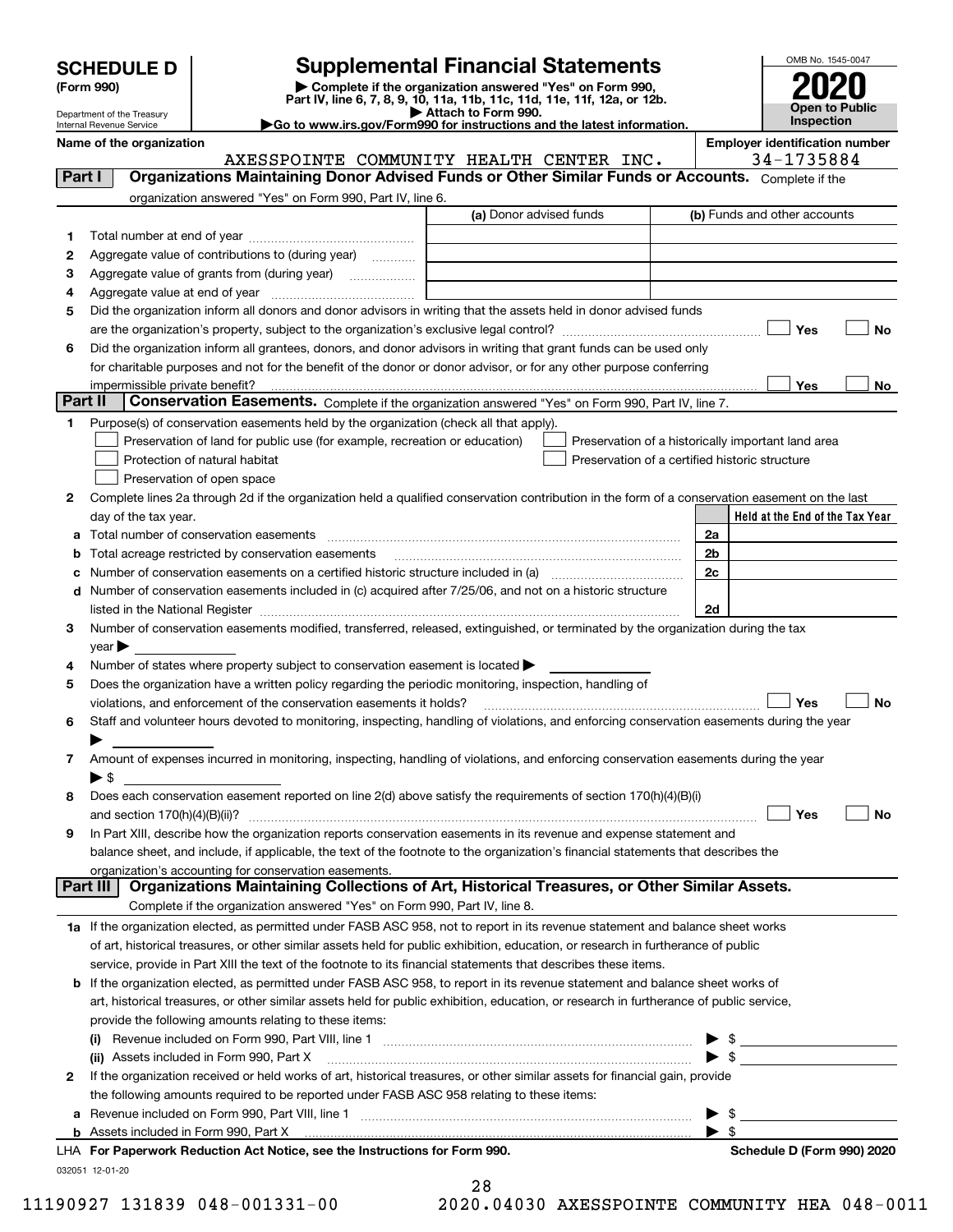|               | 34-1735884<br>AXESSPOINTE COMMUNITY HEALTH CENTER INC.<br>Page 2<br>Schedule D (Form 990) 2020                                       |                    |  |                                                                                                                                                                                                                                |                                                                             |  |                 |                |            |
|---------------|--------------------------------------------------------------------------------------------------------------------------------------|--------------------|--|--------------------------------------------------------------------------------------------------------------------------------------------------------------------------------------------------------------------------------|-----------------------------------------------------------------------------|--|-----------------|----------------|------------|
|               | Organizations Maintaining Collections of Art, Historical Treasures, or Other Similar Assets (continued)<br>Part III                  |                    |  |                                                                                                                                                                                                                                |                                                                             |  |                 |                |            |
| 3             | Using the organization's acquisition, accession, and other records, check any of the following that make significant use of its      |                    |  |                                                                                                                                                                                                                                |                                                                             |  |                 |                |            |
|               | collection items (check all that apply):                                                                                             |                    |  |                                                                                                                                                                                                                                |                                                                             |  |                 |                |            |
| a             | Public exhibition                                                                                                                    | d                  |  | Loan or exchange program                                                                                                                                                                                                       |                                                                             |  |                 |                |            |
| b             | Scholarly research                                                                                                                   | e                  |  | Other and the control of the control of the control of the control of the control of the control of the control of the control of the control of the control of the control of the control of the control of the control of th |                                                                             |  |                 |                |            |
| c             | Preservation for future generations                                                                                                  |                    |  |                                                                                                                                                                                                                                |                                                                             |  |                 |                |            |
| 4             | Provide a description of the organization's collections and explain how they further the organization's exempt purpose in Part XIII. |                    |  |                                                                                                                                                                                                                                |                                                                             |  |                 |                |            |
| 5             | During the year, did the organization solicit or receive donations of art, historical treasures, or other similar assets             |                    |  |                                                                                                                                                                                                                                |                                                                             |  |                 |                |            |
|               |                                                                                                                                      |                    |  |                                                                                                                                                                                                                                |                                                                             |  |                 | Yes            | No         |
|               | Part IV<br>Escrow and Custodial Arrangements. Complete if the organization answered "Yes" on Form 990, Part IV, line 9, or           |                    |  |                                                                                                                                                                                                                                |                                                                             |  |                 |                |            |
|               | reported an amount on Form 990, Part X, line 21.                                                                                     |                    |  |                                                                                                                                                                                                                                |                                                                             |  |                 |                |            |
|               | 1a Is the organization an agent, trustee, custodian or other intermediary for contributions or other assets not included             |                    |  |                                                                                                                                                                                                                                |                                                                             |  |                 |                |            |
|               |                                                                                                                                      |                    |  |                                                                                                                                                                                                                                |                                                                             |  |                 | Yes            | No         |
|               | b If "Yes," explain the arrangement in Part XIII and complete the following table:                                                   |                    |  |                                                                                                                                                                                                                                |                                                                             |  |                 |                |            |
|               |                                                                                                                                      |                    |  |                                                                                                                                                                                                                                |                                                                             |  |                 | Amount         |            |
| c             | Beginning balance <b>contract to the contract of the contract of the contract of the contract of the contract of t</b>               |                    |  |                                                                                                                                                                                                                                |                                                                             |  | 1c<br>1d        |                |            |
| е             |                                                                                                                                      |                    |  |                                                                                                                                                                                                                                |                                                                             |  | 1e              |                |            |
| Ť.            | Distributions during the year measurement contains and all the state of the state of the state of the state of                       |                    |  |                                                                                                                                                                                                                                |                                                                             |  | 1f              |                |            |
|               | 2a Did the organization include an amount on Form 990, Part X, line 21, for escrow or custodial account liability?                   |                    |  |                                                                                                                                                                                                                                |                                                                             |  |                 | <b>Yes</b>     | No         |
|               | b If "Yes," explain the arrangement in Part XIII. Check here if the explanation has been provided on Part XIII                       |                    |  |                                                                                                                                                                                                                                |                                                                             |  |                 |                |            |
| <b>Part V</b> | Endowment Funds. Complete if the organization answered "Yes" on Form 990, Part IV, line 10.                                          |                    |  |                                                                                                                                                                                                                                |                                                                             |  |                 |                |            |
|               |                                                                                                                                      | (a) Current year   |  | (b) Prior year                                                                                                                                                                                                                 | (c) Two years back $\vert$ (d) Three years back $\vert$ (e) Four years back |  |                 |                |            |
|               | 1a Beginning of year balance                                                                                                         |                    |  |                                                                                                                                                                                                                                |                                                                             |  |                 |                |            |
| b             |                                                                                                                                      |                    |  |                                                                                                                                                                                                                                |                                                                             |  |                 |                |            |
|               | Net investment earnings, gains, and losses                                                                                           |                    |  |                                                                                                                                                                                                                                |                                                                             |  |                 |                |            |
| d             |                                                                                                                                      |                    |  |                                                                                                                                                                                                                                |                                                                             |  |                 |                |            |
|               | <b>e</b> Other expenditures for facilities                                                                                           |                    |  |                                                                                                                                                                                                                                |                                                                             |  |                 |                |            |
|               | and programs                                                                                                                         |                    |  |                                                                                                                                                                                                                                |                                                                             |  |                 |                |            |
| Ť.            |                                                                                                                                      |                    |  |                                                                                                                                                                                                                                |                                                                             |  |                 |                |            |
| g             | End of year balance                                                                                                                  |                    |  |                                                                                                                                                                                                                                |                                                                             |  |                 |                |            |
| 2             | Provide the estimated percentage of the current year end balance (line 1g, column (a)) held as:                                      |                    |  |                                                                                                                                                                                                                                |                                                                             |  |                 |                |            |
| а             | Board designated or quasi-endowment >                                                                                                |                    |  |                                                                                                                                                                                                                                |                                                                             |  |                 |                |            |
| b             | Permanent endowment                                                                                                                  | %                  |  |                                                                                                                                                                                                                                |                                                                             |  |                 |                |            |
| c             | Term endowment $\blacktriangleright$                                                                                                 | %                  |  |                                                                                                                                                                                                                                |                                                                             |  |                 |                |            |
|               | The percentages on lines 2a, 2b, and 2c should equal 100%.                                                                           |                    |  |                                                                                                                                                                                                                                |                                                                             |  |                 |                |            |
|               | 3a Are there endowment funds not in the possession of the organization that are held and administered for the organization           |                    |  |                                                                                                                                                                                                                                |                                                                             |  |                 |                |            |
|               | by:                                                                                                                                  |                    |  |                                                                                                                                                                                                                                |                                                                             |  |                 |                | Yes<br>No  |
|               | (i)                                                                                                                                  |                    |  |                                                                                                                                                                                                                                |                                                                             |  |                 | 3a(i)          |            |
|               |                                                                                                                                      |                    |  |                                                                                                                                                                                                                                |                                                                             |  |                 | 3a(ii)         |            |
|               |                                                                                                                                      |                    |  |                                                                                                                                                                                                                                |                                                                             |  |                 | 3b             |            |
| 4             | Describe in Part XIII the intended uses of the organization's endowment funds.<br>Land, Buildings, and Equipment.<br><b>Part VI</b>  |                    |  |                                                                                                                                                                                                                                |                                                                             |  |                 |                |            |
|               |                                                                                                                                      |                    |  |                                                                                                                                                                                                                                |                                                                             |  |                 |                |            |
|               | Complete if the organization answered "Yes" on Form 990, Part IV, line 11a. See Form 990, Part X, line 10.                           | (a) Cost or other  |  |                                                                                                                                                                                                                                |                                                                             |  | (c) Accumulated |                |            |
|               | Description of property                                                                                                              | basis (investment) |  | (b) Cost or other<br>basis (other)                                                                                                                                                                                             |                                                                             |  | depreciation    | (d) Book value |            |
|               |                                                                                                                                      |                    |  |                                                                                                                                                                                                                                |                                                                             |  |                 |                |            |
|               |                                                                                                                                      |                    |  |                                                                                                                                                                                                                                |                                                                             |  |                 |                |            |
| c             |                                                                                                                                      |                    |  |                                                                                                                                                                                                                                | 4,240,790.                                                                  |  | 2,030,458.      |                | 2,210,332. |
|               |                                                                                                                                      |                    |  |                                                                                                                                                                                                                                | 1, 130, 331.                                                                |  | 793,745.        |                | 336,586.   |
|               |                                                                                                                                      |                    |  |                                                                                                                                                                                                                                | 1,764,333.                                                                  |  | 1,311,888.      |                | 452,445.   |
|               |                                                                                                                                      |                    |  |                                                                                                                                                                                                                                |                                                                             |  |                 |                | 2,999,363. |
|               |                                                                                                                                      |                    |  |                                                                                                                                                                                                                                |                                                                             |  |                 |                |            |

**Schedule D (Form 990) 2020**

032052 12-01-20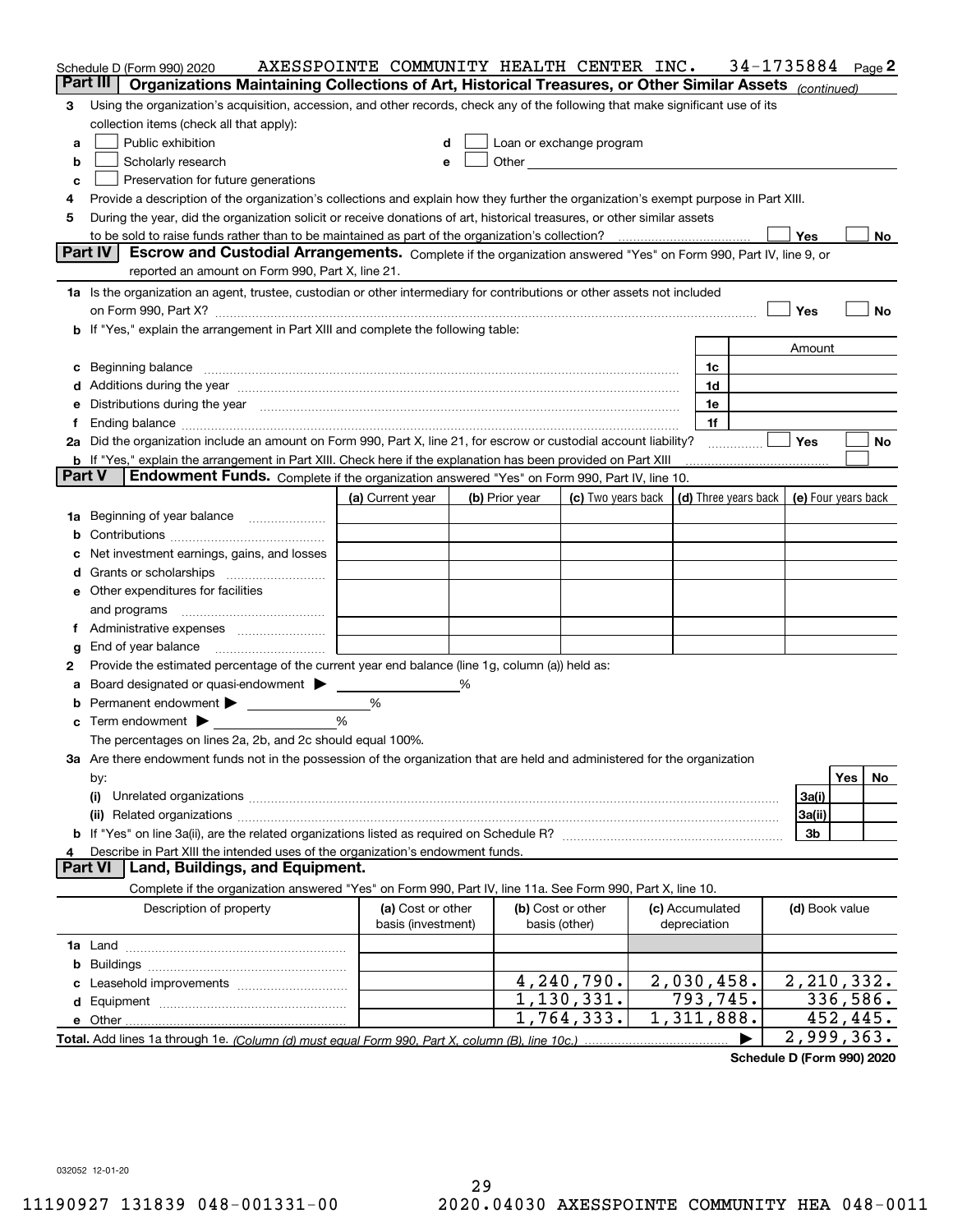| Schedule D (Form 990) 2020 | AXESSPOINTE COMMUNITY HEALTH CENTER INC. |  |  | $34 - 1735884$ Page 3 |  |
|----------------------------|------------------------------------------|--|--|-----------------------|--|
|                            | Part VII Investments - Other Securities. |  |  |                       |  |

Complete if the organization answered "Yes" on Form 990, Part IV, line 11b. See Form 990, Part X, line 12.

| (a) Description of security or category (including name of security)                   | (b) Book value | (c) Method of valuation: Cost or end-of-year market value |
|----------------------------------------------------------------------------------------|----------------|-----------------------------------------------------------|
| (1) Financial derivatives                                                              |                |                                                           |
| (2) Closely held equity interests                                                      |                |                                                           |
| $(3)$ Other                                                                            |                |                                                           |
| (A)                                                                                    |                |                                                           |
| (B)                                                                                    |                |                                                           |
| (C)                                                                                    |                |                                                           |
| (D)                                                                                    |                |                                                           |
| (E)                                                                                    |                |                                                           |
| (F)                                                                                    |                |                                                           |
| (G)                                                                                    |                |                                                           |
| (H)                                                                                    |                |                                                           |
| Total. (Col. (b) must equal Form 990, Part X, col. (B) line 12.) $\blacktriangleright$ |                |                                                           |

### **Part VIII Investments - Program Related.**

Complete if the organization answered "Yes" on Form 990, Part IV, line 11c. See Form 990, Part X, line 13.

| (a) Description of investment                                                          | (b) Book value | (c) Method of valuation: Cost or end-of-year market value |
|----------------------------------------------------------------------------------------|----------------|-----------------------------------------------------------|
| (1)                                                                                    |                |                                                           |
| (2)                                                                                    |                |                                                           |
| $\frac{1}{2}$                                                                          |                |                                                           |
| (4)                                                                                    |                |                                                           |
| (5)                                                                                    |                |                                                           |
| (6)                                                                                    |                |                                                           |
| (7)                                                                                    |                |                                                           |
| (8)                                                                                    |                |                                                           |
| (9)                                                                                    |                |                                                           |
| Total. (Col. (b) must equal Form 990, Part X, col. (B) line 13.) $\blacktriangleright$ |                |                                                           |

## **Part IX Other Assets.**

Complete if the organization answered "Yes" on Form 990, Part IV, line 11d. See Form 990, Part X, line 15.

| (a) Description                                                                                                                           | (b) Book value                                                       |
|-------------------------------------------------------------------------------------------------------------------------------------------|----------------------------------------------------------------------|
| (1)                                                                                                                                       |                                                                      |
| (2)                                                                                                                                       |                                                                      |
| $\qquad \qquad (3)$                                                                                                                       |                                                                      |
| (4)                                                                                                                                       |                                                                      |
| (5)                                                                                                                                       |                                                                      |
| (6)                                                                                                                                       |                                                                      |
| (7)                                                                                                                                       |                                                                      |
| (8)                                                                                                                                       |                                                                      |
| (9)                                                                                                                                       |                                                                      |
|                                                                                                                                           |                                                                      |
| <b>Part X</b> Other Liabilities.                                                                                                          |                                                                      |
| Complete if the organization answered "Yes" on Form 990, Part IV, line 11e or 11f. See Form 990, Part X, line 25.                         |                                                                      |
| $\mathcal{L} = \mathbf{V}$ . The second set of second the field of the second set of the second second set of $\mathcal{L} = \mathcal{L}$ | $\mathbf{A}$ . A $\mathbf{B}$ and the set of the set of $\mathbf{A}$ |

| 1.                | (a) Description of liability | (b) Book value |
|-------------------|------------------------------|----------------|
| (1)               | Federal income taxes         |                |
| (2)               |                              |                |
| (3)               |                              |                |
| (4)               |                              |                |
| (5)               |                              |                |
| (6)               |                              |                |
| $\left( 7\right)$ |                              |                |
| (8)               |                              |                |
| (9)               |                              |                |
|                   |                              |                |

*(Column (b) must equal Form 990, Part X, col. (B) line 25.)* 

**2.**Liability for uncertain tax positions. In Part XIII, provide the text of the footnote to the organization's financial statements that reports the organization's liability for uncertain tax positions under FASB ASC 740. Check here if the text of the footnote has been provided in Part XIII

**Schedule D (Form 990) 2020**

 $\mathcal{L}^{\text{max}}$ 

032053 12-01-20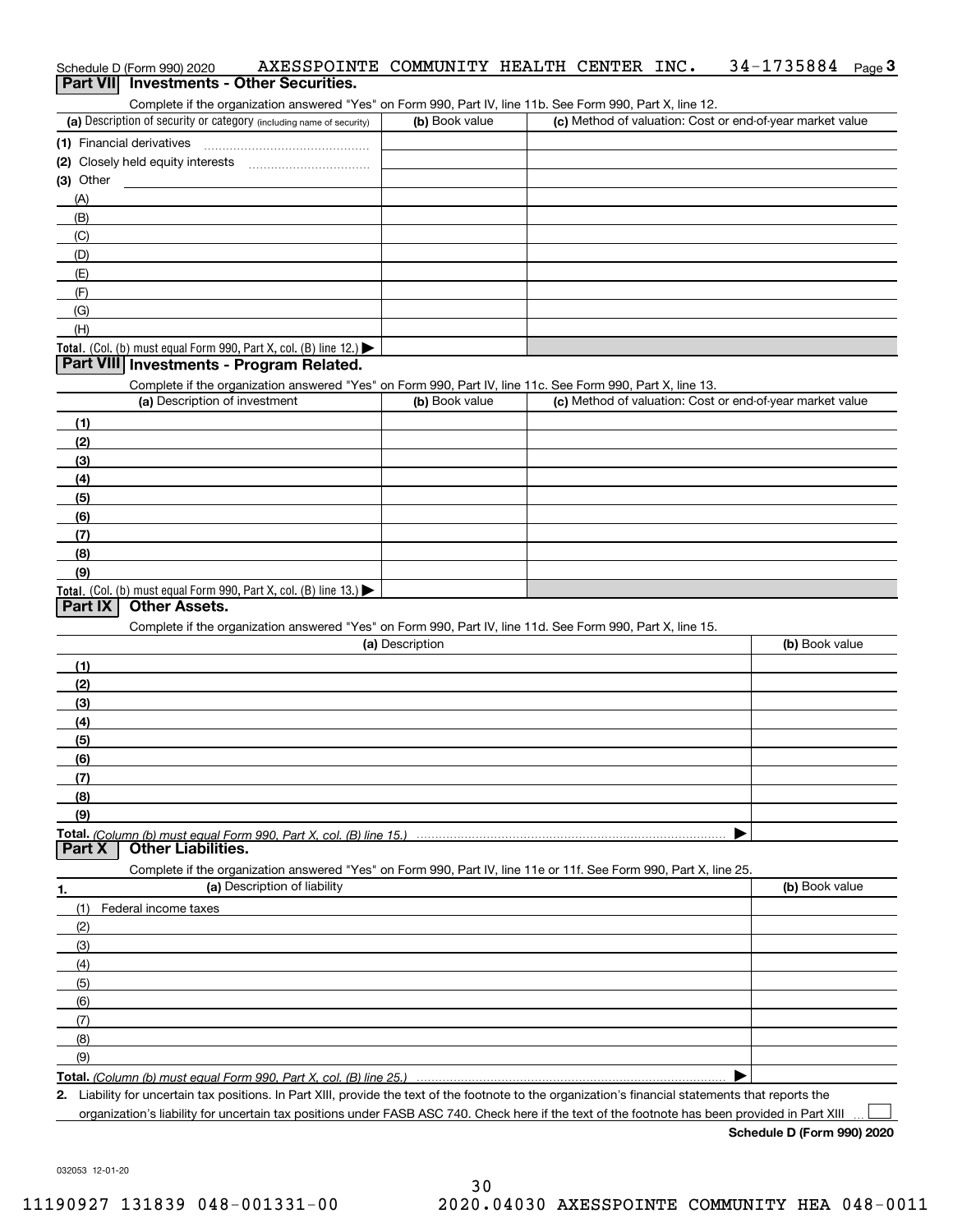|    | AXESSPOINTE COMMUNITY HEALTH CENTER INC.<br>Schedule D (Form 990) 2020                                                     |                |          |                | $34 - 1735884$ Page 4 |
|----|----------------------------------------------------------------------------------------------------------------------------|----------------|----------|----------------|-----------------------|
|    | Reconciliation of Revenue per Audited Financial Statements With Revenue per Return.<br><b>Part XI</b>                      |                |          |                |                       |
|    | Complete if the organization answered "Yes" on Form 990, Part IV, line 12a.                                                |                |          |                |                       |
| 1  | Total revenue, gains, and other support per audited financial statements                                                   |                |          | $\blacksquare$ | 17,953,474.           |
| 2  | Amounts included on line 1 but not on Form 990, Part VIII, line 12:                                                        |                |          |                |                       |
| a  | Net unrealized gains (losses) on investments [11] matter contracts and the unrealized gains (losses) on investments        | 2a             | 196,584. |                |                       |
| b  |                                                                                                                            | 2 <sub>b</sub> |          |                |                       |
|    |                                                                                                                            | 2c             |          |                |                       |
| d  |                                                                                                                            | 2d             |          |                |                       |
| е  | Add lines 2a through 2d                                                                                                    |                |          | 2e             | 196,584.              |
| 3  |                                                                                                                            |                |          | $\mathbf{3}$   | 17,756,890.           |
| 4  | Amounts included on Form 990, Part VIII, line 12, but not on line 1:                                                       |                |          |                |                       |
|    |                                                                                                                            | 4a             | 20, 345. |                |                       |
| b  |                                                                                                                            | 4 <sub>b</sub> |          |                |                       |
|    | c Add lines 4a and 4b                                                                                                      |                |          | 4c             | <u>20,345.</u>        |
|    |                                                                                                                            |                |          | 5              | 17, 777, 235.         |
|    |                                                                                                                            |                |          |                |                       |
|    | Part XII   Reconciliation of Expenses per Audited Financial Statements With Expenses per Return.                           |                |          |                |                       |
|    | Complete if the organization answered "Yes" on Form 990, Part IV, line 12a.                                                |                |          |                |                       |
| 1  | Total expenses and losses per audited financial statements                                                                 |                |          | $\blacksquare$ | 15,792,148.           |
| 2  | Amounts included on line 1 but not on Form 990, Part IX, line 25:                                                          |                |          |                |                       |
| a  |                                                                                                                            | 2a             |          |                |                       |
| b  |                                                                                                                            | 2 <sub>b</sub> |          |                |                       |
| c. |                                                                                                                            | 2c             |          |                |                       |
| d  | Other (Describe in Part XIII.) (COLORGIAL CONSERVISTION) (CONSERVISTION)                                                   | 2d             |          |                |                       |
|    |                                                                                                                            |                |          | 2e             | О.                    |
| 3  | Subtract line 2e from line 1 <b>manufacture in the contract of the 2e</b> from line 1                                      |                |          | 3              | 15,792,148.           |
| 4  | Amounts included on Form 990, Part IX, line 25, but not on line 1:                                                         |                |          |                |                       |
| a  |                                                                                                                            | 4a             | 20, 345. |                |                       |
| b  | Other (Describe in Part XIII.) <b>Construction Contract Construction</b> Chemistry Chemistry Chemistry Chemistry Chemistry | 4 <sub>b</sub> |          |                |                       |
|    | c Add lines 4a and 4b                                                                                                      |                |          | 4c             | 20, 345.              |
|    | Part XIII Supplemental Information.                                                                                        |                |          | 5              | 15,812,493.           |

Provide the descriptions required for Part II, lines 3, 5, and 9; Part III, lines 1a and 4; Part IV, lines 1b and 2b; Part V, line 4; Part X, line 2; Part XI, lines 2d and 4b; and Part XII, lines 2d and 4b. Also complete this part to provide any additional information.

032054 12-01-20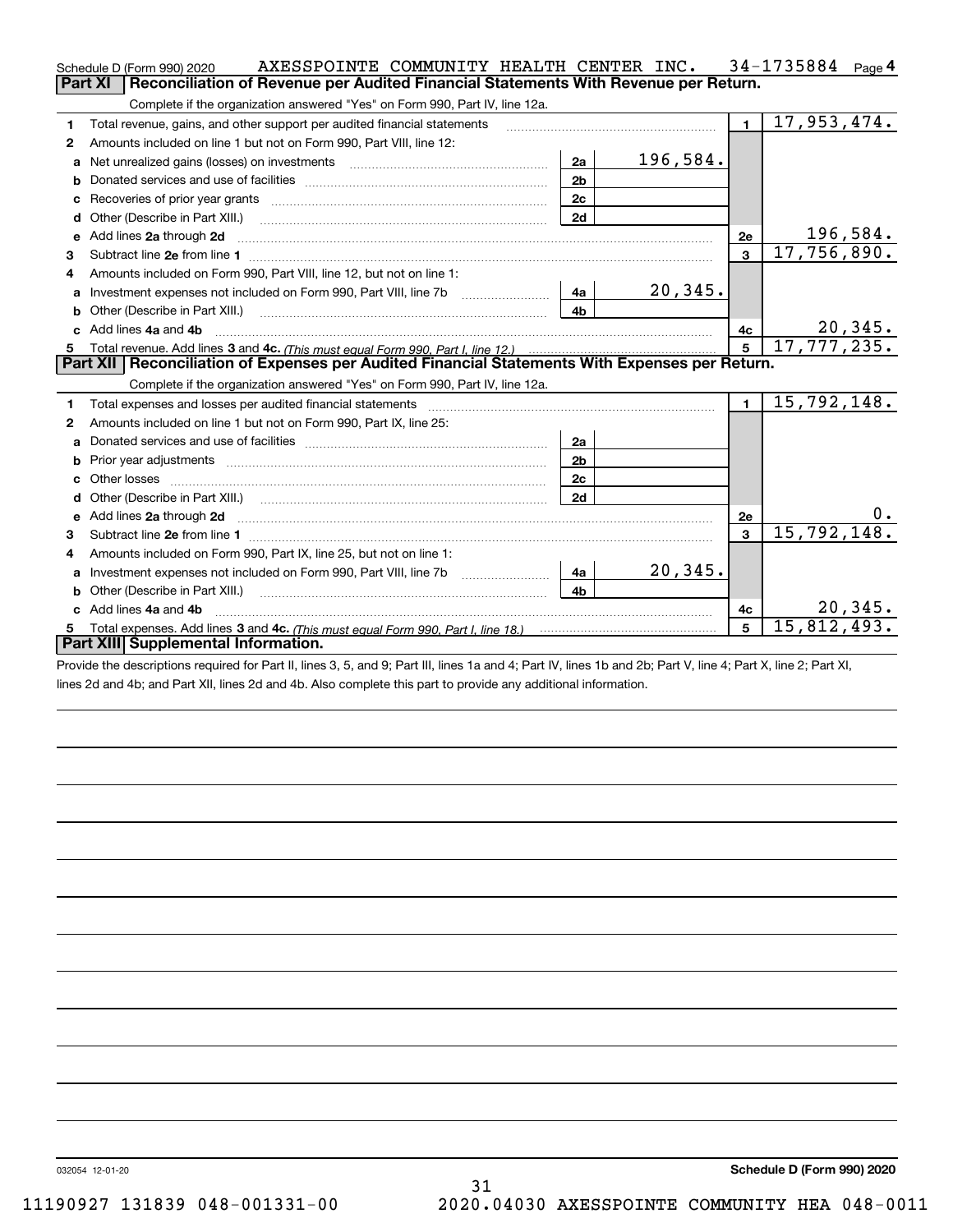|        | <b>SCHEDULE J</b>                                      | <b>Compensation Information</b>                                                                                           |                                       | OMB No. 1545-0047     |                   |                         |
|--------|--------------------------------------------------------|---------------------------------------------------------------------------------------------------------------------------|---------------------------------------|-----------------------|-------------------|-------------------------|
|        | (Form 990)                                             |                                                                                                                           |                                       |                       |                   |                         |
|        |                                                        | For certain Officers, Directors, Trustees, Key Employees, and Highest<br><b>Compensated Employees</b>                     |                                       | 2020                  |                   |                         |
|        |                                                        | Complete if the organization answered "Yes" on Form 990, Part IV, line 23.                                                |                                       |                       |                   |                         |
|        | Department of the Treasury<br>Internal Revenue Service | Attach to Form 990.                                                                                                       |                                       | <b>Open to Public</b> | <b>Inspection</b> |                         |
|        | Name of the organization                               | Go to www.irs.gov/Form990 for instructions and the latest information.                                                    | <b>Employer identification number</b> |                       |                   |                         |
|        |                                                        | AXESSPOINTE COMMUNITY HEALTH CENTER INC.                                                                                  | 34-1735884                            |                       |                   |                         |
| Part I |                                                        | <b>Questions Regarding Compensation</b>                                                                                   |                                       |                       |                   |                         |
|        |                                                        |                                                                                                                           |                                       |                       | Yes               | No                      |
|        |                                                        | 1a Check the appropriate box(es) if the organization provided any of the following to or for a person listed on Form 990, |                                       |                       |                   |                         |
|        |                                                        | Part VII, Section A, line 1a. Complete Part III to provide any relevant information regarding these items.                |                                       |                       |                   |                         |
|        | First-class or charter travel                          | Housing allowance or residence for personal use                                                                           |                                       |                       |                   |                         |
|        | Travel for companions                                  | Payments for business use of personal residence                                                                           |                                       |                       |                   |                         |
|        |                                                        | Tax indemnification and gross-up payments<br>Health or social club dues or initiation fees                                |                                       |                       |                   |                         |
|        |                                                        | Discretionary spending account<br>Personal services (such as maid, chauffeur, chef)                                       |                                       |                       |                   |                         |
|        |                                                        |                                                                                                                           |                                       |                       |                   |                         |
|        |                                                        | <b>b</b> If any of the boxes on line 1a are checked, did the organization follow a written policy regarding payment or    |                                       |                       |                   |                         |
|        |                                                        | reimbursement or provision of all of the expenses described above? If "No," complete Part III to explain                  |                                       | 1b                    |                   |                         |
| 2      |                                                        | Did the organization require substantiation prior to reimbursing or allowing expenses incurred by all directors,          |                                       |                       |                   |                         |
|        |                                                        | trustees, and officers, including the CEO/Executive Director, regarding the items checked on line 1a?                     |                                       | $\mathbf{2}$          |                   |                         |
|        |                                                        |                                                                                                                           |                                       |                       |                   |                         |
| З      |                                                        | Indicate which, if any, of the following the organization used to establish the compensation of the organization's        |                                       |                       |                   |                         |
|        |                                                        | CEO/Executive Director. Check all that apply. Do not check any boxes for methods used by a related organization to        |                                       |                       |                   |                         |
|        |                                                        | establish compensation of the CEO/Executive Director, but explain in Part III.                                            |                                       |                       |                   |                         |
|        | Compensation committee                                 | $X$ Written employment contract                                                                                           |                                       |                       |                   |                         |
|        |                                                        | $X$ Compensation survey or study<br>Independent compensation consultant                                                   |                                       |                       |                   |                         |
|        |                                                        | $\lfloor \underline{X} \rfloor$ Approval by the board or compensation committee<br>Form 990 of other organizations        |                                       |                       |                   |                         |
|        |                                                        |                                                                                                                           |                                       |                       |                   |                         |
|        |                                                        | During the year, did any person listed on Form 990, Part VII, Section A, line 1a, with respect to the filing              |                                       |                       |                   |                         |
|        | organization or a related organization:                |                                                                                                                           |                                       |                       |                   |                         |
| а      |                                                        | Receive a severance payment or change-of-control payment?                                                                 |                                       | 4a                    |                   | х                       |
| b      |                                                        | Participate in or receive payment from a supplemental nonqualified retirement plan?                                       |                                       | 4b                    |                   | $\overline{\texttt{x}}$ |
| с      |                                                        | Participate in or receive payment from an equity-based compensation arrangement?                                          |                                       | 4c                    |                   | $\overline{\text{x}}$   |
|        |                                                        | If "Yes" to any of lines 4a-c, list the persons and provide the applicable amounts for each item in Part III.             |                                       |                       |                   |                         |
|        |                                                        |                                                                                                                           |                                       |                       |                   |                         |
|        |                                                        | Only section 501(c)(3), 501(c)(4), and 501(c)(29) organizations must complete lines 5-9.                                  |                                       |                       |                   |                         |
|        |                                                        | For persons listed on Form 990, Part VII, Section A, line 1a, did the organization pay or accrue any compensation         |                                       |                       |                   |                         |
|        | contingent on the revenues of:                         |                                                                                                                           |                                       |                       |                   |                         |
| а      |                                                        |                                                                                                                           |                                       | 5а                    |                   | x                       |
|        |                                                        |                                                                                                                           |                                       | <b>5b</b>             |                   | $\overline{\text{x}}$   |
|        |                                                        | If "Yes" on line 5a or 5b, describe in Part III.                                                                          |                                       |                       |                   |                         |
| 6.     |                                                        | For persons listed on Form 990, Part VII, Section A, line 1a, did the organization pay or accrue any compensation         |                                       |                       |                   |                         |
|        | contingent on the net earnings of:                     |                                                                                                                           |                                       |                       |                   |                         |
| a      |                                                        |                                                                                                                           |                                       | 6a                    |                   | x                       |
|        |                                                        |                                                                                                                           |                                       | 6b                    |                   | $\overline{\text{x}}$   |
|        |                                                        | If "Yes" on line 6a or 6b, describe in Part III.                                                                          |                                       |                       |                   |                         |
|        |                                                        | 7 For persons listed on Form 990, Part VII, Section A, line 1a, did the organization provide any nonfixed payments        |                                       |                       |                   |                         |
|        |                                                        |                                                                                                                           |                                       | 7                     |                   | х                       |
| 8      |                                                        | Were any amounts reported on Form 990, Part VII, paid or accrued pursuant to a contract that was subject to the           |                                       |                       |                   |                         |
|        |                                                        | initial contract exception described in Regulations section 53.4958-4(a)(3)? If "Yes," describe in Part III               |                                       | 8                     |                   | x                       |
| 9      |                                                        | If "Yes" on line 8, did the organization also follow the rebuttable presumption procedure described in                    |                                       |                       |                   |                         |
|        |                                                        |                                                                                                                           |                                       | 9                     |                   |                         |
|        |                                                        | sucely Deduction Act Nation, one the Instructions for Form 000                                                            | <b>Cohodule I</b> (Found              |                       |                   |                         |

LHA For Paperwork Reduction Act Notice, see the Instructions for Form 990. Schedule J (Form 990) 2020

032111 12-07-20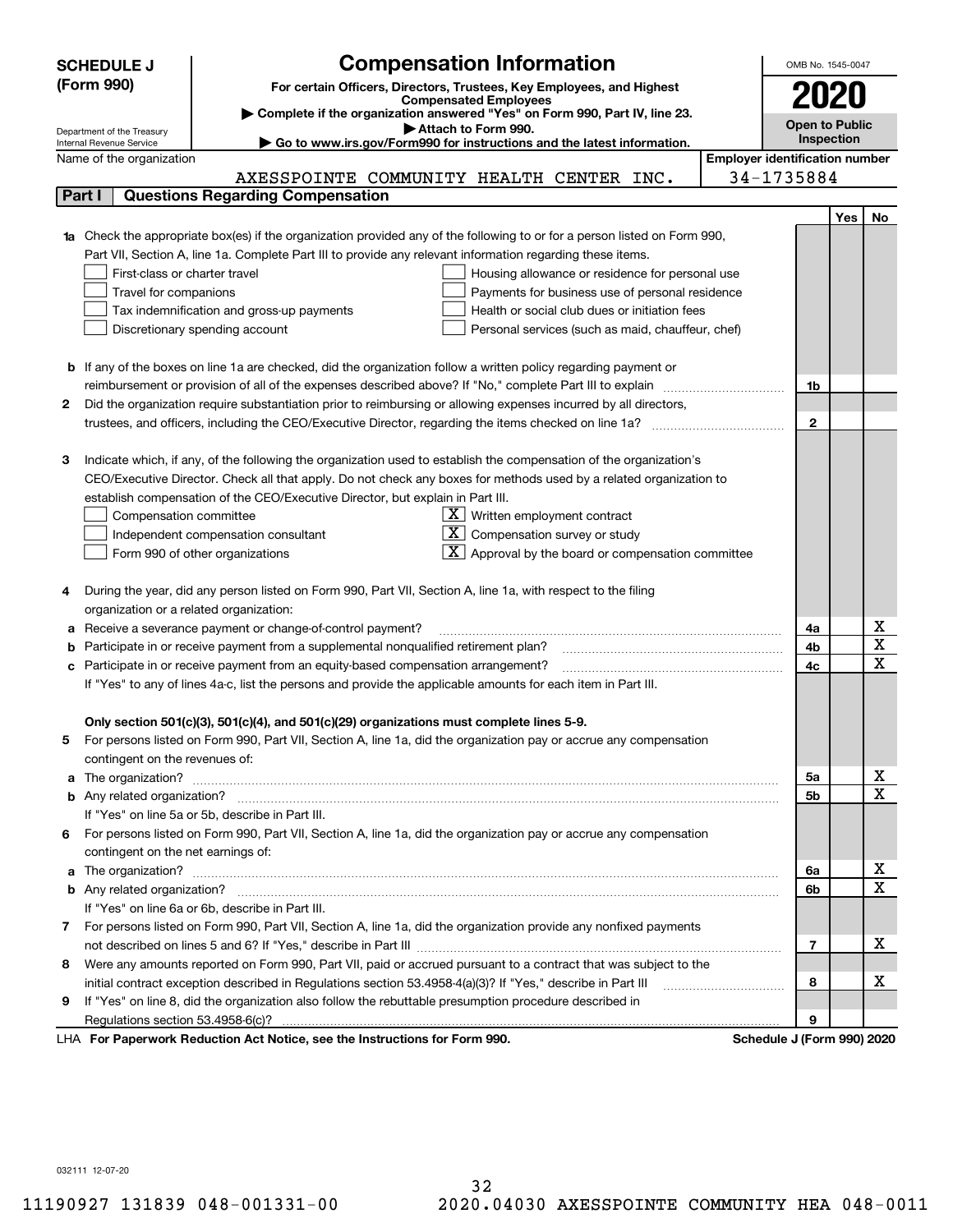### AXESSPOINTE COMMUNITY HEALTH CENTER INC. 34-1735884

# Schedule J (Form 990) 2020 AXESSPOTNTE COMMUNTTY HEALTH CENTER INC 34 – I / 35884<br>Part II | Officers, Directors, Trustees, Key Employees, and Highest Compensated Employees. Use duplicate copies

For each individual whose compensation must be reported on Schedule J, report compensation from the organization on row (i) and from related organizations, described in the instructions, on row (ii). Do not list any individuals that aren't listed on Form 990, Part VII.

**Note:**  The sum of columns (B)(i)-(iii) for each listed individual must equal the total amount of Form 990, Part VII, Section A, line 1a, applicable column (D) and (E) amounts for that individual.

|                                 |      |                          | (B) Breakdown of W-2 and/or 1099-MISC compensation |                                           | (C) Retirement and<br>other deferred | (D) Nontaxable<br>benefits | (E) Total of columns<br>$(B)(i)-(D)$ | (F) Compensation<br>in column (B)         |
|---------------------------------|------|--------------------------|----------------------------------------------------|-------------------------------------------|--------------------------------------|----------------------------|--------------------------------------|-------------------------------------------|
| (A) Name and Title              |      | (i) Base<br>compensation | (ii) Bonus &<br>incentive<br>compensation          | (iii) Other<br>reportable<br>compensation | compensation                         |                            |                                      | reported as deferred<br>on prior Form 990 |
| CHRISTOPHER RICHARDSON<br>(1)   | (i)  | 157,059.                 | 0.                                                 | 0.                                        | 4,409.                               | 0.                         | 161,468.                             | 0.                                        |
| CEO                             | (ii) | 0.                       | 0.                                                 | $\overline{0}$ .                          | $\overline{0}$ .                     | 0.                         | 0.                                   | $\overline{0}$ .                          |
| EDWARD D SCOTT MD<br>(2)        | (i)  | 220,011.                 | $\overline{0}$ .                                   | $\overline{0}$ .                          | 6,900.                               | 0.                         | 226,911.                             | $\overline{0}$ .                          |
| CHIEF MEDICAL OFFICER           | (ii) | $\overline{0}$ .         | $\overline{0}$ .                                   | $\overline{0}$ .                          | $\overline{0}$ .                     | $\overline{0}$ .           | $\mathbf 0$ .                        | $\overline{0}$ .                          |
| KRISTIE L ENGLER-LYNAUGH<br>(3) | (i)  | 153,737.                 | $\overline{0}$ .                                   | $\overline{0}$ .                          | 4,731.                               | $\overline{0}$ .           | 158, 468.                            | $\overline{0}$ .                          |
| CHIEF DENTAL OFFICER            | (ii) | $\overline{0}$ .         | $\overline{0}$ .                                   | $\overline{0}$ .                          | $\overline{0}$ .                     | 0.                         | 0.                                   | $\overline{0}$ .                          |
| VIKIL K GIRDHAR<br>(4)          | (i)  | 186, 897.                | $\overline{0}$ .                                   | $\overline{0}$ .                          | $\overline{0}$ .                     | 0.                         | 186, 897.                            | $\overline{0}$ .                          |
| $\mathop{\mathtt{MD}}$          | (ii) | 0.                       | $\overline{0}$ .                                   | $\overline{0}$ .                          | 0.                                   | 0.                         | 0.                                   | $\overline{0}$ .                          |
| (5)<br>TABITHA DAVIS-STELLATO   | (i)  | 153,836.                 | 0.                                                 | 0.                                        | 4,543.                               | 0.                         | 158,379.                             | $\overline{0}$ .                          |
| MD                              | (ii) | 0.                       | 0.                                                 | 0.                                        | 0.                                   | 0.                         | $\mathbf 0$ .                        | $\overline{0}$ .                          |
| (6)<br>ANN M GRANEY             | (i)  | 147, 235.                | $\overline{0}$ .                                   | $\overline{0}$ .                          | 4,595.                               | $\overline{0}$ .           | 151,830.                             | $\overline{0}$ .                          |
| DENTIST                         | (ii) | 0.                       | $\overline{0}$ .                                   | $\overline{0}$ .                          | 0.                                   | $\overline{0}$ .           | 0.                                   | $\overline{0}$ .                          |
|                                 | (i)  |                          |                                                    |                                           |                                      |                            |                                      |                                           |
|                                 | (ii) |                          |                                                    |                                           |                                      |                            |                                      |                                           |
|                                 | (i)  |                          |                                                    |                                           |                                      |                            |                                      |                                           |
|                                 | (ii) |                          |                                                    |                                           |                                      |                            |                                      |                                           |
|                                 | (i)  |                          |                                                    |                                           |                                      |                            |                                      |                                           |
|                                 | (ii) |                          |                                                    |                                           |                                      |                            |                                      |                                           |
|                                 | (i)  |                          |                                                    |                                           |                                      |                            |                                      |                                           |
|                                 | (ii) |                          |                                                    |                                           |                                      |                            |                                      |                                           |
|                                 | (i)  |                          |                                                    |                                           |                                      |                            |                                      |                                           |
|                                 | (ii) |                          |                                                    |                                           |                                      |                            |                                      |                                           |
|                                 | (i)  |                          |                                                    |                                           |                                      |                            |                                      |                                           |
|                                 | (ii) |                          |                                                    |                                           |                                      |                            |                                      |                                           |
|                                 | (i)  |                          |                                                    |                                           |                                      |                            |                                      |                                           |
|                                 | (ii) |                          |                                                    |                                           |                                      |                            |                                      |                                           |
|                                 | (i)  |                          |                                                    |                                           |                                      |                            |                                      |                                           |
|                                 | (ii) |                          |                                                    |                                           |                                      |                            |                                      |                                           |
|                                 | (i)  |                          |                                                    |                                           |                                      |                            |                                      |                                           |
|                                 | (ii) |                          |                                                    |                                           |                                      |                            |                                      |                                           |
|                                 | (i)  |                          |                                                    |                                           |                                      |                            |                                      |                                           |
|                                 | (ii) |                          |                                                    |                                           |                                      |                            |                                      |                                           |

**Schedule J (Form 990) 2020**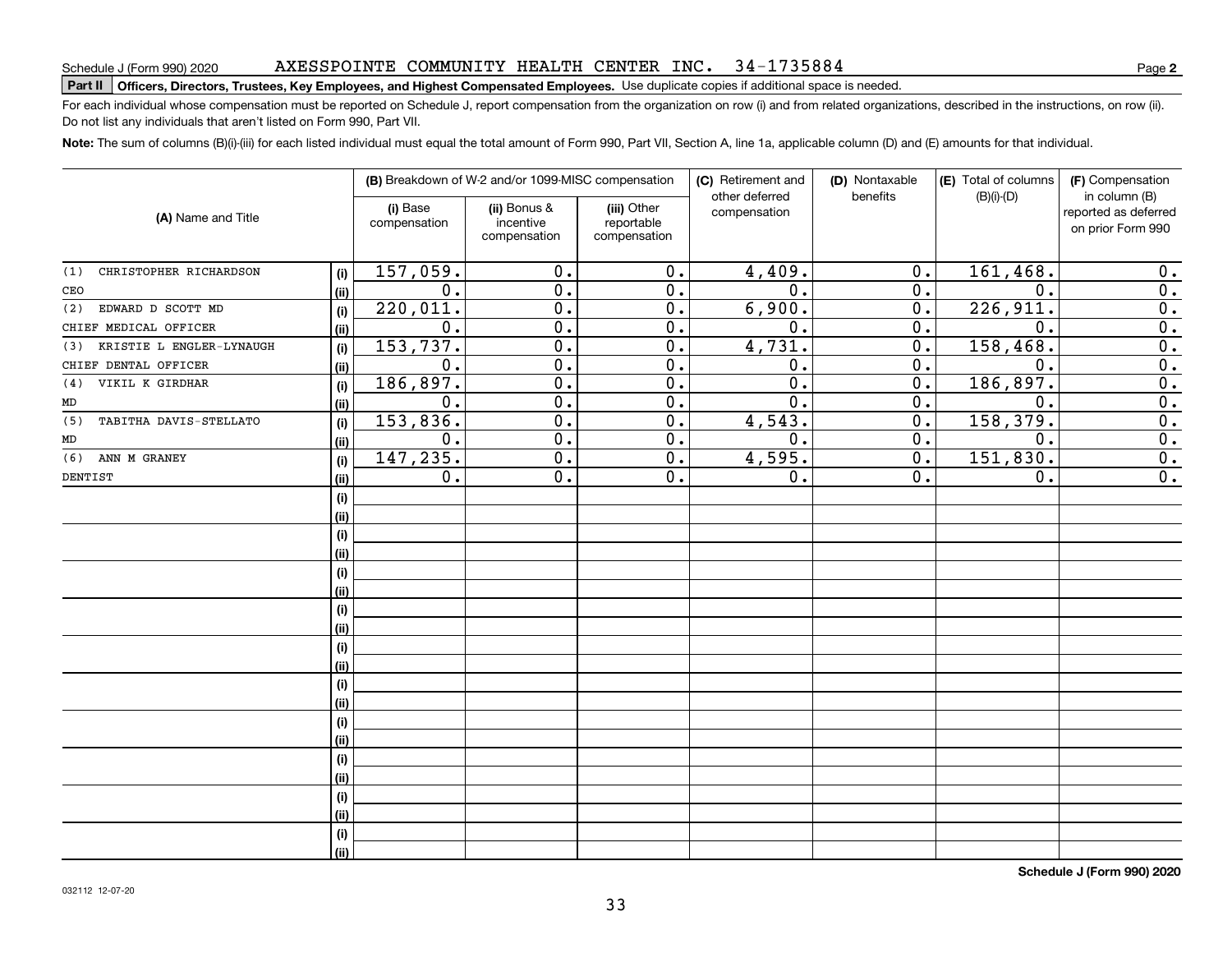# **Part III Supplemental Information**

Schedule J (Form 990) 2020 AXESSPOINTE COMMUNITY HEALTH CENTER INC.<br>Part III Supplemental Information<br>Provide the information, explanation, or descriptions required for Part I, lines 1a, 1b, 3, 4a, 4b, 4c, 5a, 5b, 6a, 6b,

**Schedule J (Form 990) 2020**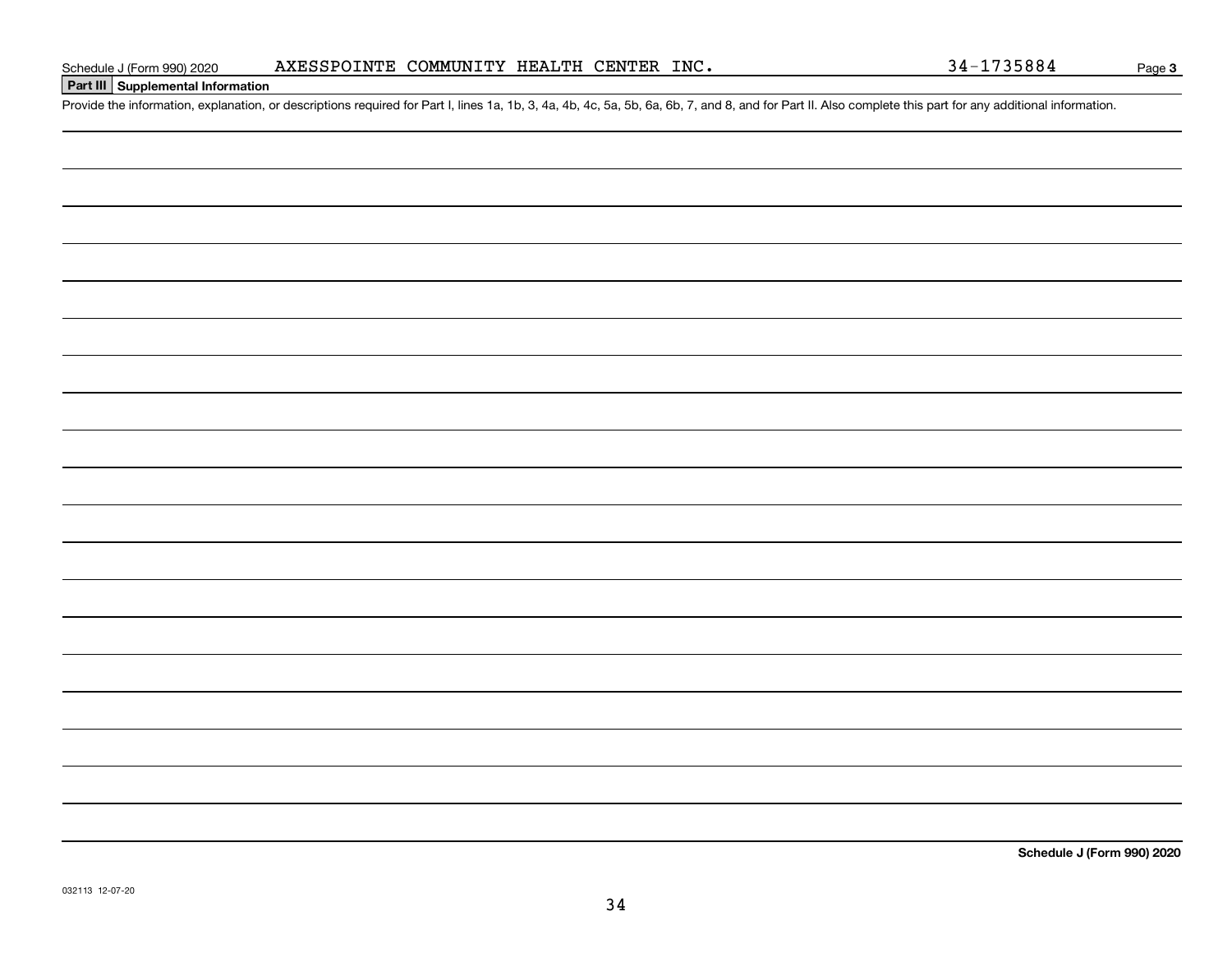| <b>SCHEDULE L</b>                                                                                                                  |                                       | <b>Transactions With Interested Persons</b>                           |                            |                                    |                                                                                               |     |                          |                                       | OMB No. 1545-0047            |      |                           |
|------------------------------------------------------------------------------------------------------------------------------------|---------------------------------------|-----------------------------------------------------------------------|----------------------------|------------------------------------|-----------------------------------------------------------------------------------------------|-----|--------------------------|---------------------------------------|------------------------------|------|---------------------------|
| (Form 990 or 990-EZ)                                                                                                               |                                       | 28b, or 28c, or Form 990-EZ, Part V, line 38a or 40b.                 |                            |                                    | Complete if the organization answered "Yes" on Form 990, Part IV, line 25a, 25b, 26, 27, 28a, |     |                          |                                       |                              | 2021 |                           |
| Department of the Treasury                                                                                                         |                                       |                                                                       |                            | Attach to Form 990 or Form 990-EZ. |                                                                                               |     |                          |                                       | <b>Open To Public</b>        |      |                           |
| Internal Revenue Service                                                                                                           |                                       |                                                                       |                            |                                    | Go to www.irs.gov/Form990 for instructions and the latest information.                        |     |                          |                                       | Inspection                   |      |                           |
| Name of the organization                                                                                                           |                                       |                                                                       |                            |                                    |                                                                                               |     |                          | <b>Employer identification number</b> |                              |      |                           |
|                                                                                                                                    |                                       | AXESSPOINTE COMMUNITY HEALTH CENTER INC.                              |                            |                                    |                                                                                               |     |                          | 34-1735884                            |                              |      |                           |
| Part I<br>Excess Benefit Transactions (section 501(c)(3), section 501(c)(4), and section 501(c)(29) organizations only).           |                                       |                                                                       |                            |                                    |                                                                                               |     |                          |                                       |                              |      |                           |
| Complete if the organization answered "Yes" on Form 990, Part IV, line 25a or 25b, or Form 990-EZ, Part V, line 40b.               |                                       |                                                                       |                            |                                    |                                                                                               |     |                          |                                       |                              |      |                           |
| 1<br>(a) Name of disqualified person                                                                                               |                                       | (b) Relationship between disqualified<br>person and organization      |                            |                                    | (c) Description of transaction                                                                |     |                          |                                       |                              | Yes  | (d) Corrected?<br>No.     |
|                                                                                                                                    |                                       |                                                                       |                            |                                    |                                                                                               |     |                          |                                       |                              |      |                           |
|                                                                                                                                    |                                       |                                                                       |                            |                                    |                                                                                               |     |                          |                                       |                              |      |                           |
|                                                                                                                                    |                                       |                                                                       |                            |                                    |                                                                                               |     |                          |                                       |                              |      |                           |
|                                                                                                                                    |                                       |                                                                       |                            |                                    |                                                                                               |     |                          |                                       |                              |      |                           |
|                                                                                                                                    |                                       |                                                                       |                            |                                    |                                                                                               |     |                          |                                       |                              |      |                           |
|                                                                                                                                    |                                       |                                                                       |                            |                                    |                                                                                               |     |                          |                                       |                              |      |                           |
| 2 Enter the amount of tax incurred by the organization managers or disqualified persons during the year under                      |                                       |                                                                       |                            |                                    |                                                                                               |     |                          |                                       |                              |      |                           |
| section 4958                                                                                                                       |                                       |                                                                       |                            |                                    |                                                                                               |     |                          |                                       |                              |      |                           |
| 3 Enter the amount of tax, if any, on line 2, above, reimbursed by the organization                                                |                                       |                                                                       |                            |                                    |                                                                                               |     | $\blacktriangleright$ \$ |                                       |                              |      |                           |
|                                                                                                                                    |                                       |                                                                       |                            |                                    |                                                                                               |     |                          |                                       |                              |      |                           |
| Loans to and/or From Interested Persons.<br>Part II                                                                                |                                       |                                                                       |                            |                                    |                                                                                               |     |                          |                                       |                              |      |                           |
| Complete if the organization answered "Yes" on Form 990-EZ, Part V, line 38a or Form 990, Part IV, line 26; or if the organization |                                       |                                                                       |                            |                                    |                                                                                               |     |                          |                                       |                              |      |                           |
| reported an amount on Form 990, Part X, line 5, 6, or 22.                                                                          |                                       |                                                                       |                            |                                    |                                                                                               |     |                          | (h) Approved                          |                              |      |                           |
| (a) Name of<br>interested person                                                                                                   | (b) Relationship<br>with organization | (c) Purpose<br>of loan                                                | (d) Loan to or<br>from the | (e) Original<br>principal amount   | (f) Balance due                                                                               |     | $(g)$ In<br>default?     | by board or                           |                              |      | (i) Written<br>agreement? |
|                                                                                                                                    |                                       |                                                                       | organization?              |                                    |                                                                                               |     |                          | committee?                            |                              |      |                           |
|                                                                                                                                    |                                       |                                                                       | To From                    |                                    |                                                                                               | Yes | No                       | Yes                                   | No.                          | Yes  | No.                       |
|                                                                                                                                    |                                       |                                                                       |                            |                                    |                                                                                               |     |                          |                                       |                              |      |                           |
|                                                                                                                                    |                                       |                                                                       |                            |                                    |                                                                                               |     |                          |                                       |                              |      |                           |
|                                                                                                                                    |                                       |                                                                       |                            |                                    |                                                                                               |     |                          |                                       |                              |      |                           |
|                                                                                                                                    |                                       |                                                                       |                            |                                    |                                                                                               |     |                          |                                       |                              |      |                           |
|                                                                                                                                    |                                       |                                                                       |                            |                                    |                                                                                               |     |                          |                                       |                              |      |                           |
|                                                                                                                                    |                                       |                                                                       |                            |                                    |                                                                                               |     |                          |                                       |                              |      |                           |
|                                                                                                                                    |                                       |                                                                       |                            |                                    |                                                                                               |     |                          |                                       |                              |      |                           |
|                                                                                                                                    |                                       |                                                                       |                            |                                    |                                                                                               |     |                          |                                       |                              |      |                           |
|                                                                                                                                    |                                       |                                                                       |                            |                                    |                                                                                               |     |                          |                                       |                              |      |                           |
| Total                                                                                                                              |                                       |                                                                       |                            | $\blacktriangleright$ \$           |                                                                                               |     |                          |                                       |                              |      |                           |
| Part III<br><b>Grants or Assistance Benefiting Interested Persons.</b>                                                             |                                       |                                                                       |                            |                                    |                                                                                               |     |                          |                                       |                              |      |                           |
| Complete if the organization answered "Yes" on Form 990, Part IV, line 27.                                                         |                                       |                                                                       |                            |                                    |                                                                                               |     |                          |                                       |                              |      |                           |
| (a) Name of interested person                                                                                                      |                                       | (b) Relationship between<br>interested person and<br>the organization |                            | (c) Amount of<br>assistance        | (d) Type of<br>assistance                                                                     |     |                          |                                       | (e) Purpose of<br>assistance |      |                           |
|                                                                                                                                    |                                       |                                                                       |                            |                                    |                                                                                               |     |                          |                                       |                              |      |                           |
|                                                                                                                                    |                                       |                                                                       |                            |                                    |                                                                                               |     |                          |                                       |                              |      |                           |
|                                                                                                                                    |                                       |                                                                       |                            |                                    |                                                                                               |     |                          |                                       |                              |      |                           |
|                                                                                                                                    |                                       |                                                                       |                            |                                    |                                                                                               |     |                          |                                       |                              |      |                           |
|                                                                                                                                    |                                       |                                                                       |                            |                                    |                                                                                               |     |                          |                                       |                              |      |                           |
|                                                                                                                                    |                                       |                                                                       |                            |                                    |                                                                                               |     |                          |                                       |                              |      |                           |
|                                                                                                                                    |                                       |                                                                       |                            |                                    |                                                                                               |     |                          |                                       |                              |      |                           |
|                                                                                                                                    |                                       |                                                                       |                            |                                    |                                                                                               |     |                          |                                       |                              |      |                           |
|                                                                                                                                    |                                       |                                                                       |                            |                                    |                                                                                               |     |                          |                                       |                              |      |                           |
|                                                                                                                                    |                                       |                                                                       |                            |                                    |                                                                                               |     |                          |                                       |                              |      |                           |
| LHA For Paperwork Reduction Act Notice, see the Instructions for Form 990 or 990-EZ.                                               |                                       |                                                                       |                            |                                    |                                                                                               |     |                          | Schedule L (Form 990 or 990-EZ) 2020  |                              |      |                           |

032131 12-09-20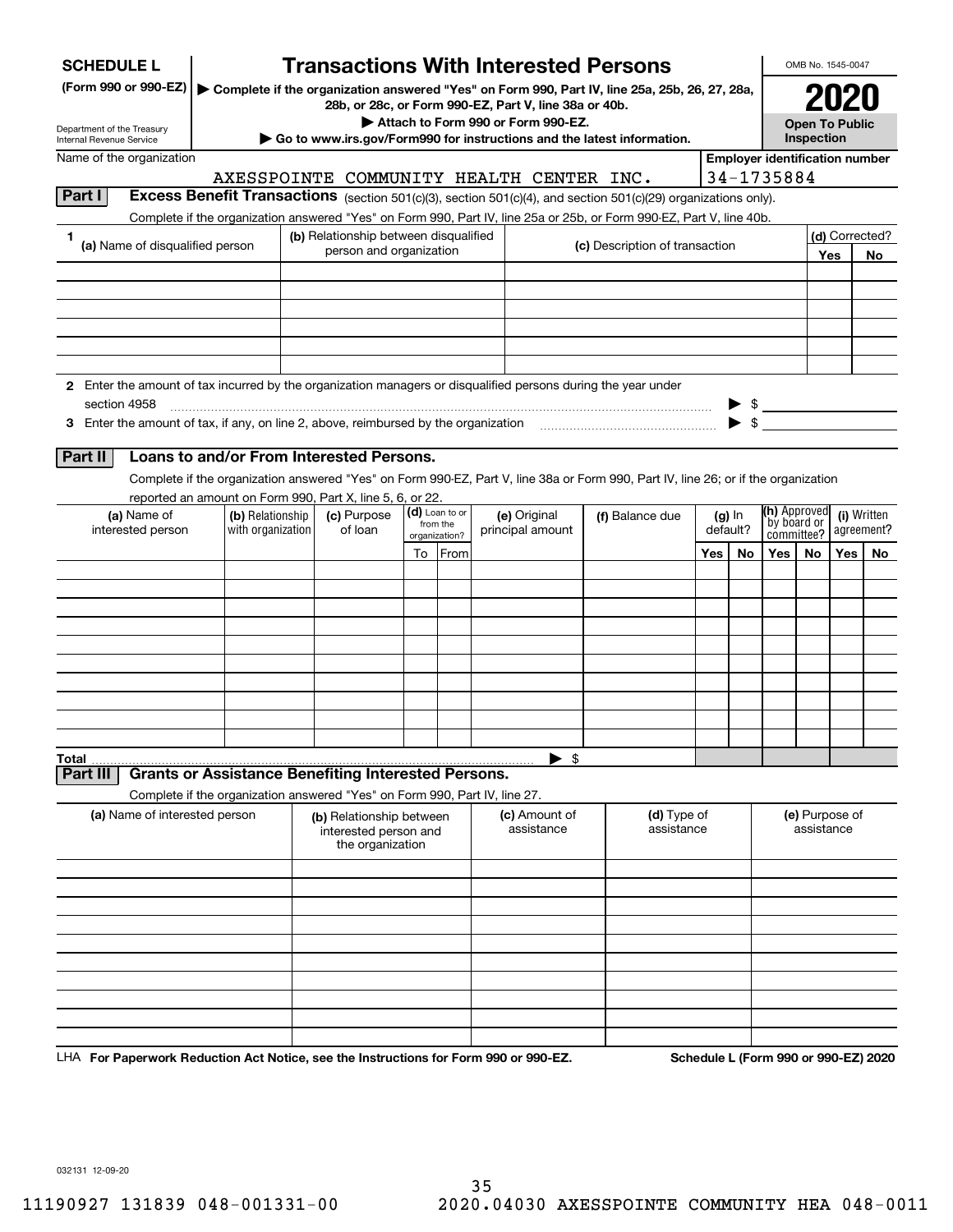## Schedule L (Form 990 or 990-EZ) 2020  $\,$  <code>AXESSPOINTE COMMUNITY HEALTH CENTER INC. 34-1735884  $\,$  Page 2</code> **Part IV | Business Transactions Involving Interested Persons.**

Complete if the organization answered "Yes" on Form 990, Part IV, line 28a, 28b, or 28c.

| (a) Name of interested person | (b) Relationship between interested<br>person and the organization | (c) Amount of<br>transaction | (d) Description of<br>transaction |            | (e) Sharing of<br>organization's<br>revenues? |
|-------------------------------|--------------------------------------------------------------------|------------------------------|-----------------------------------|------------|-----------------------------------------------|
|                               |                                                                    |                              |                                   | <b>Yes</b> | No                                            |
| MARK FRISONE                  | <b>BOARD</b><br>MEMBER                                             |                              | 263,332. MARK FRISON              |            | х                                             |
|                               |                                                                    |                              |                                   |            |                                               |
|                               |                                                                    |                              |                                   |            |                                               |
|                               |                                                                    |                              |                                   |            |                                               |
|                               |                                                                    |                              |                                   |            |                                               |
|                               |                                                                    |                              |                                   |            |                                               |
|                               |                                                                    |                              |                                   |            |                                               |
|                               |                                                                    |                              |                                   |            |                                               |
|                               |                                                                    |                              |                                   |            |                                               |
|                               |                                                                    |                              |                                   |            |                                               |

**Part V Supplemental Information.**

Provide additional information for responses to questions on Schedule L (see instructions).

SCH L, PART IV, BUSINESS TRANSACTIONS INVOLVING INTERESTED PERSONS:

(A) NAME OF PERSON: MARK FRISONE

(D) DESCRIPTION OF TRANSACTION: MARK FRISONE IS A MEMBER OF THE BOARD

AND IS THE EXECUTIVE DIRECTOR OF FAMILY & COMMUNITY SERVICES, A COMPANY

THAT PROVIDES AXESSPOINTE COMMUNITY HEALTH CENTER, INC. WITH

LEASED/CONTRACTED PROVIDERS. AXESSPOINTE COMMUNITY HEALTH CENTER INC.

ALSO RENTS SPACE FROM FAMILY & COMMUNITY SERVICES.

AS OF JANUARY 1, 2021, MARK FRISONE IS ALSO THE CEO OF AXESSPOINTE

COMMUNITY HEALTH CENTER, INC.

**Schedule L (Form 990 or 990-EZ) 2020**

032132 12-09-20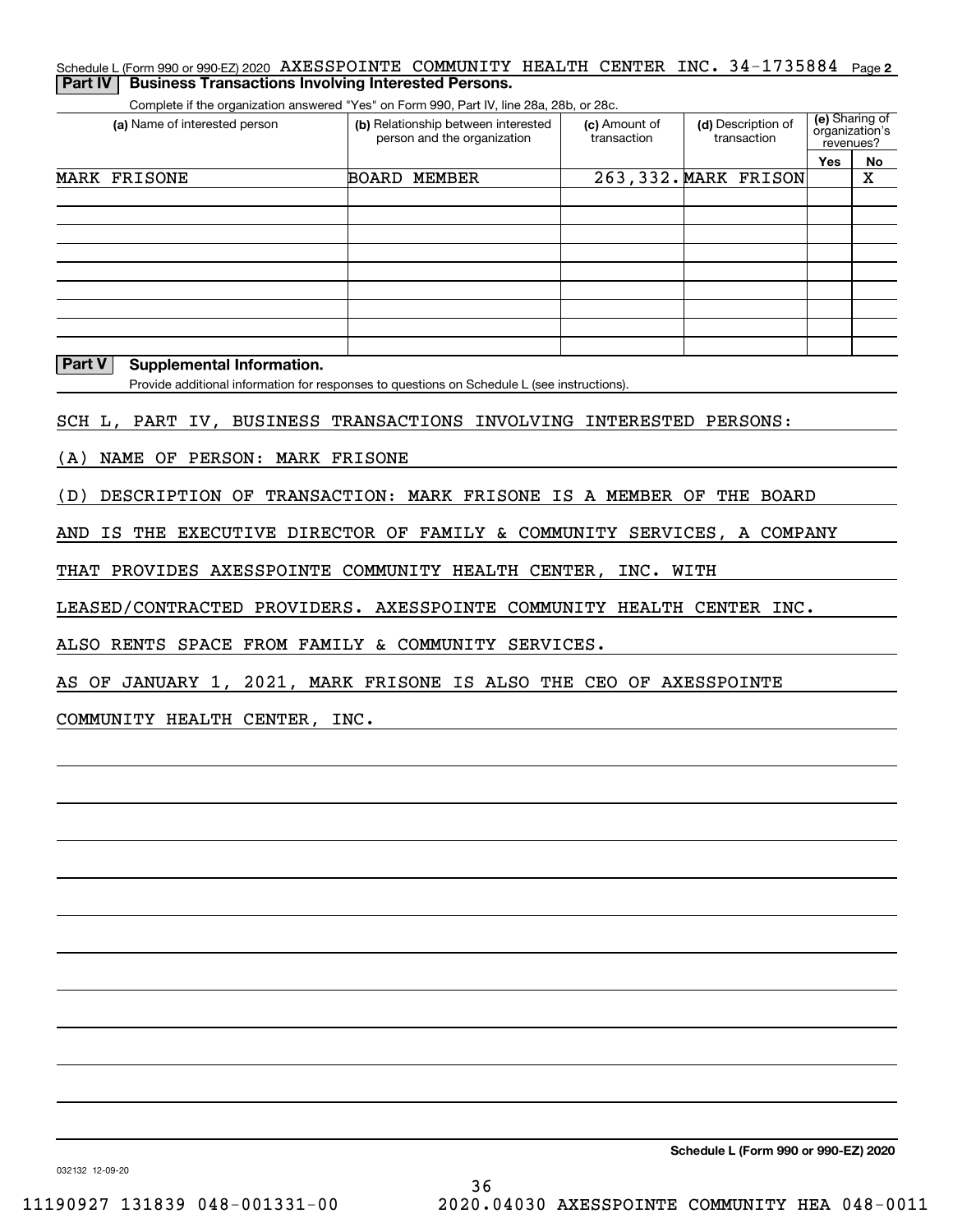**(Form 990 or 990-EZ)**

Department of the Treasury Internal Revenue Service Name of the organization

**SCHEDULE O Supplemental Information to Form 990 or 990-EZ**

**Complete to provide information for responses to specific questions on Form 990 or 990-EZ or to provide any additional information. | Attach to Form 990 or 990-EZ. | Go to www.irs.gov/Form990 for the latest information.**



AXESSPOINTE COMMUNITY HEALTH CENTER INC. | 34-1735884

**Employer identification number**

FORM 990, PART III, LINE 4A, PROGRAM SERVICE ACCOMPLISHMENTS:

SLIDING-FEE-SCALE TO PATIENTS WHO QUALIFY DEPENDENT ON HOUSEHOLD SIZE

AND INCOME. OUR PATIENT POPULATION IS APPROXIMATELY 55% MEDICAID, 15%

SELF-PAY, 15% MEDICARE, AND 15% SELF-PAY. NO PATIENT IS TURNED AWAY FOR

CARE REGARDLESS OF THEIR ABILITY TO PAY FOR SERVICES. WE HAVE

PARTNERSHIPS WITH THE LOCAL HOSPITALS AND EXCHANGE HEALTH INFORMATION

FOR CONTINUITY OF CARE IN AND OUT OF OUR HEALTH CENTERS.

FINALLY, WE OFFER WRAP-AROUND SERVICES TO TREAT THE SOCIAL DETERMINANTS OF HEALTH. OUR HEALTH CENTERS HAVE STAFF THAT ASSISTS WITH OBTAINING MEDICAID AND MEDICARE HEALTH INSURANCE, EVEN ON THE DAY OF THE APPOINTMENT. MOST OF OUR HEALTH CENTERS ALSO HAVE PERSONAL HYGIENE CLOSETS INCLUDING FEMININE HYGIENE PRODUCTS, TOILETRIES, LAUNDRY DETERGENT, AND OTHER HOUSEHOLD ITEMS. WE AT AXESSPOINTE HAVE TAKEN THE EXTRA STEP TO REACH OUT TO OUR PATIENTS JUST TO "CHECK-IN" AND WHENEVER POSSIBLE, OUR TEAM DELIVERS ITEMS TO ENSURE THAT OUR PATIENTS KNOW HOW MUCH WE VALUE THAT RELATIONSHIP.

032211 11-20-20 LHA For Paperwork Reduction Act Notice, see the Instructions for Form 990 or 990-EZ. Schedule O (Form 990 or 990-EZ) 2020 MEDICAL: WE PROVIDED APPROXIMATELY 51,000 MEDICAL, BEHAVIORAL, AND WOMEN'S HEALTH VISITS TO OUR PATIENTS. ALL OF OUR LOCATIONS (ARLINGTON, BARBERTON, KENT, BROADWAY, AND PORTAGE PATH) PROVIDE MEDICAL CARE TO OUR PATIENT POPULATION. OUR SERVICES INCLUDE ADULT AND PEDIATRIC CARE, CHRONIC DISEASE MANAGEMENT, VACCINES AND IMMUNIZATIONS, GERIATRIC CARE, MEDICATION-ASSISTED TREATMENT, MENTAL HEALTH COUNSELING, OB/GYN, PHYSICALS AND HEALTH SCREENINGS, RAPID HIV SCREENING, STD TESTING AND TREATMENT, VISION SCREENING AS WELL AS

37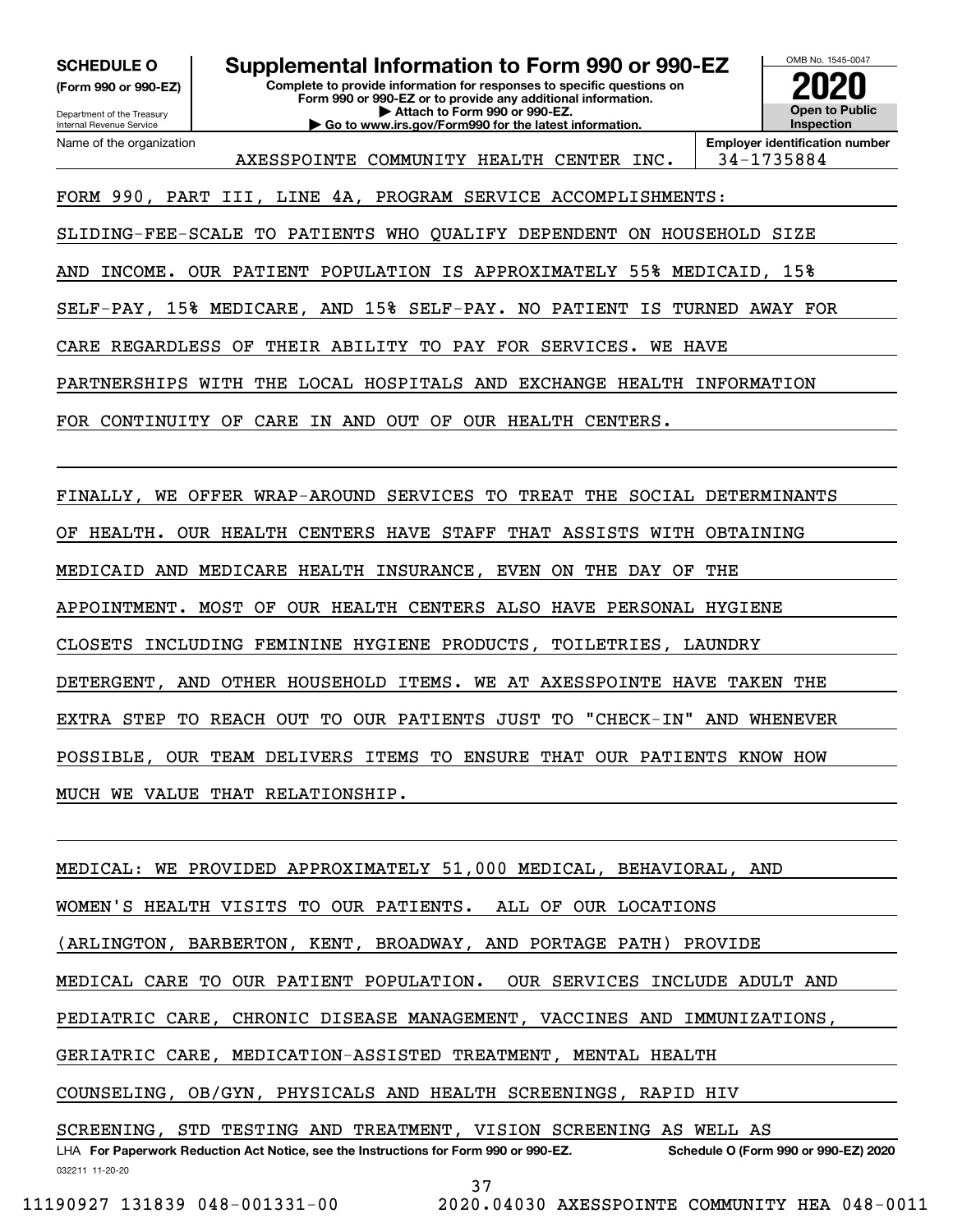IF TRANSPORTATION IS A BARRIER TO CARE.

OUR BEHAVIORAL HEALTH PROGRAM IS AN INTEGRATED BEHAVIORAL HEALTH

PROGRAM WHERE PATIENTS THAT PRESENT A NEED CAN SEE A COUNSELOR ON THE

SAME DAY. THIS PROGRAM MINIMIZES THE IMPACT ON PATIENTS FOR EXTERNAL

REFERRALS AND AVOIDS ANY TRANSPORTATION ISSUES.

WE OFFER SAME-DAY APPOINTMENTS FOR PATIENTS WITH EMERGENT CONDITIONS.

SELECTED OUTREACH EVENTS INCLUDE WOMEN'S HEALTH DAYS FOR FREE MAMMOGRAMS AND PAP SCREENINGS. WE HAVE A PRESENCE AT THE EXCHANGE HOUSE IN THE NORTH HILL AREA OF AKRON THAT PRIMARILY SERVES THE NEPALI POPULATION.

FORM 990, PART III, LINE 4B, PROGRAM SERVICE ACCOMPLISHMENTS: HAVE ADEQUATE ACCESS TO TRANSPORTATION. WE HAD 12,750 DELIVERIES FOR APPROXIMATELY 64,000 SCRIPTS. THE 340(B) PROGRAM PASSES COST SAVINGS TO UNINSURED PATIENTS AND ENHANCES THEIR ACCESS TO NEEDED MEDICATIONS. FINALLY, OUR PHARMACY TEAM WORKS COLLABORATIVELY WITH OUR CLINICAL TEAM FOR EXPEDITED RESOLUTION FOR OUR PATIENTS.

FORM 990, PART VI, SECTION B, LINE 11B:

MANAGEMENT REVIEWS A COPY OF THE FORM 990 BEFORE THE RETURN IS FILED. IN

ADDITION, FORM 990 IS REVIEWED BY THE FINANCE COMMITTEE FOR COMPLETENESS

AND ACCURACY. THE FINANCE COMMITTEE PROVIDES RECOMMENDATIONS TO THE BOARD

OF DIRECTORS BASED ON THEIR REVIEW. THE BOARD OF DIRECTORS VOTES ON THE

032212 11-20-20 **Schedule O (Form 990 or 990-EZ) 2020** RECOMMENDATIONS AND MAKES ANY NECESSARY CHANGES TO THE FORM BEFORE IT IS 38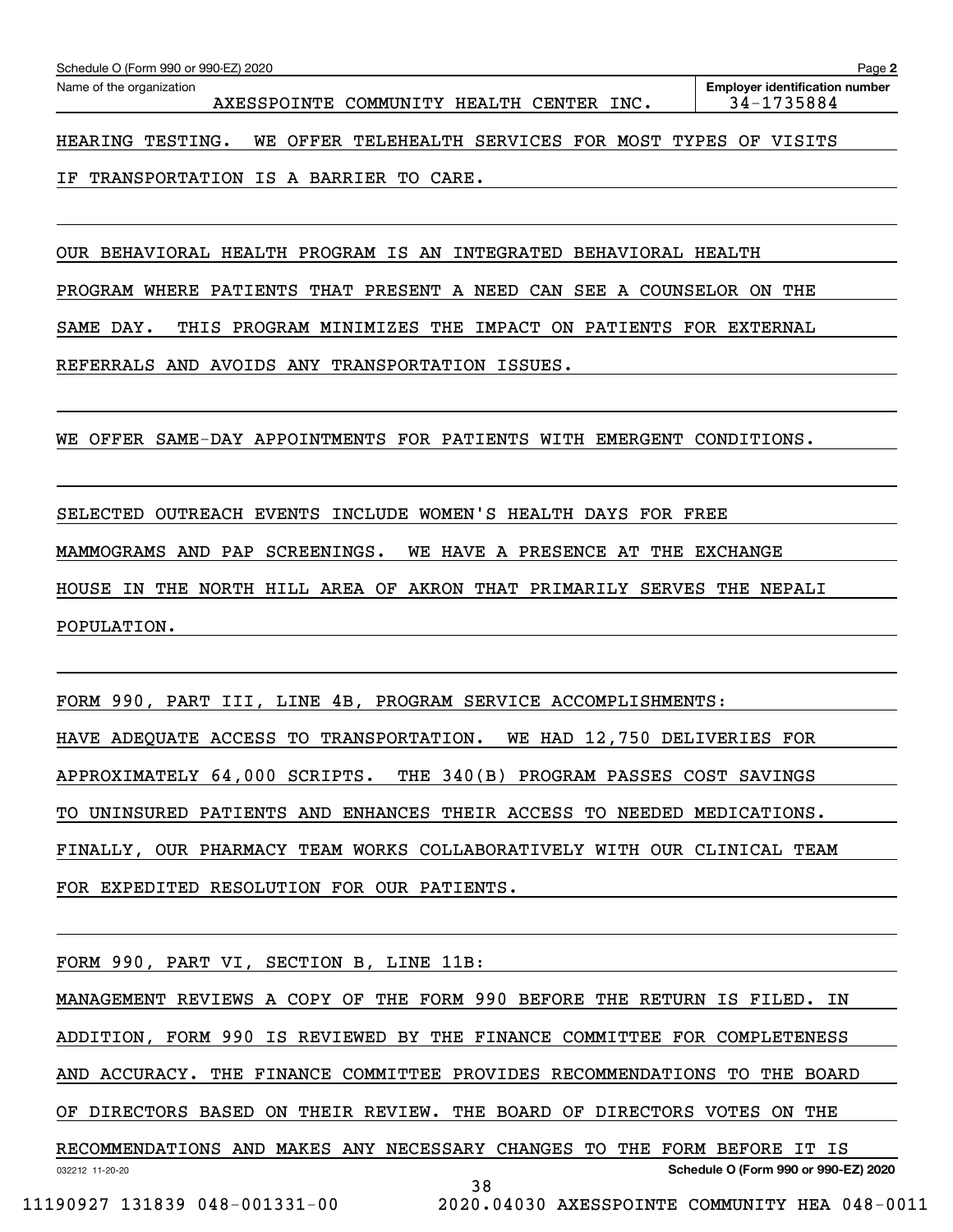| Schedule O (Form 990 or 990-EZ) 2020 |                                          |  |  | Page 2                                              |
|--------------------------------------|------------------------------------------|--|--|-----------------------------------------------------|
| Name of the organization             | AXESSPOINTE COMMUNITY HEALTH CENTER INC. |  |  | <b>Employer identification number</b><br>34-1735884 |
| FILED.                               |                                          |  |  |                                                     |
|                                      |                                          |  |  |                                                     |

FORM 990, PART VI, SECTION B, LINE 12C:

API OFFICERS, DIRECTORS AND EMPLOYEES ARE PROVIDED WITH THE CONFLICT OF

INTEREST POLICY ANNUALLY. EACH INDIVIDUAL MUST SIGN AN AFFIDAVIT

ACKNOWLEDGING THAT THEY HAVE READ AND UNDERSTOOD THE CONFLICT OF INTEREST

POLICY. EACH INDIVIDUAL IS REQUIRED TO DISCLOSE ANY CONFLICTS THAT MAY

ARISE. CONFLICTS ARE INVESTIGATED AND MITIGATED AS NECESSARY.

FORM 990, PART VI, SECTION B, LINE 15:

THE PROCESS FOR DETERMINING THE COMPENSATION OF THE CEO INCLUDES AN ANNUAL REVIEW BY THE BOARD OF DIRECTORS. THE COMPENSATION OF THE SENIOR LEADERSHIP TEAM IS REVIEWED AND APPROVED BY THE CEO. COMPENSATION OF ALL OTHER EMPLOYEES IS REVIEWED BY THEIR DEPARTMENT DIRECTOR. ANNUAL COMPENSATION IS DETERMINED BY COMPARABLE COMPENSATION DATA FOR QUALIFIED ROLES IN COMPARABLE ORGANIZATIONS.

FORM 990, PART VI, SECTION C, LINE 19:

THE ORGANIZATION MAKES ITS GOVERNING DOCUMENTS, CONFLICT OF INTEREST

POLICY, AND FINANCIAL STATEMENTS AVAILABLE TO THE PUBLIC UPON REQUEST.

| FORM 990, PART IX, LINE 11G, OTHER FEES: |          |
|------------------------------------------|----------|
| CONSULTANTS AND CONTRACTUAL SERVICES:    |          |
| PROGRAM SERVICE EXPENSES                 | 835,023. |
| MANAGEMENT AND GENERAL EXPENSES          | 26,554.  |
| FUNDRAISING<br>EXPENSES                  | 0.       |
| <b>TOTAL EXPENSES</b>                    | 861,577. |

39

032212 11-20-20